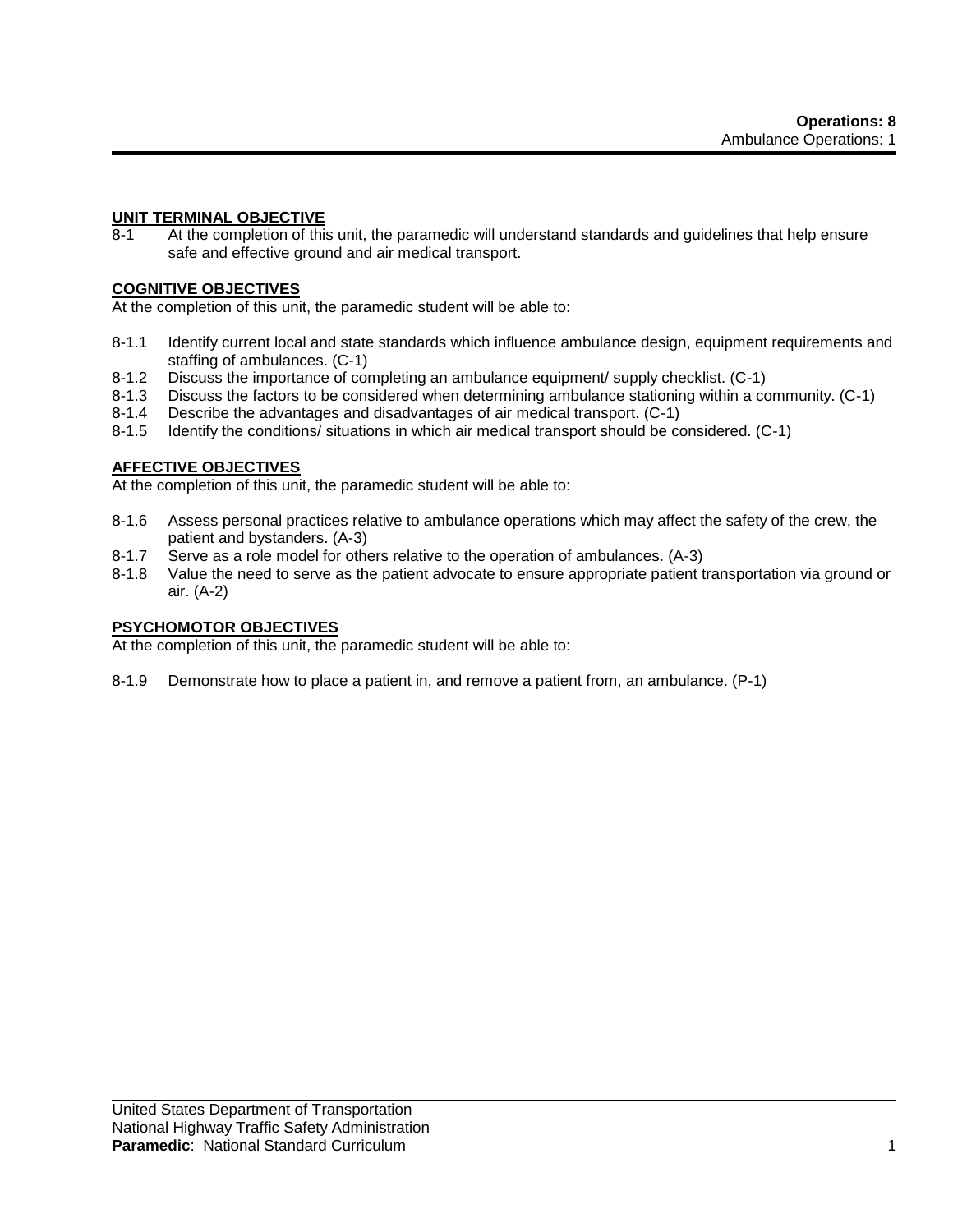# **DECLARATIVE**

- I. Ambulance operations
	- A. Ambulance standards
		- 1. Influence ambulance design, equipment, and staffing
			- a. State statutes/ administrative rules
				- (1) KKK specifications
				- (2) Air ambulance standards
				- (3) Operational staffing standards<br>(4) Operational driver standards
				- Operational driver standards
				- (5) Operational driving standards
				- (6) Operational equipment standards
				- (7) City/ county/ district ordinance standards
	- B. Checking ambulances
		- 1. Completing an ambulance equipment/ supply checklist is important
			- a. Safety
			- b. Patient care
			- c. Risk management issues
			- d. Scheduled medications
	- C. Ambulance stationing
		- 1. Peak load staffing (cyclic patterns)
			- a. Geographical demands
			- b. Standards of reliability
			- c. Patient demand
			- d. Traffic congestion
			- e. Deployment strategies
	- D. Safe ambulance operation
		- 1. Factors in safe driving
		- 2. Using escorts
		- 3. Adverse environmental conditions
		- 4. Use of lights and sirens
		- 5. Proceeding through intersections
		- 6. Parking at an emergency scene
		- 7. Operate with "due regard for the safety of all others"
		- 8. Safely placing a patient in and removing a patient from an ambulance
- II. Utilizing air medical transport
	- A. Types
		- 1. Rotorcraft
		- 2. Fixed wing
	- B. Advantages
		- 1. Specialized care
			- a. Skills, supplies, equipment
		- 2. Rapid transport
		- 3. Access to remote areas
		- 4. Helicopter hospital helipads
	- C. Disadvantages
		- 1. Weather/ environmental
		- 2. Altitude limitations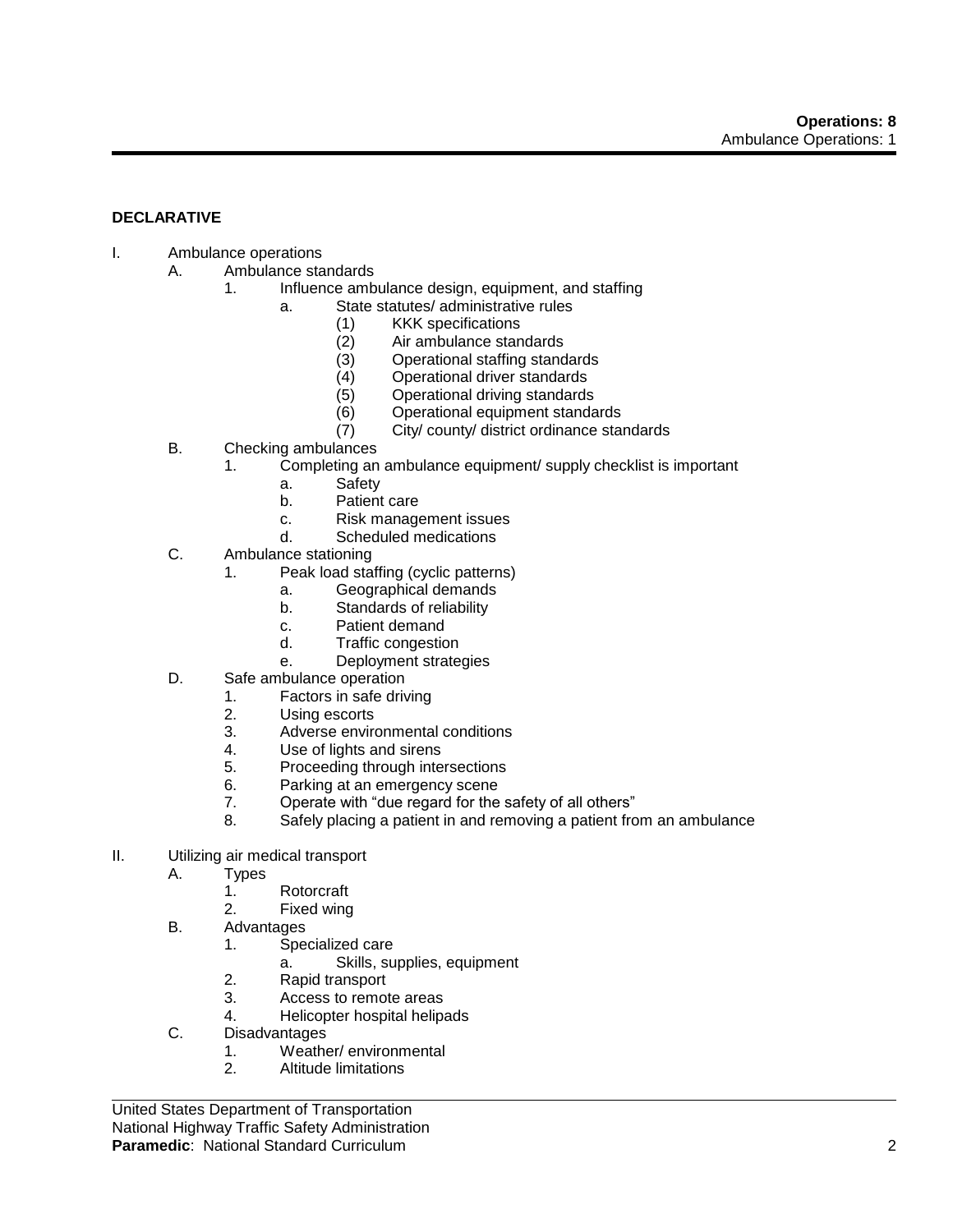- 3. Airspeed limitations
- 4. Aircraft cabin size<br>5. Terrain
- **Terrain**
- 6. Cost
- D. Activation
	- 1. Local and state guidelines exist for air medical activation
		- a. State statutes
		- b. Administrative rules
		- c. City/ county/ district ordinance standards
- E. Indications for patient transport
	- 1. Medical
	- 2. Trauma
	- 3. Search and rescue
- F. Patient transfer
	- 1. Interacting with flight personnel<br>2. Patient preparation
	- Patient preparation
	- 3. Scene safety
		- a. Securing loose objects
		- b. Approaching the aircraft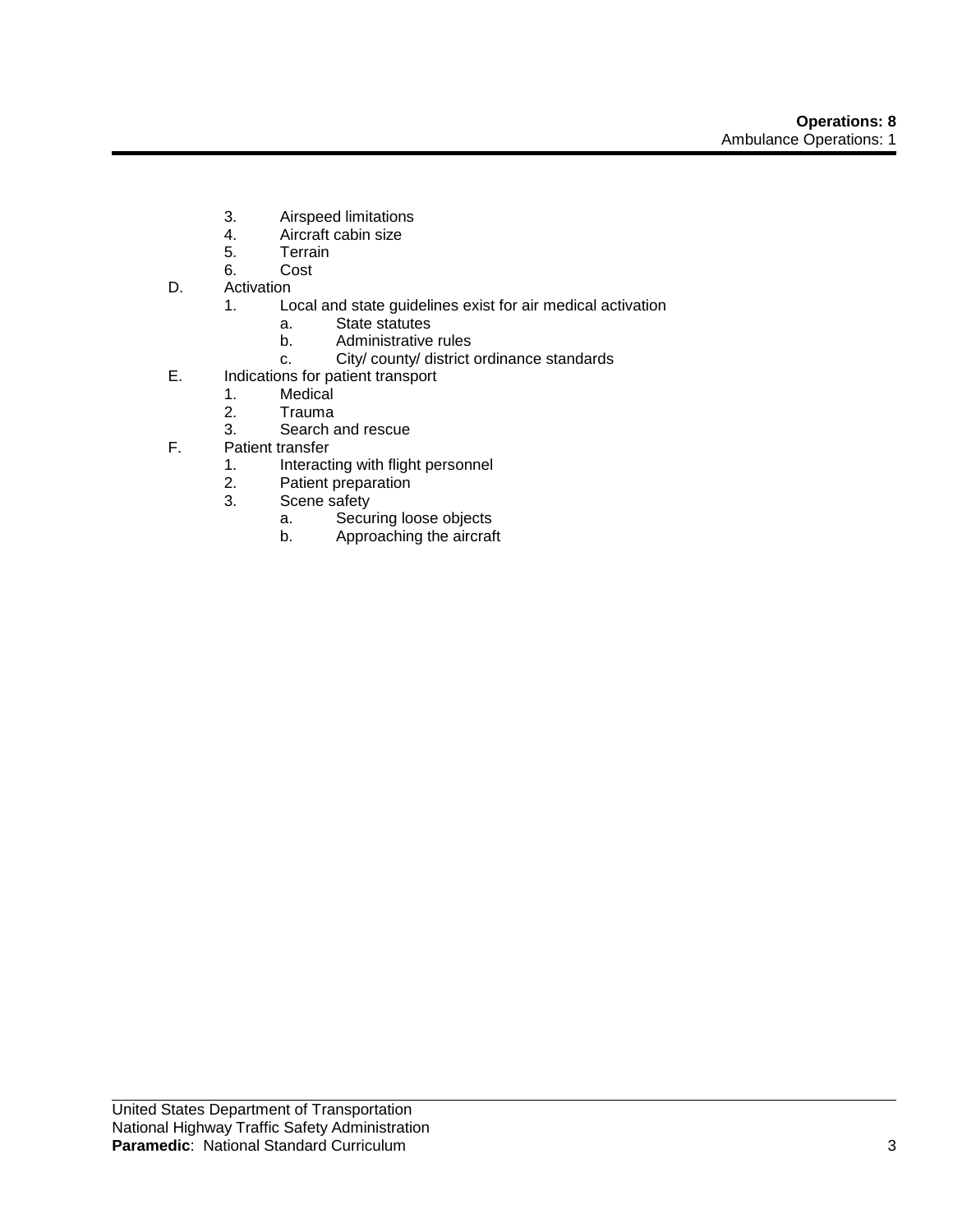## **UNIT TERMINAL OBJECTIVE**

8-2 At the completion of this unit, the paramedic student will be able to integrate the principles of general incident management and multiple casualty incident (MCI) management techniques in order to function effectively at major incidents.

## **COGNITIVE OBJECTIVES**

At the completion of this unit, the paramedic student will be able to:

- 8-2.1 Explain the need for the incident management system (IMS)/ incident command system (ICS) in managing emergency medical services incidents. (C-1)
- 8-2.2 Define the term multiple casualty incident (MCI). (C-1)
- 8-2.3 Define the term disaster management. (C-1)
- 8-2.4 Describe essential elements of scene size-up when arriving at a potential MCI. (C-1)
- 8-2.5 Describe the role of the paramedics and EMS systems in planning for MCIs and disasters. (C-1)
- 8-2.6 Define the following types of incidents and how they affect medical management: (C-1)
	- a. Open or uncontained incident
	- b. Closed or contained incident
- 8-2.7 Describe the functional components of the incident management system in terms of the following: (C-1)
	- 1. Command
	- 2. Finance
	- 3. Logistics
	- 4. Operations
	- 5. Planning
- 8-2.8 Differentiate between singular and unified command and when each is most applicable.  $(C-3)$
- 8-2.9 Describe the role of command. (C-1)
- 8-2.10 Describe the need for transfer of command and procedures for transferring it. (C-1)
- 8-2.11 Differentiate between command procedures used at small, medium and large scale medical incidents. (C-1)
- 8-2.12Explain the local/ regional threshold for establishing command and implementation of the incident management system including threshold MCI declaration. (C-1)
- 8-2.13 List and describe the functions of the following groups and leaders in ICS as it pertains
	- to EMS incidents: (C-1)
	- a. Safety
	- b. Logistics
	- c. Rehabilitation (rehab)
	- d. Staging
	- e. Treatment
	- f. Triage
	- g. Transportation
	- h. Extrication/ rescue
	- I Disposition of deceased (morgue)
	- j. Communications
- 8-2.14 Describe the methods and rationale for identifying specific functions and leaders for these functions in ICS. (C-1)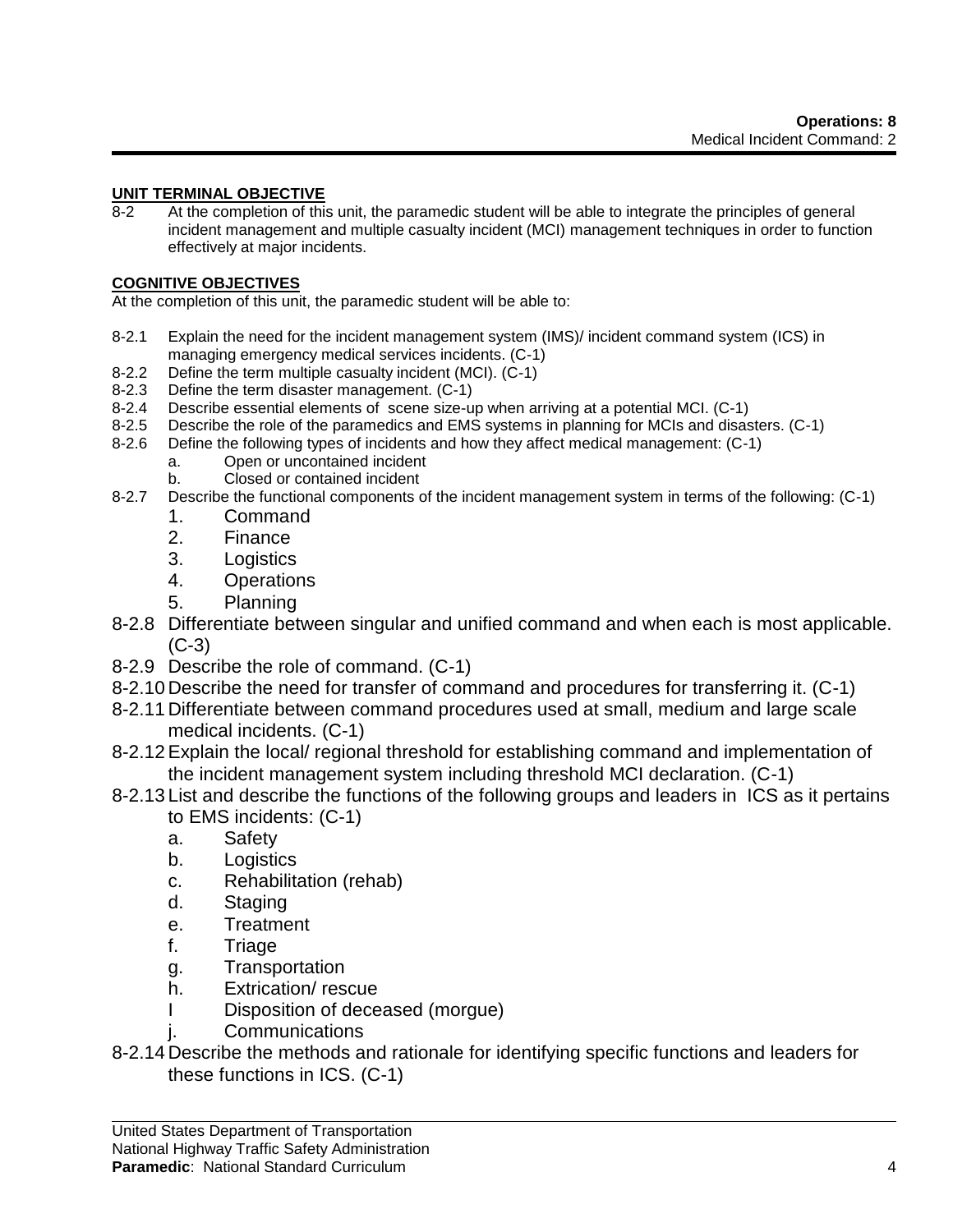- 8-2.15 Describe the role of both command posts and emergency operations centers in MCI and disaster management. (C-1)
- 8-2.16 Describe the role of the physician at multiple casualty incidents. (C-1)
- 8-2.17 Define triage and describe the principles of triage. (C-1)
- 8-2.18 Describe the START (simple triage and rapid treatment) method of initial triage. (C-1)
- 8-2.19 Given a list of 20 patients with various multiple injuries, determine the appropriate triage priority with 90% accuracy. (C-3)
- 8-2.20 Given color coded tags and numerical priorities, assign the following terms to each: (C-1)
	- a. Immediate
	- b. Delayed
	- c. Hold
	- d. Deceased
- 8-2.21 Define primary and secondary triage. (C-1)
- 8-2.22 Describe when primary and secondary triage techniques should be implemented. (C-1)
- 8-2.23 Describe the need for and techniques used in tracking patients during multiple casualty incidents. (C-1)
- 8-2.24 Describe techniques used to allocate patients to hospitals and track them. (C-1)
- 8-2.25 Describe modifications of telecommunications procedures during multiple casualty incidents. (C-1)
- 8-2.26 List and describe the essential equipment to provide logistical support to MCI operations to include: (C-1)
	- a. Airway, respiratory and hemorrhage control
	- b. Burn management
	- c. Patient packaging/ immobilization
- 8-2.27 List the physical and psychological signs of critical incident stress. (C-1)
- 8-2.28 Describe the role of critical incident stress management sessions in MCIs. (C-1)
- 8-2.29 Describe the role of the following exercises in preparation for MCIs: (C-1)
	- a. Table top exercises
	- b. Small and large MCI drills

# **AFFECTIVE OBJECTIVES**

At the completion of this unit, the paramedic student will be able to:

- 8-2.30 Understand the rationale for initiating incident command even at a small MCI event. (A-1)
- 8-2.31Explain the rationale for having efficient and effective communications as part of an incident command/ management system. (A-1)
- 8-2.32Explain why common problems of an MCI can have an adverse effect on an entire incident. (A-1)
- 8-2.33Explain the organizational benefits for having standard operating procedures (SOPs) for using the incident management system or incident command system. (A-1)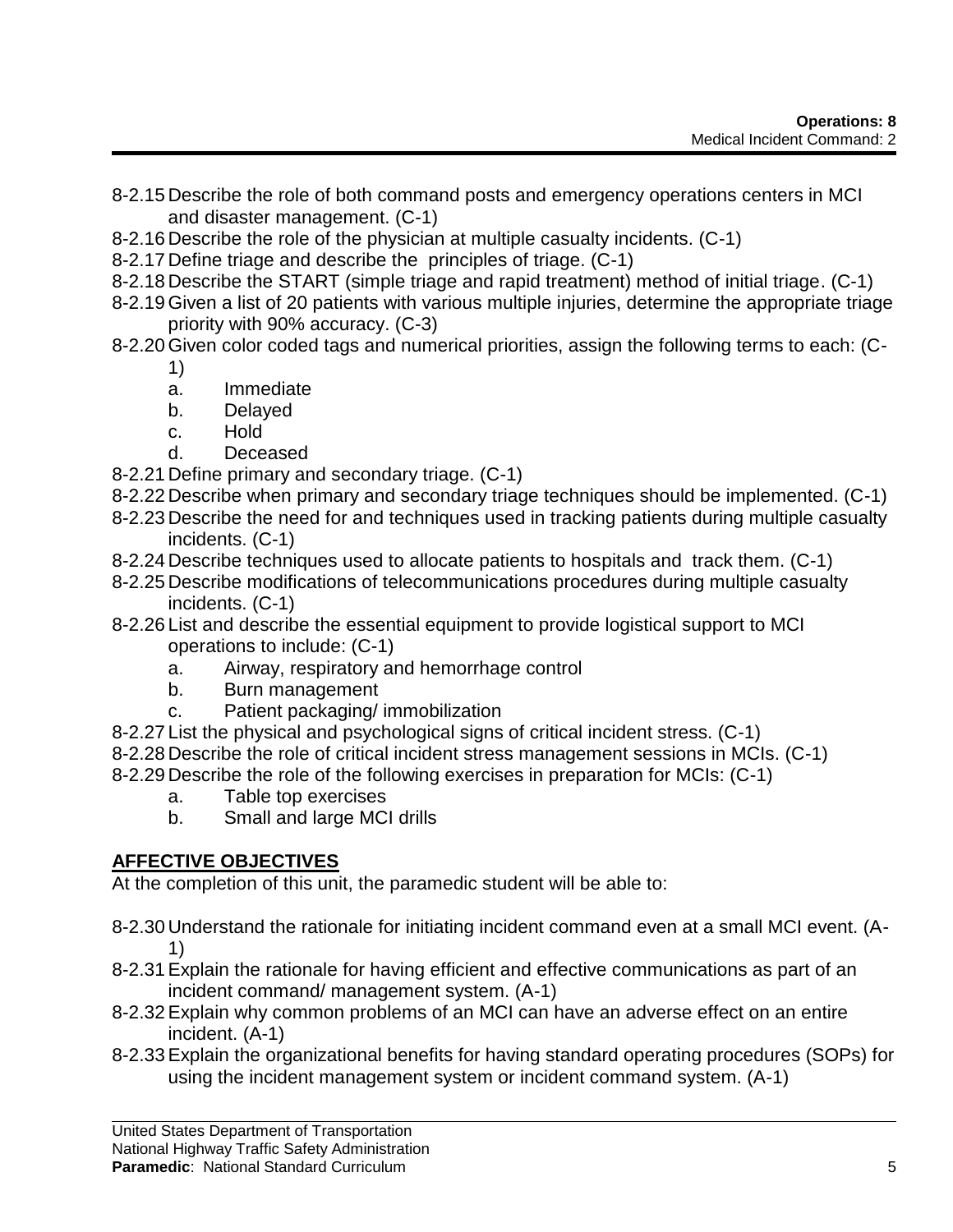# **PSYCHOMOTOR OBJECTIVES**

At the completion of this unit, the paramedic student will be able to:

- 8-2.34 Demonstrate the use of local/ regional triage tagging system used for primary and secondary triage. (P-1)
- 8-2.35 Given a simulated tabletop multiple casualty incident, with 5-10 patients: (P-1)
	- a. Establish unified or singular command
	- b. Conduct a scene assessment
	- c. Determine scene objectives
	- d. Formulate an incident plan
	- e. Request appropriate resources
	- f. Determine need for ICS expansion and groups
	- g. Coordinate communications and groups leaders
	- h. Coordinate outside agencies
- 8-2.36 Demonstrate effective initial scene assessment and update (progress) reports. (P-1)
- 8-2.37 Given a classroom simulation of a MCI with 5-10 patients, fulfill the role of triage group leader. (P-3)
- 8-2.38 Given a classroom simulation of a MCI with 5-10 patients, fulfill the role of treatment group leader. (P-3)
- 8-2.39 Given a classroom simulation of a MCI with 5-10 patients, fulfill the role of transportation group leader. (P-3)

# **DECLARATIVE**

- I. Introduction
	- A. Need for incident command system
		- 1. Used at small "everyday" incidents
		- 2. Expands/ contracts as incident evolves
		- 3. Provides a clear system of command/ control
		- 4. Overcomes jurisdictions and geographic boundaries
	- B. The FEMA incident management or command system
		- 1. National standard for incident management
		- 2. Used by public and by private sectors
		- 3. Flexible system
		- 4. Used for routine and large scale emergencies
	- C. Incident command system elements
		- 1. Define span of control
			- 2. Define multiple casualty incident
			- 3. Define incident management system (IMS)/ incident command system (ICS)
			- 4. Define disaster management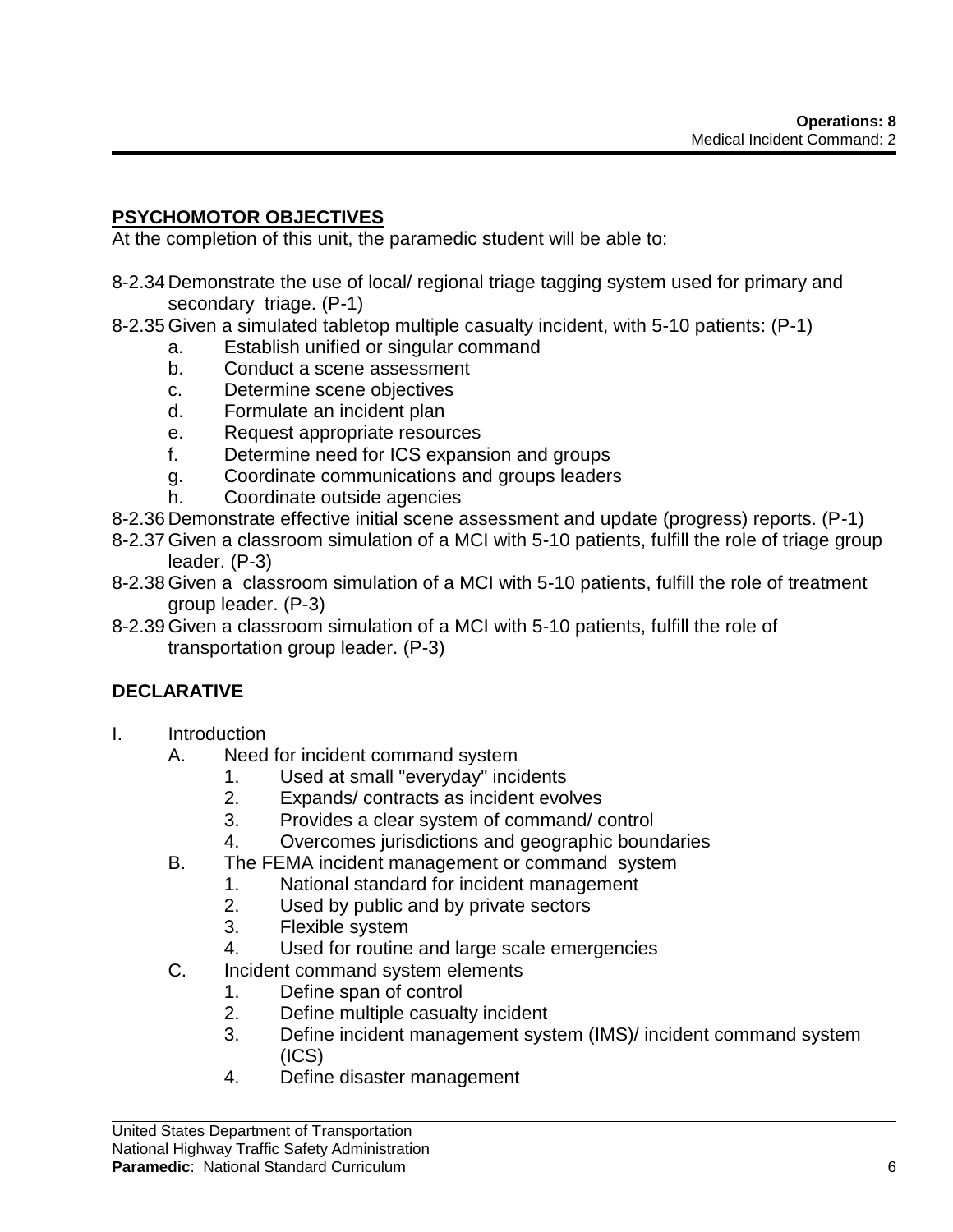- 5. Uniform terminology
- 6. Geographic and functional components
- 7. Define an open or uncontained incident
- 8. Define a closed or contained incident
- 9. Major functional areas are C-FLOP
	- a. C command
	- b. F finance
	- c. L logistics
	- d. O operations
	- e. P planning
- 10. Discuss importance of communications
- 11. Define triage
- 12. Define transfer of command
- 13. Define sectorization
- 14. Discuss benefits of using standard operating procedures (SOPs) for ICS
- 15. Identify laws or regulations that relate to the incident command system
- D. Need for preplanning
	- 1. Periodic review of plan and updating as needed
	- 2. Participation in local/ regional planning
- E. Drills and critiques
	- 1. Need to practice the plan
		- a. Drills
		- b. Table top exercises
	- 2. Critiques
		- a. Drills and exercises
		- b. Actual MCIs and incidents where IMS or ICS model is used
- II. Basic elements of the incident command system (C-FLOP)
	- A. Command
		- 1. Responsible for all functions unless delegated
			- a. Oversees incident needs
				- b. Establishes objectives/ priorities
				- c. Develops action plan
				- d. Coordinates with other agencies/ officials
				- e. Identifies appropriate command structure for operation size
				- f. Approves, orders and releases resources
		- 2. Established at all incidents
			- a. Identify appropriate command structure for size of incident
		- 3. Singular command
			- a. Single commander responsible for entire operation
			- b. Works well for incidents with limited jurisdictions or responsibilities
			- c. Ideal for short duration limited incidents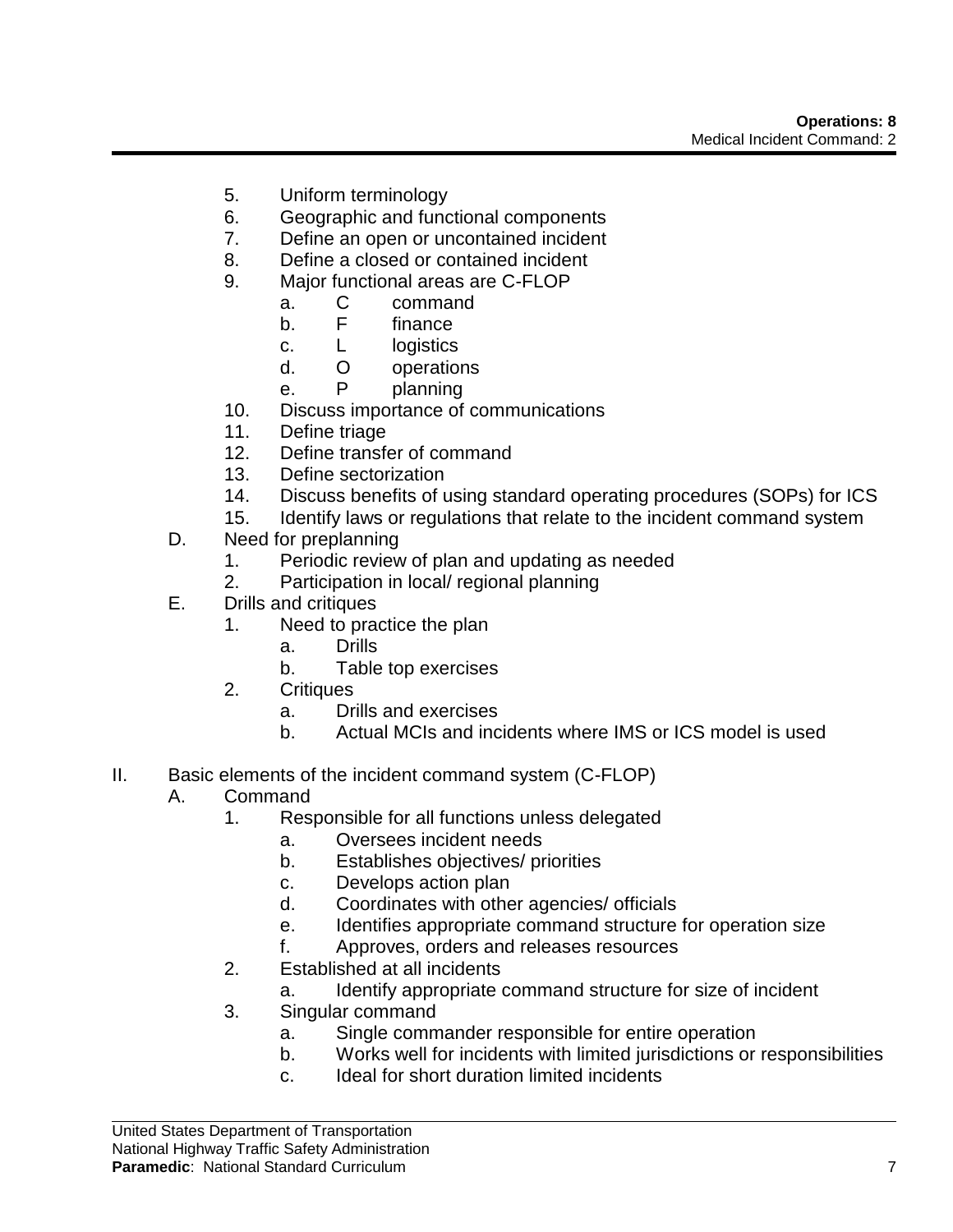- d. Unrealistic in many localities
	- (1) Overlapping responsibilities
	- (2) Overlapping jurisdictions
	- (3) Incident evolution
- 4. Unified command
	- a. EMS-police-fire command personnel unify
	- b. As incident evolves, right agency leads at the right time
	- c. Identification and accessing appropriate agency(ies) or specialized organization, as needed, to complement command (e.g. health department, public works, building department, American Red Cross, Salvation Army, etc.)
	- d. Stimulates cooperation
	- e. Provides for balanced decision making
	- f. Selection of sector leaders and functions
	- g. "Span of control" (supervisor/ worker ratio)
		- $(1)$  1 to 6 ratio
		- (2) Maintaining unity/ command structure
	- h. Determines need for public information officer and liaison with media
- B. Finance
	- 1. Accounting and administration of the incident
	- 2. Staff support function
		- a. Monitors costs, provides for careful accounting
		- b. Seldom used on small scale incidents
		- c. Essential as incident grows in magnitude and costs
		- d. Not a component used in routine daily incidents
		- e. Finance section responsible for
			- (1) Time accounting
			- **Procurement**
			- (3) Paying claims
			- (4) Estimating costs
- C. Logistics
	- 1. Procurement and stockpiling of equipment and supplies
	- 2. Staff support function
		- a. Support the logistical needs of the incident
		- b. Logistics appropriate to incident size/ duration
		- c. Seldom used at routine daily incidents
		- d. Logistics section responsible for
			- (1) Supplies/ equipment
			- (2) Facilities
			- (3) Food
			- (4) Communications support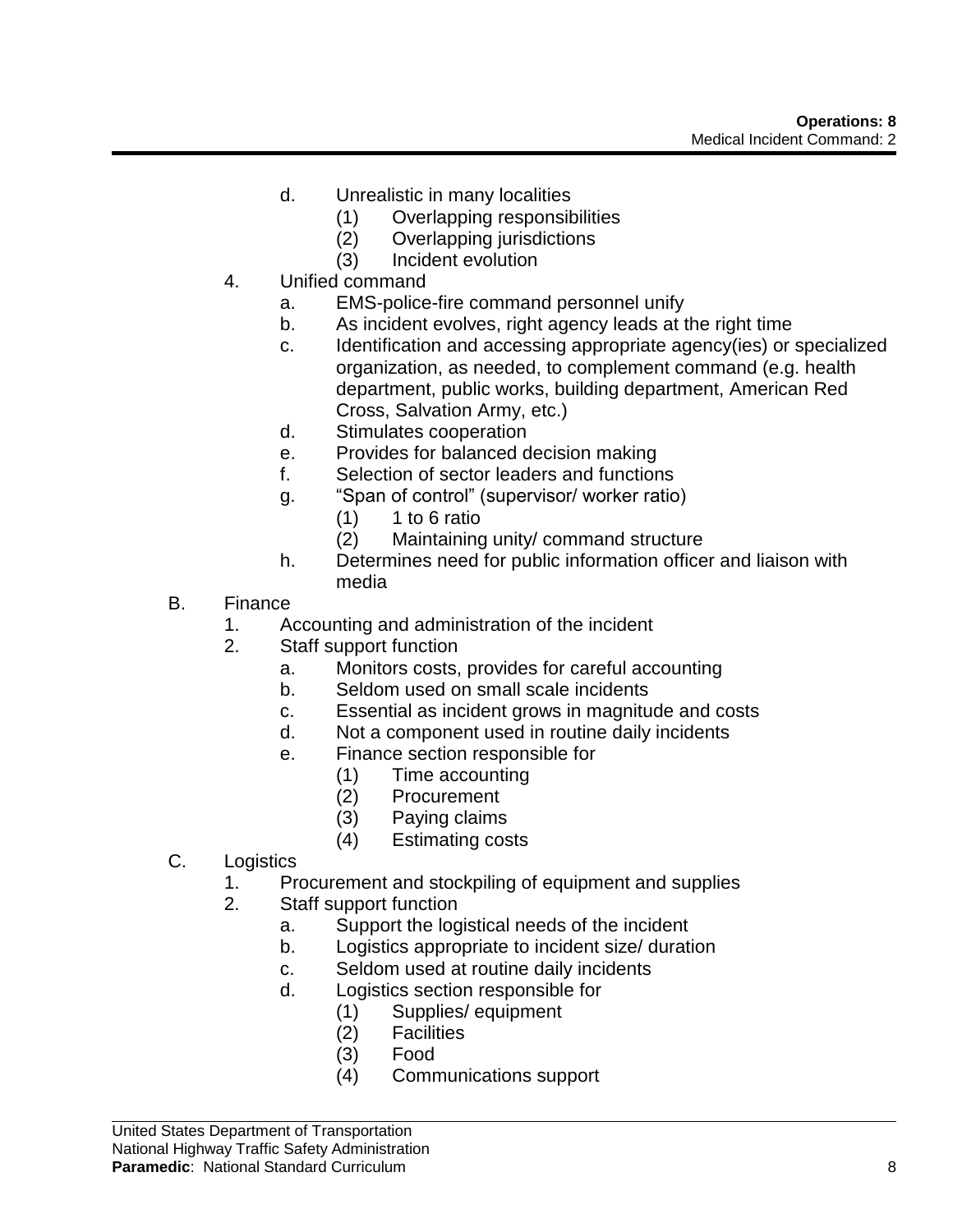- (5) Medical support for workers
- D. Operations
	- 1. Carries out the action functions and commands direction
	- 2. Line or actual operational responsibility
	- 3. Major functional area in all operations
		- a. Carries out tactical objectives
		- b. Directs the front end activities
		- c. Participates in planning
		- d. Modifies action plan
		- e. Maintains discipline
		- f. Accounts for personnel
	- 4. EMS operation areas fall under this section
- E. Planning
	- 1. Staff function to provide past, present and future information about the incident
	- 2. Resource and situation status on a real time basis
- III. Role and functions of command in managing major medical incidents
	- A. Establishing command
		- 1. Local threshold as to when command is established
		- 2. Low threshold encourages frequent practice ( > 2 patients)
		- 3. Identify which group/ sector functions or major functional areas need to be implemented for the size and scope of incident
		- 4. Unification of EMS command with fire and police
		- 5. Tactical worksheet used to focus command on SOP
		- 6. Bib or other ID to easily identify command
		- 7. Assumption of a command position and arrival report
	- B. Scene assessment
		- 1. First unit on the scene should make a quick and rapid assessment of the situation
			- a. Windshield assessment
			- b. What is observed as you enter the area (incident scene)
		- 2. Precise and complete assessment should be done as soon as safety and time permit
			- a. Type of incident and potential duration
			- b. Entrapment or special rescue resources needed
			- c. Number of patients in each triage category
			- d. Additional resources needed
		- 3. Continually updated scene assessment
	- C. Communications
		- 1. Command established over radio with communication center/ emergency operations center (EOC)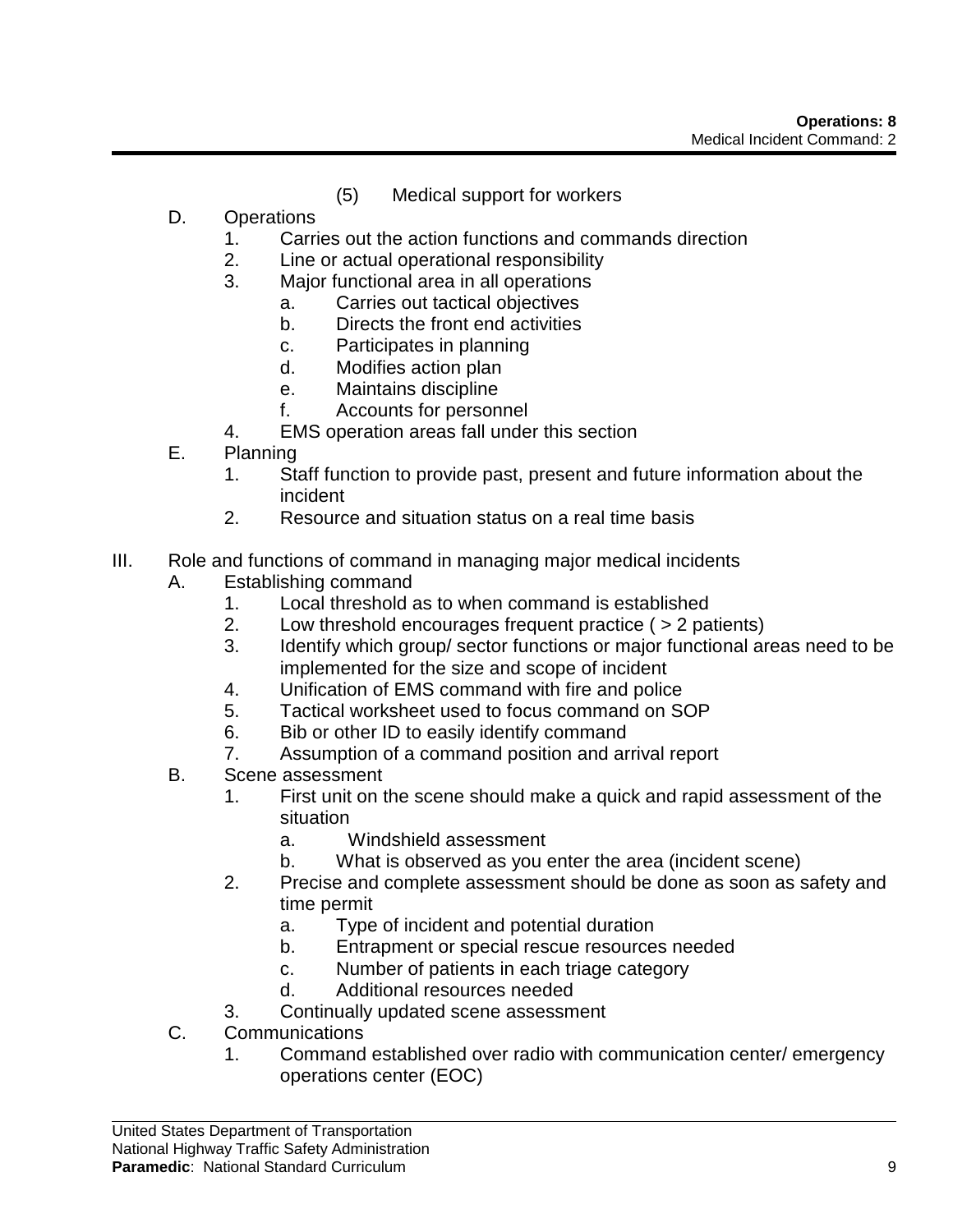- 2. Radio traffic can be very distracting
- 3. In larger incidents communications aide is used
- D. Obtaining resources
	- 1. Additional units requested according to the situation
	- 2. Communications center should have written SOP on mutual aid
	- 3. Assignment of units consistent with the situation
	- 4. Additional support services requested as needed for victims, for food, shelter and clothing
- E. Strategic deployment of resources
	- 1. Command issues instructions as to deployment
	- 2. Personnel stay with vehicle until given instructions
	- 3. Staging slows resource deployment and premature commitment
	- 4. Staging techniques
		- a. Lining vehicles up at scene to facilitate egress
		- b. Staging off of the limited access highway
		- c. Formal staging area with staging officer assigned
	- 5. Resources deployed more effectively
- F. Strategic development of resources
	- 1. "Tool box" theory
		- a. Identification of resources ("tools") specific to an incident, utilizing only needed resources
		- b. Issue instruction for deployment of resources
- G. Transferring command
	- 1. Procedures established for transferring command
	- 2. Command remains in that position until relieved according to SOP
	- 3. Limitation of transferring command
- H. Terminating command
	- 1. Procedures established for de-escalation and relief of units
	- 2. Procedures for terminating command and the ICS structure
- I. Command procedures at various size events
	- 1. Small
		- 2. Medium
	- 3. Large
- J. Common problems at a multiple casualty incident
	- 1. Failure to adequately provide widespread notification of the event
	- 2. Lack of rapid "initial" stabilization of all patients
	- 3. Failure to move, collect and to organize patients rapidly at a treatment area
	- 4. Failure to provide proper triage
	- 5. Overly time consuming care employed
	- 6. Premature transportation of patients
	- 7. Improper use of personnel in field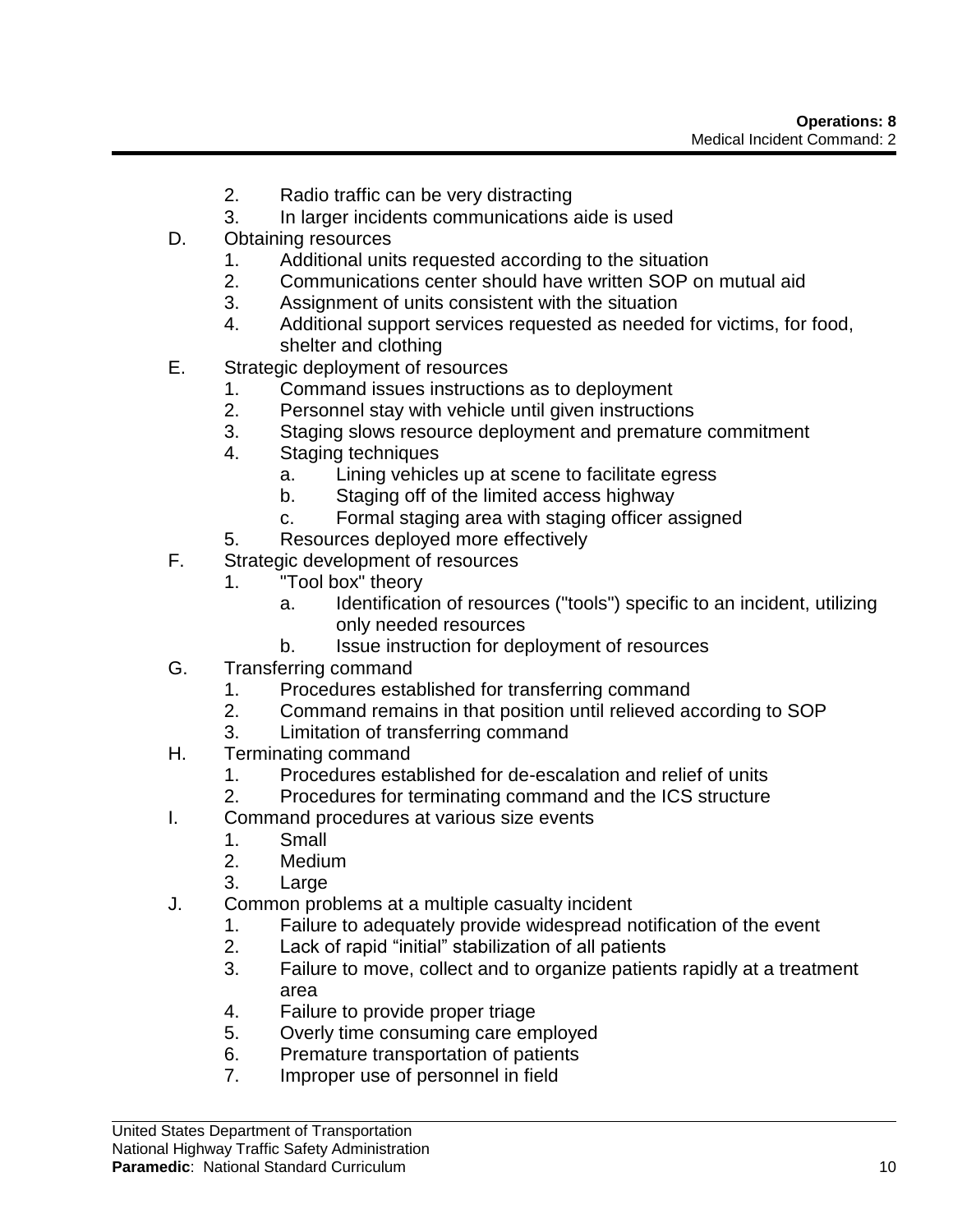- 8. Lack of proper distribution of patients to medical facilities
- 9. Lack of recognizable EMS command in the field
- 10. Lack of proper preplanning and lack of adequate training of all personnel [Alex M. Butman, "Responding to the MCI: A Guide for EMS Personnel", © 1982]
- IV. Group or sector functions
	- A. Safety officer
		- 1. Staff role to monitor safety of workers at incident
		- 2. Authority to stop unsafe procedures or institute safety procedures
		- 3. Necessary at large scale incidents
	- B. Logistics
		- 1. Provides essential equipment and medical supplies
		- 2. Generally established and pre-positioned during the pre-MCI/ planning phase
		- 3. Supports the operational needs of the incident
	- C. Rehabilitation
		- 1. Locates and sets up the rehabilitation area
		- 2. Rehabilitation area set up
			- a. In safe area with thermal control
			- b. Away from exhaust fumes and crowds
		- 3. Monitors personnel and assures proper rest and hydration
		- 4. Work with logistics to assure proper hydration and personnel monitoring supplies
	- D. Staging
		- 1. Locates and sets up sufficient area to stage equipment/ personnel
			- a. Lining vehicles up to facilitate egress
		- 2. Formal staging area with staging officer assigned
		- 3. Assures apparatus is parked to allow egress when deployed
		- 4. Confers with command about additional resources needed
		- 5. Releases resources for deployment when ordered by command
		- 6. Ensures personnel stay with vehicle until deployed
		- 7. Supervises personnel within sector
		- 8. Tracks unit arrival and deployment from staging
		- 9. Prevents premature commitment of resources
	- E. Treatment
		- 1. Locates and sets up the treatment area according to the situation
		- 2. Generally away from immediate action area
		- 3. Provides for treatment areas for priority 1,2,3 patients
		- 4. Provides for secondary triage of patients as they arrive in treatment
		- 5. Assures patients receive adequate care in each sub-area
		- 6. Communicates/ coordinates with command, triage and transportation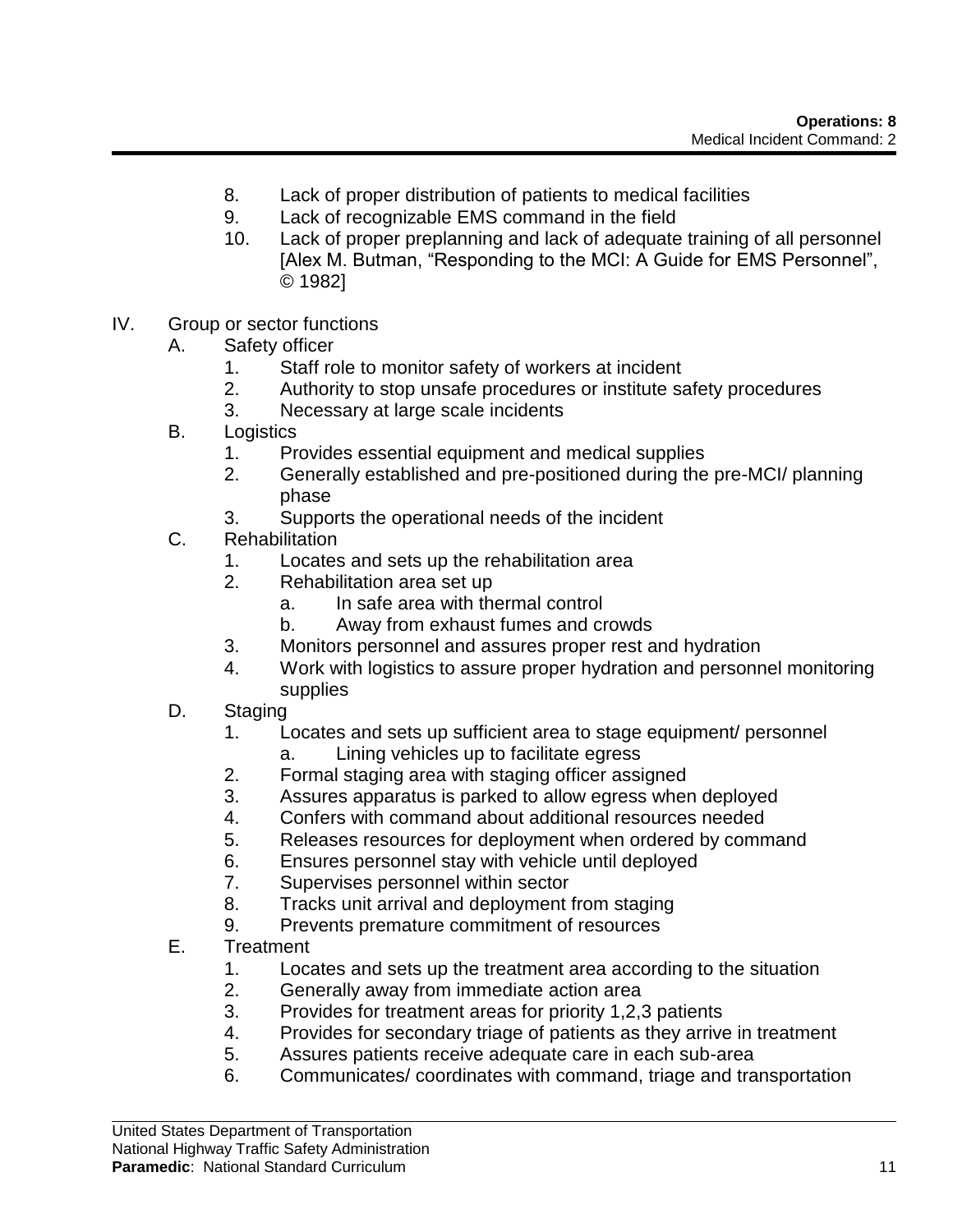- 7. Moves patients to transportation appropriately
- 8. Supervises personnel within the group
- F. Triage
	- 1. Works at the incident or action site
	- 2. Assures initial primary triage is conducted to minimize re-triage
	- 3. Determines site treatment needs and assures initial triage/ treatment
	- 4. Organizes resources to deliver patients to the treatment area
	- 5. Responsible for supervising safety and treatment of entrapped patients
- G. Transportation
	- 1. Establishes ambulance staging and landing zones if necessary
	- 2. Determines availability of receiving facilities and treatment capabilities
	- 3. Coordinates transportation and distribution of patients to appropriate receiving facilities
	- 4. Tracks patients leaving the site and maintains tracking log with
		- a. Patient ID
		- b. Unit transporting
		- c. Destination facility
- H. Extrication/ rescue
	- 1. Determines type of equipment and resources needed
	- 2. Identifies the need for specialized equipment and personnel with unique expertise
	- 3. Assures special safety equipment is available to all personnel (e.g. SCBA, protective
		- clothing, etc.)
	- 4. Supervises personnel within group
	- 5. Ensures that support materials (e.g. gasoline, electricity, compressed air, etc.) for
		- extrication equipment and materials are readily available
	- 6. Works with treatment personnel with extended extrication or special rescue situations
	- 7. Coordinates with safety officer, staging, and triage
- I. Disposition of deceased
	- 1. Works with medical examiner, coroner, law enforcement and other appropriate agencies to coordinate disposition of deceased (attempt to leave deceased victims in location found, if possible, until a decision and plan for disposition can be determined)
	- 2. Assists in establishing an appropriate and secure area for a morgue, if needed
	- 3. Monitors personnel for signs of stress
- J. Communications
	- 1. Modification of communications techniques
		- a. Calm communications (helps sets an orderly tone)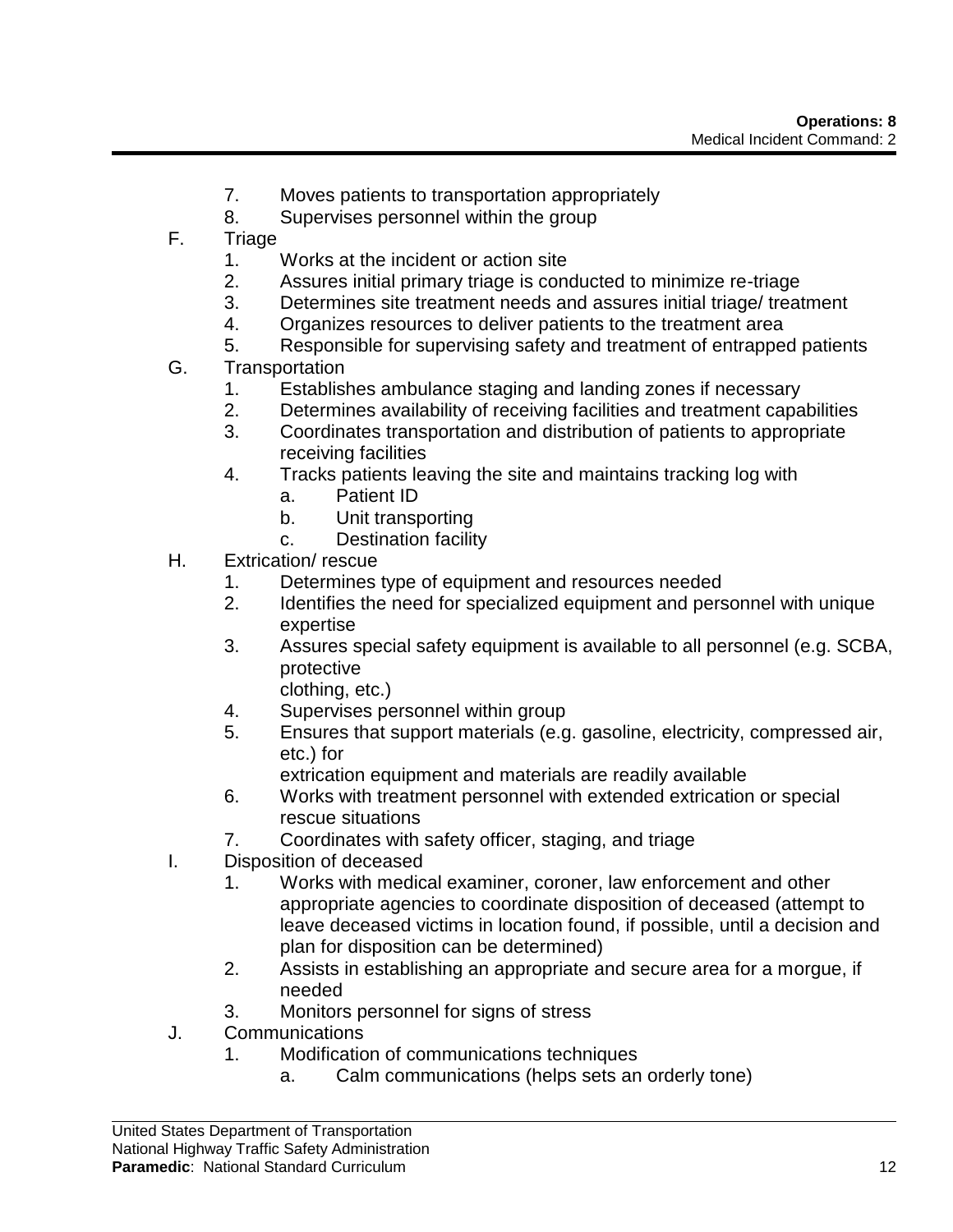- b. Avoid use of radio codes/ signals
- c. Plain English and terminology is used
- d. Need for a common radio channel between command, sectors (groups), divisions
- e. Radio traffic should be minimized
- f. Face-to-face communication is encouraged to limit radio traffic
- 2. Importance of communications at an MCI
- 3. Communication requirements of command post and emergency operations center
- V. On-scene physicians in multiple casualty incident management
	- A. Triage function
		- 1. Increased ability to make difficult triage decisions
		- 2. Use at treatment area to make secondary triage decisions
		- 3 Emergency surgery to facilitate extrication
	- B0 Treatment capabilities
		- 1 On-scene ability to perform specialized invasive procedures
		- 2 More accurate assessment and direction of specific treatments
	- C0 Medical direction
		- 1 On-scene medical direction of paramedics
- VI Principles and techniques of triage
	- A0 Primary versus secondary triage
		- 1 Primary triage used at site to rapidly categorize patients condition for treatment
			- a0 Document location of patient and transport needs
			- b0 Triage tape or labels used
			- c0 Focus on speed to sort patients quickly
		- 2 Secondary triage used at treatment area
			- a0 Retriage of patients
			- b0 Usually accomplished at the treatment area
			- c0 Paper tags usually used
			- d0 Not always necessary especially at small incidents
	- B0 START technique of primary triage
		- 1 Developed at Hoag Memorial Hospital, Newport Beach, CA
		- 2 Stands for "simple triage and rapid treatment"
		- 3 Rapidly allows sorting of patients
		- 4 Accurate with practice
		- 5 Focuses on
			- a0 Ability to walk
			- b0 Respiratory effort
			- c0 Pulses/ perfusion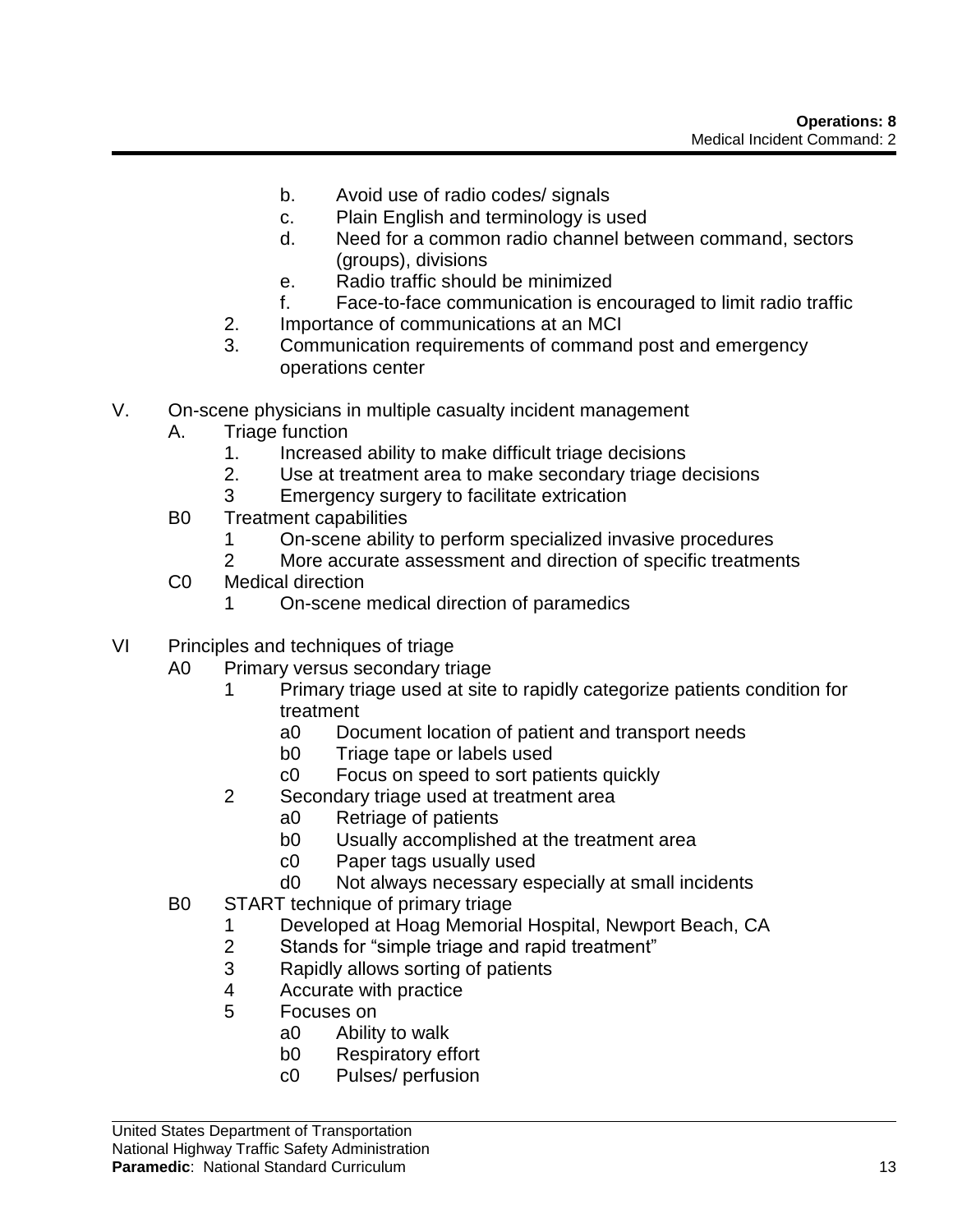- d0 Neurologic status C0 START technique 1 Walking wounded verbally directed to a designated location 2 Initial triage effort is directed to non-walking patients 3 Only treatment effort directed to correction of airway and severe bleeding 4 Respiratory effort assessed a0 No respirations Priority-0 (P-0) b0 Above 30 Priority-1 (P-1) c0 Below 30 Go to next assessment 5 Perfusion assessed a0 Absence of radial pulse Priority-1 (P-1) b0 Radial pulse Go to next assessment 6 Neurologic assessed a0 Unresponsive Priority-1 (P-1) b0 Altered LOC Priority-2 (P-2) c0 Alert Priority-3 (P-3) 7 Walking wounded need to be carefully triaged D0 Triage tagging/ labeling 1 International agreement on color coding and priorities a0 Immediate Red Priority-1 (P-1) b0 Delayed Yellow Priority-2 (P-2) c0 Hold Green Priority-3 (P-3) d0 Deceased Black Priority-0 (P-0) 2 Many variations of tags, tape and labels available 3 Purpose of tagging a0 Identify the priority of the patient b0 Prevent re-triage of the same patient c0 Serve as a tracking system during treatment/ transport 4 Tags/ labels should be a0 Easy to use b0 Rapidly identify priority c0 Allow for easy tracking d0 Allow for some documentation e0 Prevent patients from re-triaging themselves 5 Should be used routinely so their use becomes familiar E0 Tracking systems for patients 1 Destination log must be maintained by the transportation officer 2 Log and tagging system must be integrated in order to track patients 3 Either name or triage label ID# should be used 4 Tracking log is similar to a shipping manifest with a0 Patient identification
	- b0 Unit transporting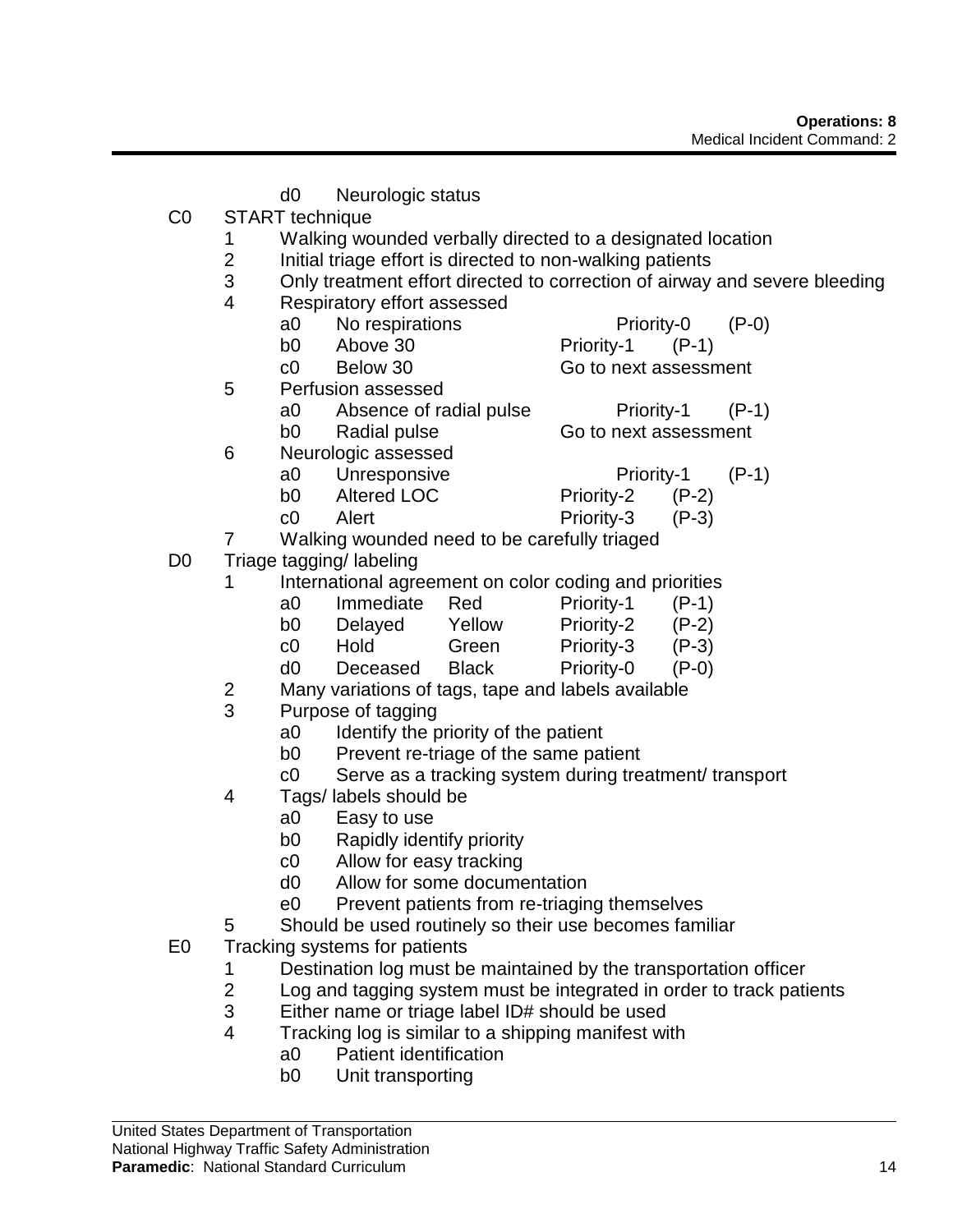- c0 Priority
- d0 Destination
- F0 Transportation of patients
	- 1 Method of transportation driven by triage priority and situation
	- 2 Ambulance (s) are the typical method of transportation
	- 3 Buses should be considered for transporting large numbers of P-3s
	- 4 Air ambulances are often used for transport of critical patients
- VII Critical incident stress and MCIs
	- A0 Critical incident stress in personnel exposed to major events
	- B0 Critical incident stress debriefing should be part of post-incident SOP
	- C0 Access to defusing during the MCI
	- D0 Role of debriefing for an MCI
	- E0 Access to debriefing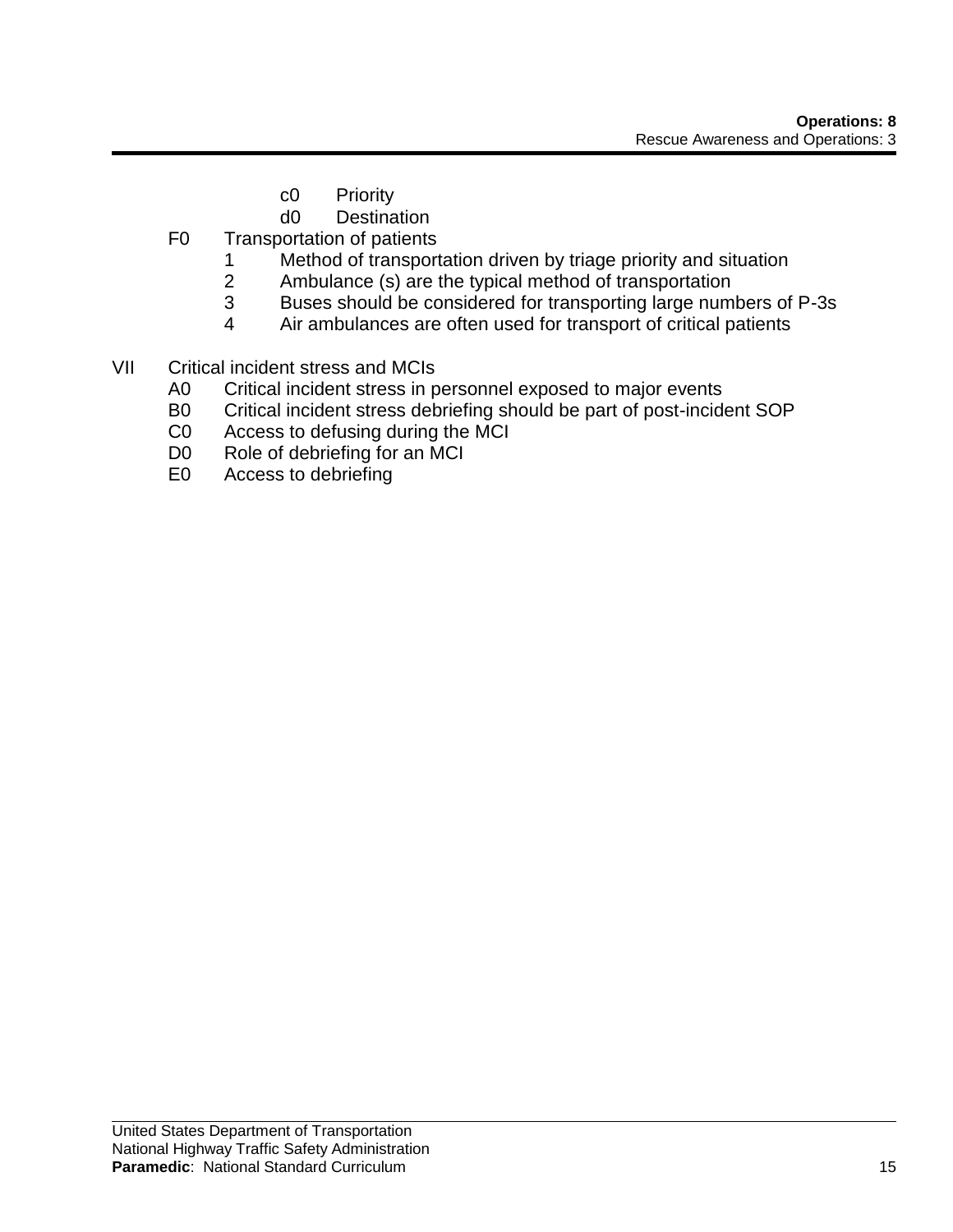# **UNIT TERMINAL OBJECTIVE**

8-3 At the completion of this unit, the paramedic student will be able to integrate the principles of rescue awareness and operations to safely rescue a patient from water, hazardous atmospheres, trenches, highways, and hazardous terrain.

#### **COGNITIVE OBJECTIVES**

At the completion of this unit, the paramedic student will be able to:

- 8-3.1 Define the term rescue. (C-1)
- 8-3.2 Explain the medical and mechanical aspects of rescue situations. (C-1)
- 8-3.3 Explain the role of the paramedic in delivering care at the site of the injury, continuing through the rescue process and to definitive care. (C-1)
- 8-3.4 Describe the phases of a rescue operation. (C-1)
- 8-3.5 List and describe the types of personal protective equipment needed to safely operate in the rescue environment to include: (C-1)
	- a. Head protection
	- b. Eye protection
	- c. Hand protection
	- d. Personal flotation devices
	- e. Thermal protection/ layering systems
	- f. High visibility clothing
	- g. Specialized footwear
- 8-3.6 Explain the differences in risk between moving water and flat water rescue. (C-1)
- 8-3.7 Explain the effects of immersion hypothermia on the ability to survive sudden immersion and self rescue. (C-1)
- 8-3.8 Explain the phenomenon of the cold protective response in cold water drowning situations. (C-1)
- 8-3.9 Identify the risks associated with low head dams and the rescue complexities they pose. (C-1)
- 8-3.10 Given a picture of moving water, identify and explain the following features and hazards associated with: (C-2)
	- a. Hydraulics
	- b. Strainers
	- c. Dams/ hydro-electric sites
- 8-3.11 Explain why water entry or go techniques are methods of last resort. (C-1)
- 8-3.12 Explain the rescue techniques associated with reach-throw-row-go. (C-1)
- 8-3.13 Given a list of rescue scenarios, identify the victim survivability profile and which are rescue versus body recovery situations. (C-1)
- 8-3.14 Explain the self rescue position if unexpectedly immersed in moving water. (C-1)
- 8-3.15 Given a series of pictures identify which would be considered "confined spaces" and potentially oxygen deficient. (C-3)
- 8-3.16 Identify the hazards associated with confined spaces and risks posed to potential rescuers to include: (C-1)
	- a. Oxygen deficiency
	- b. Chemical/ toxic exposure/ explosion
	- c. Engulfment
	- d. Machinery entrapment
	- e. Electricity
- 8-3.17 Identify components necessary to ensure site safety prior to confined space rescue attempts. (C-1)
- 8-3.18 Identify the poisonous gases commonly found in confined spaces to include: (C-1)
	- a. Hydrogen sulfide  $(H<sub>2</sub>S)$
	- b. Carbon dioxide  $(C_0)$
	- c. Carbon monoxide (CO)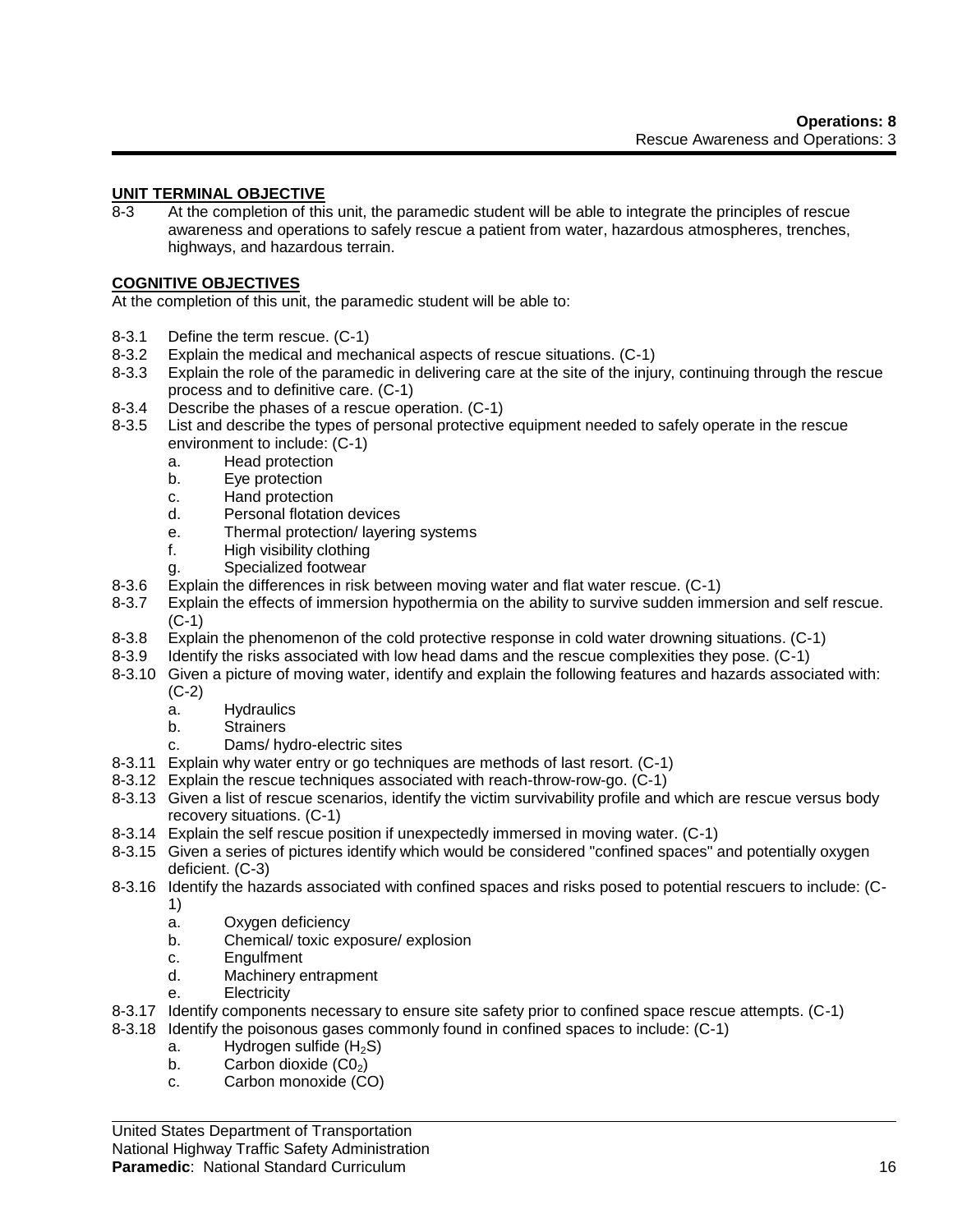- d. Low/ high oxygen concentrations  $(FiO<sub>2</sub>)$
- e. Methane  $(CH_4)$
- f. Ammonia  $(NH_3)$
- g. Nitrogen dioxide  $(NO<sub>2</sub>)$
- 8-3.19 Explain the hazard of cave-in during trench rescue operations. (C-1)
- 8-3.20 Describe the effects of traffic flow on the highway rescue incident including limited access superhighways and regular access highways. (C-1)
- 8-3.21 List and describe the following techniques to reduce scene risk at highway incidents: (C-1)
	- a. Apparatus placement
	- b. Headlights and emergency vehicle lighting
	- c. Cones, flares
	- d. Reflective and high visibility clothing
- 8-3.22 List and describe the hazards associated with the following auto/ truck components: (C-1)
	- a. Energy absorbing bumpers
		- b. Air bag/ supplemental restraint systems
		- c. Catalytic converters and conventional fuel systems
		- d. Stored energy
		- e. Alternate fuel systems
- 8-3.23 Given a diagram of a passenger auto, identify the following structures: (C-1)
	- a. A, B, C, D posts
	- b. Fire wall
	- c. Unibody versus frame designs
- 8-3.24 Describe methods for emergency stabilization using rope, cribbing, jacks, spare tire, and come-a-longs for vehicles found on their: (C-1)
	- a. Wheels
	- b. Side
	- c. Roof
	- d. Inclines
- 8-3.25 Describe the electrical hazards commonly found at highway incidents (above and below ground). (C-1)
- 8-3.26 Explain the difference between tempered and safety glass, identify its locations on a vehicle and how to break it safely. (C-3)
- 8-3.27 Explain typical door anatomy and methods to access through stuck doors. (C-1)
- 8-3.28 Explain SRS or "air bag" systems and methods to neutralize them. (C-1)
- 8-3.29 Define the following terms: (C-1)
	- a. Low angle
	- b. High angle
	- c. Belay
	- d. Rappel
	- e. Scrambling
	- f. Hasty rope slide
- 8-3.30 Describe the procedure for stokes litter packaging for low angle evacuations. (C-1)
- 8-3.31 Explain the procedures for low angle litter evacuation to include: (C-1)
	- a. Anchoring
	- b. Litter/ rope attachment
	- c. Lowering and raising procedures
- 8-3.32 Explain techniques to be used in non-technical litter carries over rough terrain. (C-1)
- 8-3.33 Explain non-technical high angle rescue procedures using aerial apparatus. (C-1)
- 8-3.34 Develop specific skill in emergency stabilization of vehicles and access procedures and an awareness of specific extrication strategies. (C-1)
- 8-3.35 Explain assessment procedures and modifications necessary when caring for entrapped patients. (C-1)
- 8-3.36 List the equipment necessary for an "off road" medical pack. (C-1)

United States Department of Transportation

National Highway Traffic Safety Administration

#### **Paramedic:** National Standard Curriculum 17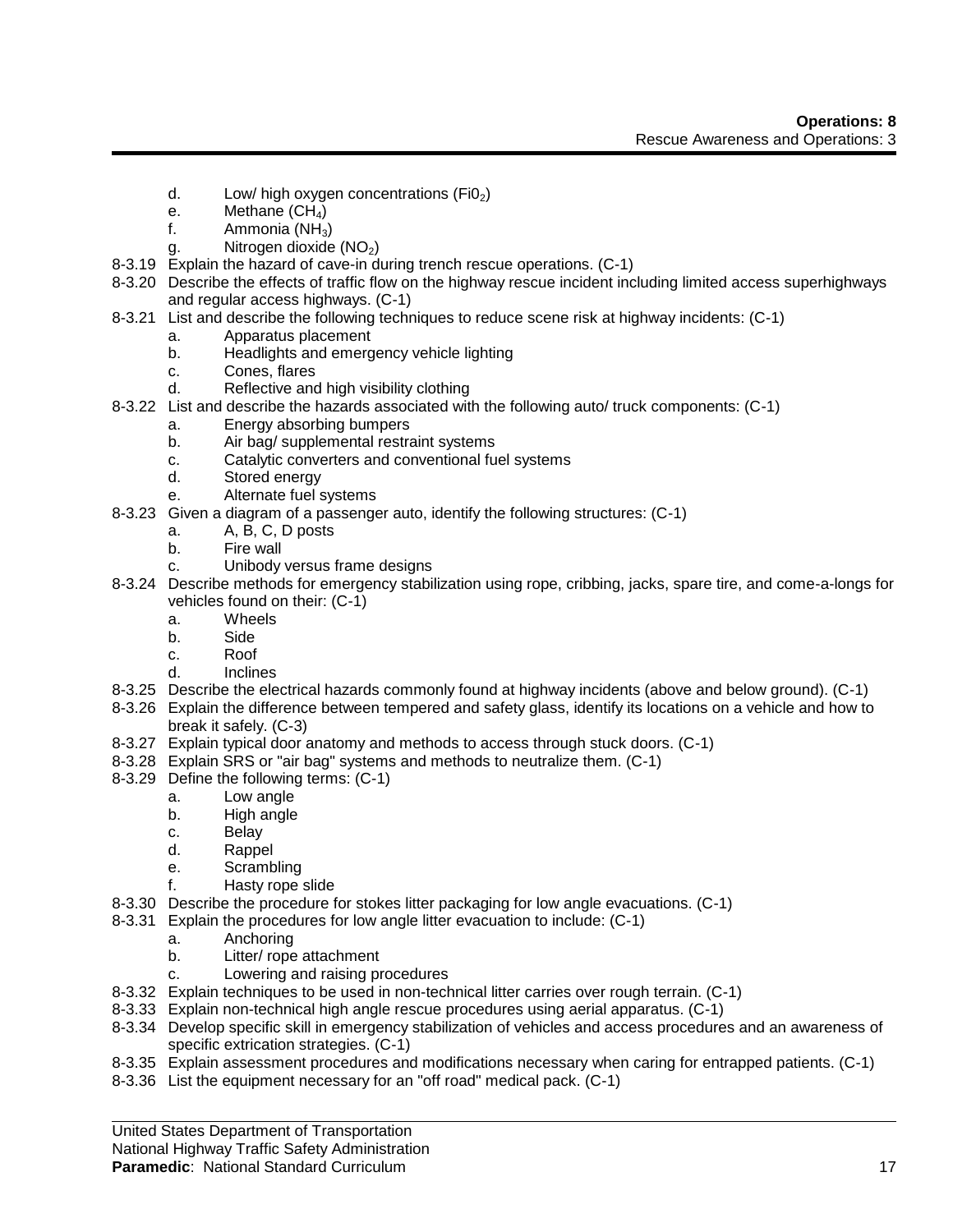- 8-3.37 Explain specific methods of improvisation for assessment, spinal immobilization and extremity splinting. (C-1)
- 8-3.38 Explain the indications, contraindications and methods of pain control for entrapped patients. (C-1)
- 8-3.39 Explain the need for and techniques of thermal control for entrapped patients. (C-1)
- 8-3.40 Explain the pathophysiology of "crush trauma" syndrome. (C-1)
- 8-3.41 Develop an understanding of the medical issues involved in providing care for a patient in a rescue environment. (C-1)
- 8-3.42 Develop proficiency in patient packaging and evacuation techniques that pertain to hazardous or rescue environments. (C-1)
- 8-3.43 Explain the different types of "stokes" or basket stretchers and the advantages and disadvantages associated with each. (C-1)

## **AFFECTIVE OBJECTIVES**

None identified for this unit.

#### **PSYCHOMOTOR OBJECTIVES**

At the completion of this lesson, the paramedic student should be able to:

- 8-3.44 Using cribbing, ropes, lifting devices, spare tires, chains, and hand winches, demonstrate the following stabilization procedures: (P-1)
	- a. Stabilization on all four wheels
	- b. Stabilization on its side
	- c. Stabilization on its roof
	- d. Stabilization on an incline/ embankments
- 8-3.45 Using basic hand tools demonstrate the following: (P-1)
	- a. Access through a stuck door
	- b. Access through safety and tempered glass
	- c. Access through the trunk
	- d. Access through the floor
	- e. Roof removal
	- f. Dash displacement/ roll-up
	- g. Steering wheel/ column displacement
	- h. Access through the roof
- 8-3.46 Demonstrate methods of "stokes" packaging for patients being: (P-1)
	- a. Vertically lifted (high angle)
	- b. Horizontally lifted (low angle)
	- c. Carried over rough terrain
- 8-3.47 Demonstrate methods of packaging for patients being vertically lifted without stokes litter stretcher packaging. (P-1)
- 8-3.48 Demonstrate the following litter carrying techniques: (P-1)
	- a. Stretcher lift straps
	- b. "Leap frogging"
	- c. Passing litters over and around obstructions
- 8-3.49 Demonstrate litter securing techniques for patients being evacuated by aerial apparatus. (P-1)
- 8-3.50 Demonstrate in-water spinal immobilization techniques. (P-1)
- 8-3.51 Demonstrate donning and properly adjusting a PFD. (P-1)
- 8-3.52 Demonstrate use of a throw bag. (P-1)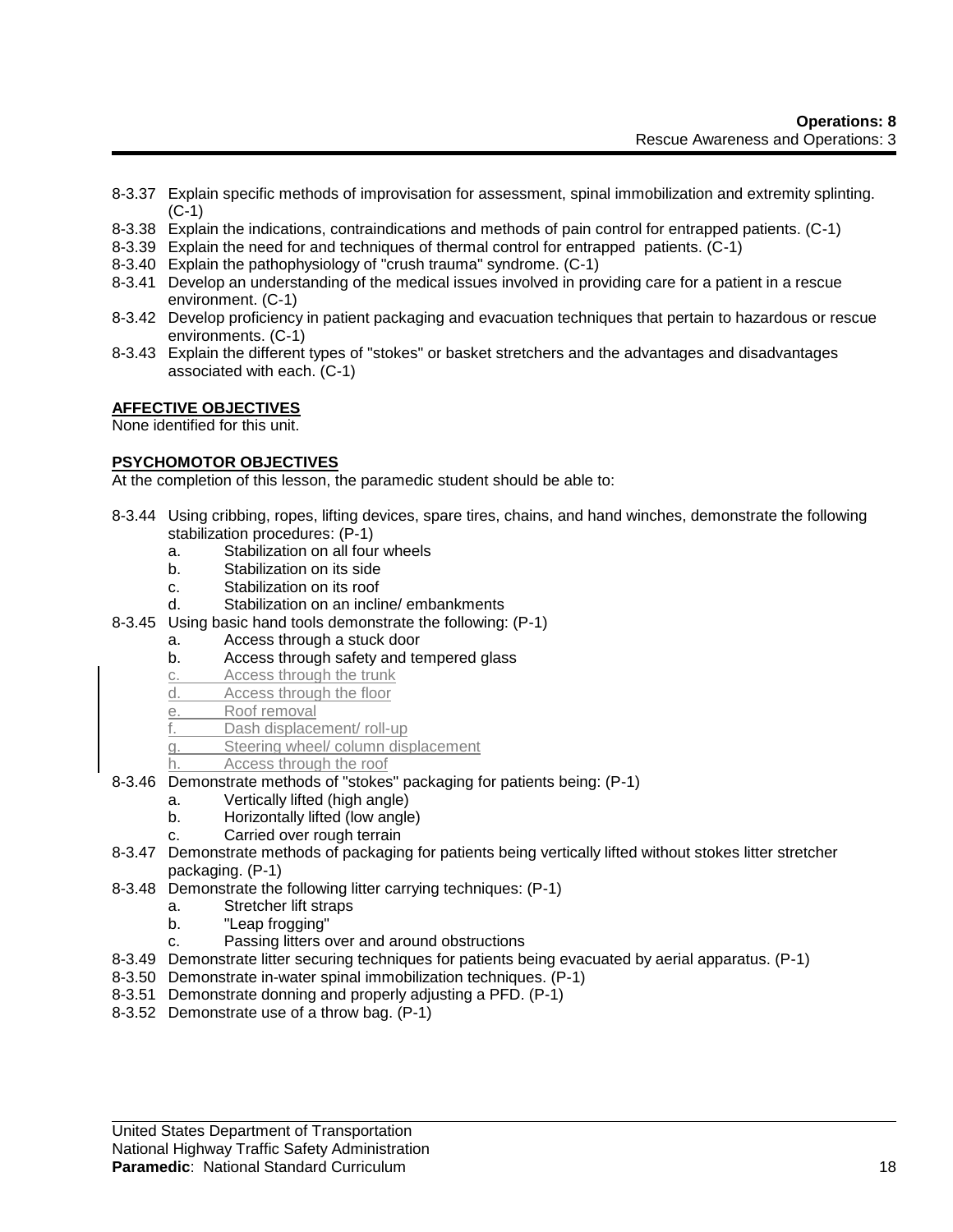# **DECLARATIVE**

- I. Role of the paramedic in rescue operations
	- A. Definition of rescue according to Webster the act of delivery from danger or imprisonment
		- 1. Humans who are traumatized or stranded need rescue
		- 2. No patient no rescue
		- 3. Rescue is a patient driven event
	- B. Rescue involves both medical and mechanical skills with the correct amount of each applied at the appropriate time
		- 1. Patients must be accessed and assessed for treatment needs
		- 2. Patient treatment must begin at the site
		- 3. Patient must be released from entrapment or imprisonment
		- 4. Medical care must continue throughout the incident
		- 5. There is no army in the world that does not train and deploy medical people into combat
		- 6. Medical and mechanical skills must be carefully balanced to ensure that patients obtain effective treatment and timely extraction
		- 7. Must have a well coordinated effort between medical care and specialized rescue effort
		- 8. Rescue effort must be driven by the patient's medical and physical needs
	- C. Role of the paramedic in rescue operations
		- 1. Have proper training and PPE to allow access and the provision of treatment at the site and continuing throughout the incident
			- 2. As first responders to many incidents
				- a. Understand hazards associated with various environments
				- b. Know when it is safe/ unsafe to gain access or attempt rescue
				- c. Have skills to effect a rescue when safe and necessary
				- d. Understand the rescue process and when certain techniques are indicated or contraindicated
			- 3. Be skilled in specialized patient packaging techniques to allow safe extraction and medical care
	- D. Phases of a rescue operation
		- 1. Arrival and size-up
			- a. Responders must understand the environment and risks
			- b. Establish command and conduct a scene assessment
			- c. Determine the number of patients and triage as necessary
			- d. Determine if situation is a search, rescue or body recovery
			- e. Risk versus benefit analysis
			- f. Request additional resources
			- g. ICS used as a command/ control mechanism
			- h. Make a realistic "time" estimate in accessing and evacuating
		- 2. Hazard control
			- a. Control as many of the hazards as possible
			- b. Manage, reduce and minimize the risks from the uncontrollable hazards
			- c. Make the scene as safe as possible
			- d. Ensure all personnel are in PPE appropriate for the situation
		- 3. Gain access to the patient
			- a. Determine the best method to gain access to the patient
			- b. Deploy personnel to the patient
			- c. Stabilize the physical location of the patient
		- 4. Medical treatment
			- a. Medical treatment provided appropriate to the situation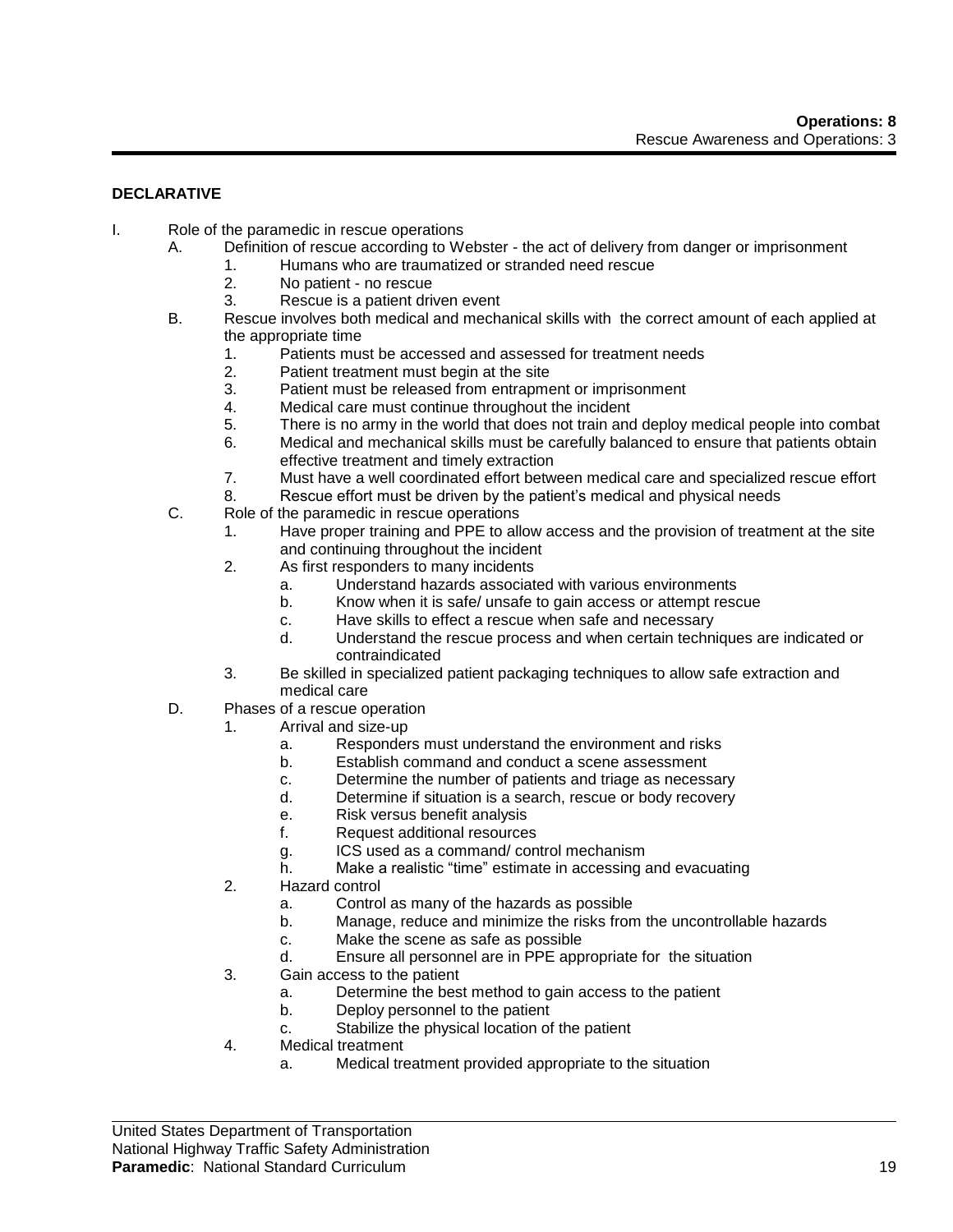- 5. Disentanglement
	- a. Release from physical entrapment
	- b. Methods must be driven by patient's needs
	- c. Risk versus benefit assessment
	- d. Could involve use of specialized equipment and techniques
- 6. Patient packaging
	- a. Patient packaged to ensure their medical needs are addressed
	- b. Physically secure to prevent additional injury
- 7. Transportation
	- a. Often as simple as carrying the patient to an ambulance
	- b. Could involve air evacuation
	- c. Could involve specialized operations
- II. Rescuer personal protective equipment (PPE)
	- A. Rescuer protection
		- 1. The same PPE is not appropriate in all situations
			- a. PPE must be appropriate for/ to the situation encountered
			- b. PPE may not prevent exposure to infectious disease but it does minimize risk
			- c. Most PPE is not specifically designed for EMS workers
		- 2. EMS PPE historically has been adapted from other fields
			- a. EMS does not have a national uniform trauma reporting system to identify potential work related exposures
			- b. Risk management and PPE design needs to be driven by data
	- B. Head/ eye/ hearing/ hand/ foot protection
		- 1. Adequate head protection depends on the environment
			- a. Compact firefighter's helmet meeting NFPA standards adequate for most vehicle/ structural applications
			- b. Climbing helmet used for many confined space and technical rescue applications
			- c. Padded rafting/ kayaking helmet for water rescue
			- d. Must meet safety standards for the appropriate application
		- 2. Eye protection
			- a. Face shield on most fire helmets is inadequate
			- b. ANSI approved safety glasses/ goggles with side shields is best
		- 3. Hearing protection
			- a. For high noise areas
			- b. Ear plugs or ear muffs
		- 4. Hand protection
			- a. Gloves to protect the hands
			- b. Must allow for adequate dexterity
			- c. Protection from cuts/ puncture
		- 5. Foot protection
			- a. Ankle support to limit range of motion
			- b. Tread to provide traction and prevent slips
			- c. Insulated in some environments
			- d. Steel toe/ shank required to meet some safety requirements
	- C. Flame/ flash protection
		- 1. Nomex/ PBI/ flame retardant cotton designed to provide limited flash protection
			- a. Turnout clothing
			- b. Jump-suits/ flyers coveralls
		- 2. Does not provide complete protection from puncture or cuts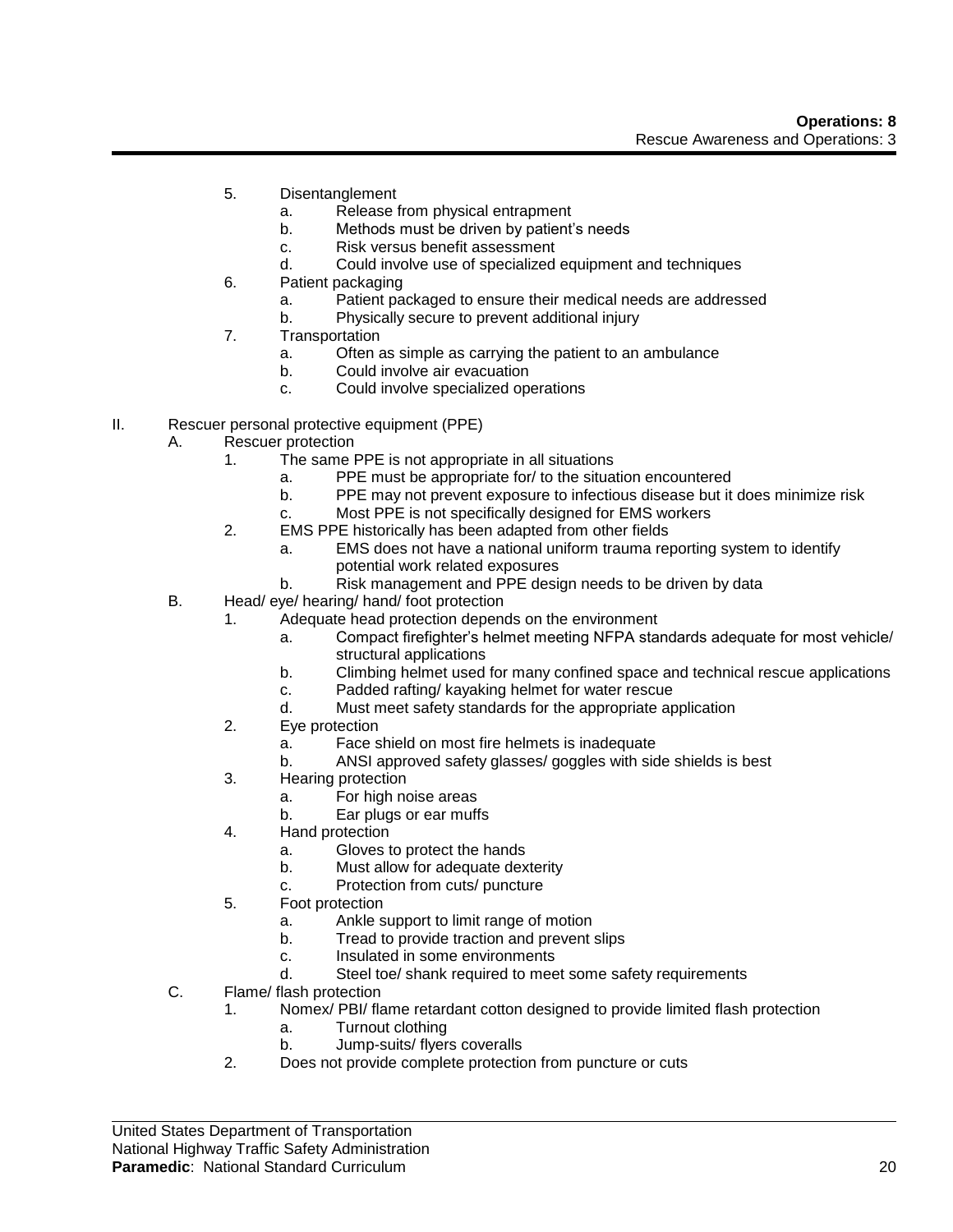- 3. Thermal protection from turnout clothing increases heat stress
- 4. Should be used when danger from fire exists
- D. Personal flotation devices (PFD)
	- 1. Meet Coast Guard standards for flotation
	- 2. Must be used when operating on or around the water
	- 3. Type III preferred for most rescue work
		- a. Should have whistle and strobe light attached
		- b. Knife for cutting should be attached
- E. Visibility
	- 1. Reflective trim should be on all outer-wear
	- 2. Orange clothing or safety vests should be used when in highway operations
- F. Extended, remote or wilderness protection
	- 1. Additional/ different PPE must be considered for bad weather conditions not normally encountered (cold, rain, snow, wind)
	- 2. Personal drinking water
	- 3. Personal snacks for a few hours
	- 4. Possible shelter needs
- III. Surface water rescue
	- A. Moving water and common hazards
		- 1. Hydraulics of moving water change with many variables
			- a. Water depth
			- b. Velocity
			- c. Obstructions to flow
		- 2. Force of moving water is very deceptive
		- 3. Rescue using "go" techniques requires special skills
		- 4. Rescuer perception
			- a. People are drawn to moving water for recreation
			- b. Many underestimate the power of the water
			- c. Unaware rescuers also underestimate the power of the water
			- d. Fail to understand the hazards involved
		- 5. "Drowning machines"- recirculating currents
			- a. Water moving over a uniform obstruction to flow
			- b. Most commonly found on "low head" dams
			- c. Commonly found on many rivers
			- d. Innocuous in appearance
			- e. Victims caught in the recirculating flow of the current
			- f. Escape very difficult
			- g. Same hydraulic can be created by many other obstructions
			- h. Hazardous rescue
		- 6. Strainers
			- a. Water moving through obstructions in flood or river
				- (1) Trees
				- (2) Grating/ wire mesh
			- b. Current may move victim into strainer
			- c. Force of water against victim makes escape difficult
			- d. Hazardous rescue
		- 7. Foot/ extremity pin
			- a. Unsafe to walk in fast moving water over knee depth
			- b. If extremity becomes trapped force of water forces victim under the surface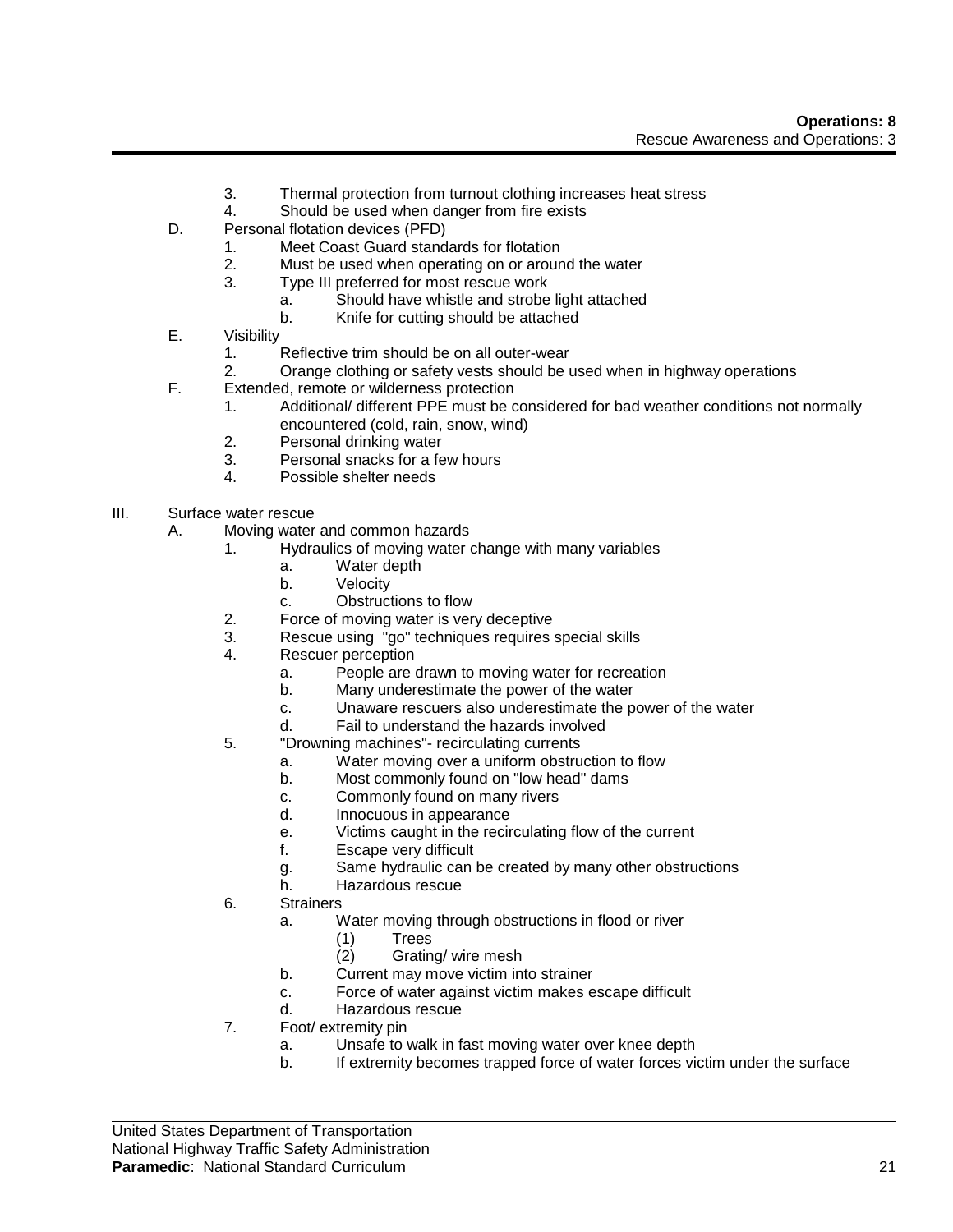- c. Extremity must be extricated the same way it went in
- d. Hazardous rescue
- 8. Dams, hydroelectric intakes
	- a. Height of dam no indication of the degree of hazard
	- b. Intakes can act as strainers
	- c. Most dams create recirculating currents
	- d. Hazardous rescue
- B. Flat water (slow moving or still water)
	- 1. Most people who drown never planned on being in the water
		- a. PFDs routinely worn and fastened properly when on or around the water save lives
		- b. Having the PFD available but unworn is not enough
	- 2. Alcohol consumption is a contributory factor to many flat water boating incidents a. Alcohol alters mental ability and reason
	- 3. Water temperature and hypothermia can quickly incapacitate and lead to drowning
	- a. Routine use of PFDs decreases the likelihood of drowning
- C. Water temperature
	- 1. Immersion in cold water can rapidly lead to hypothermia
		- a. Any water temperature less than 98 degrees will cause hypothermia
		- b. Cannot maintain body heat in water less than 92 degrees
		- c. Colder water causes a faster rate of heat loss
		- d. Water causes heat loss 25 times faster than air
		- e. A 15-20 minute immersion in 35 degree water is likely to kill
	- 2. Hypothermic patients rapidly lose the ability for self rescue
		- a. Sudden immersion in cold water may trigger laryngospasm
		- b. Hypothermic victims are unable to follow directions
		- c. Hypothermia makes it difficult for a victim to grab anything
		- d. Hypothermia increases the likelihood of drowning
		- e. Victims become incapacitated and unable to help themselves
	- 3. Water temperature varies widely with seasons and run off
		- a. Even on warm days water temperature can be very low
	- 4. PFDs lessen heat loss and energy required for flotation
		- a. If sudden immersion occurs assume HELP position
		- b. If multiple people are in the water huddle to decrease heat loss
- D. Cold protective response
	- 1. Increases the chances of a cold water drowning victim's survival
		- a. Documented saves from cold immersion of up to 45 minutes
		- b. Colder water seems to increase chances of survival
		- c. How long is the head above water during the cooling process
	- 2. Protective physiologic response
		- a. Face immersion causes parasympathetic stimulation
		- b. Heart rate decreases/ bradycardia
		- c. Peripheral vasoconstriction and blood shunted to the core
		- d. Blood pressure drop
	- 3. Survivability profile affected by
		- a. Age
			- b. Posture
			- c. Lung volume
			- d. Water temperature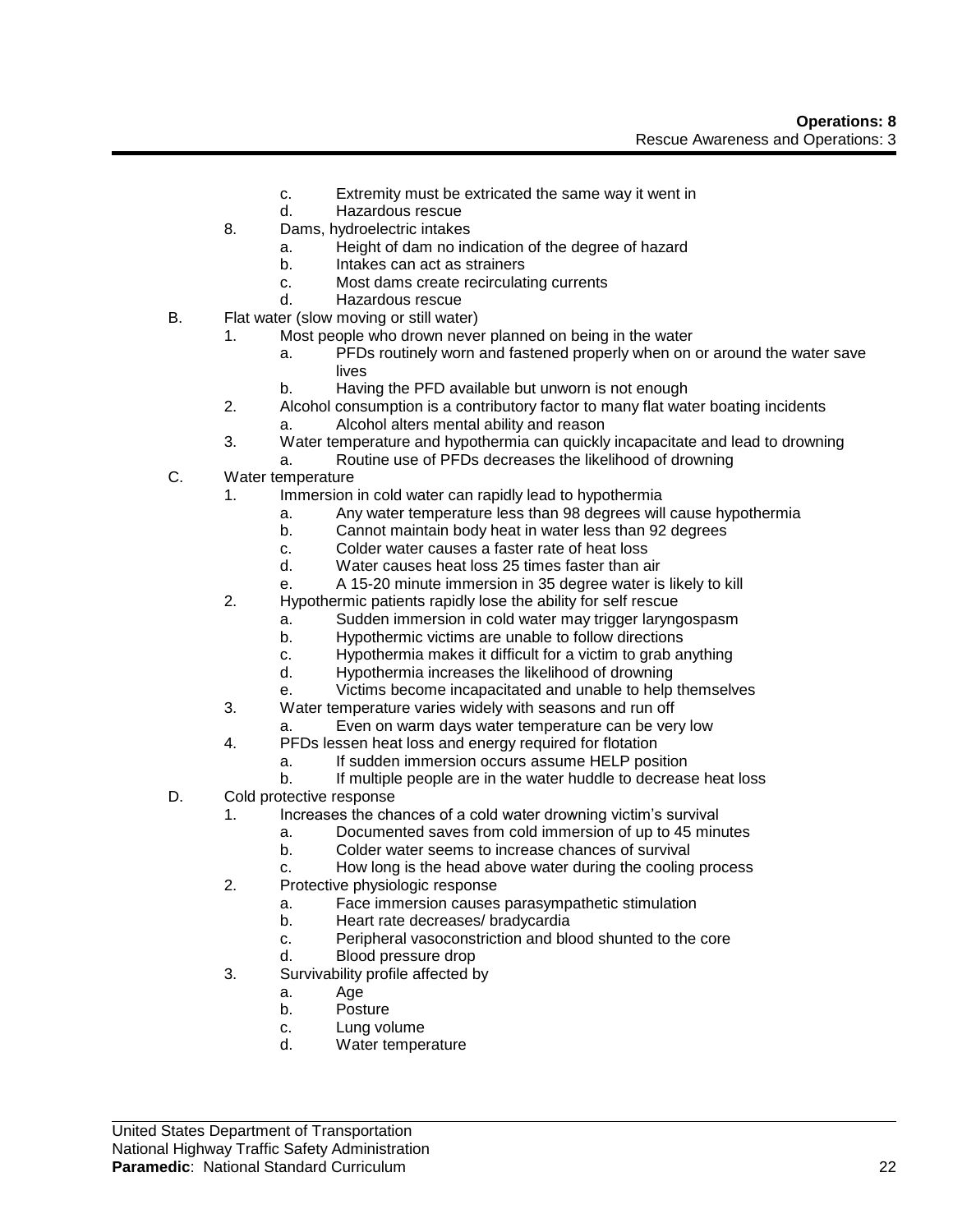- 4. You are never cold and dead only warm and dead
	- a. Hypothermic patients should be presumed salvageable
	- b. A patient must be re-warmed before an accurate assessment can be made
- 5. Rescue versus body recovery
	- a. Length of time submerged
	- b. Any known or suspected trauma
	- c. Age and physical condition
	- d. Water temperature and environmental conditions
	- e. Time until rescue or removal
- E. Scenario options for water rescue training
	- 1. Rescue safety equipment
		- a. Properly fitting personal flotation device (USGA approved)
		- b. Helmet for head protection
		- c. Knife for entanglement protection
		- d. Whistle for location if in trouble
		- e. Thermal protection
	- 2. Rescuer safety training
		- a. Confined water situations pool, stock tank
		- b. Flat water situations lakes, ponds, marsh
		- c. Moving water rivers, streams, creeks
		- d. Fast water spring runoffs, mountain streams
		- e. Floods and debris flows
		- f. Heavy surf ocean, Great Lakes
		- g. Man made barriers dams, piers, weirs
	- 3. Victim safety equipment
		- a. Flotation for victim
			- b. Immobilization equipment
			- c. Extrication equipment
			- d. Thermal protection equipment
			- e. Resuscitation equipment
			- f. Transportation equipment
	- 4. Victim safety training
		- a. Victim recognition skills
		- b. In-water patient management skills
		- c. Airway management skills
		- d. In-water immobilization skills
		- e0 Extrication from water skills
		- f0 In-water thermal loss skills
		- g0 Resuscitation skills in-water, land and boat
	- 5 Factors determining rescue or recovery
		- a0 Number of victims
		- b0 Number of trained and equipped rescuers<br>c0 Environmental conditions present and exp
		- Environmental conditions present and expected
		- d0 Age of victims
		- e0 Length of submersion of victims
		- f0 Known trauma to victims
		- g0 Temperature and speed of water
	- 6 Location of submerged victims witness interviews
		- a0 Separate witnesses and have them return to where they were during the incident
		- b0 Have each witness locate an object across water to form a line
		- c0 Use the point of convergence of lines to locate last seen point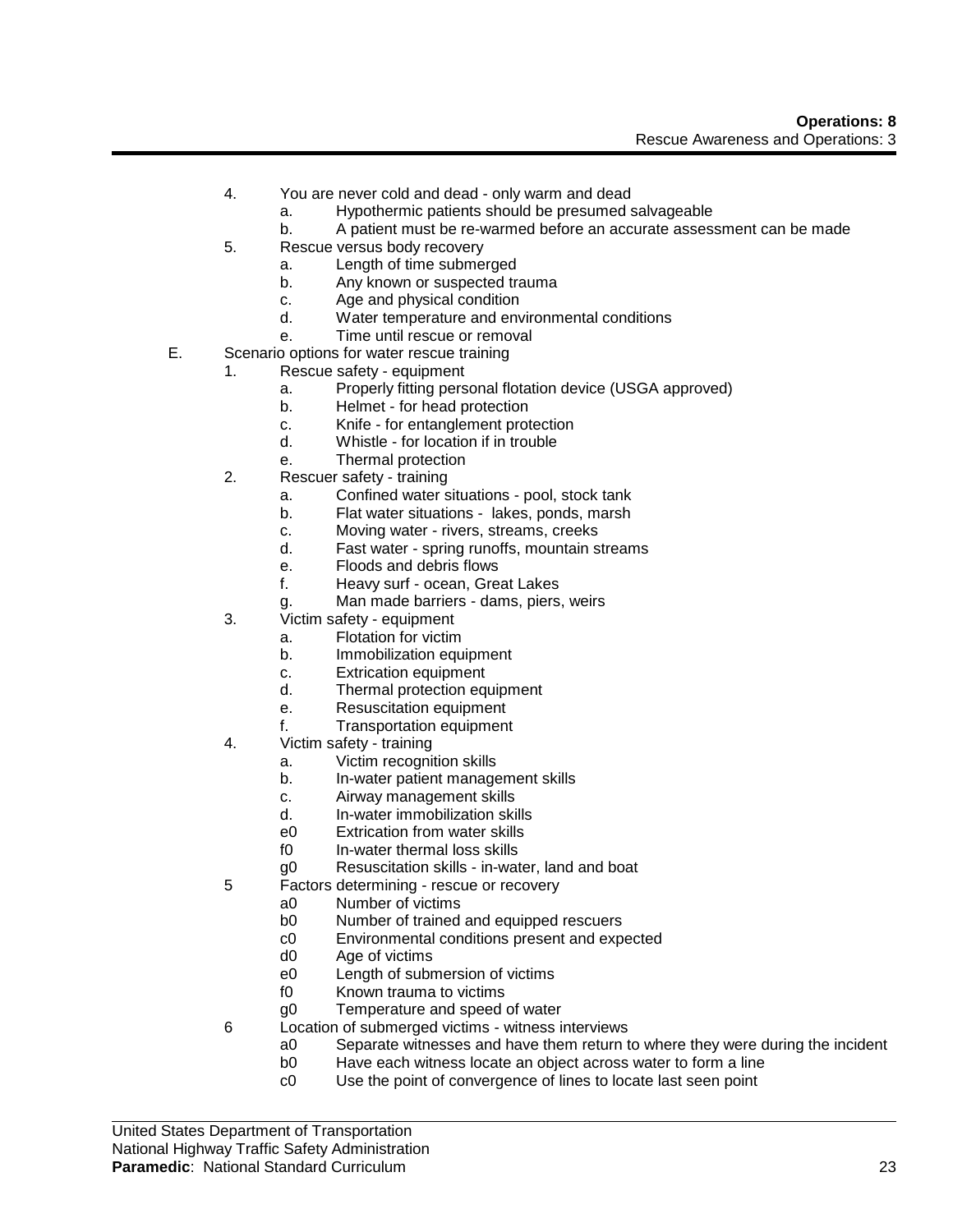- d0 Use last seen point as "datum" point to begin search
- e0 Search in area where last seen point is center and radius out is equal to depth of water
- 7 In-water spinal immobilization
	- a0 Head-splint technique (rescuer PFD inhibits other techniques)
	- b0 Approach victim from the side
	- c0 Move victim's arms over their head
	- d0 Hold victim's head in place by using victim's arms as a "splint"
	- e0 If victim is face-down, perform steps 1-4, then rotate victim toward rescuer to face-up position
	- f0 Assure open airway
	- g0 Maintain position until C-collar is applied
- 8 C-collar application
	- a0 Second rescuer determine collar size
	- b0 Second rescuer holds open collar under victim's neck
	- c0 Primary rescuer maintains immobilization and patent airway
	- d0 Second rescuer brings collar up to back of victim's neck, primary rescuer allows second rescuer to bring collar around victim's neck and throat while second rescuer maintains airway
	- e0 Second rescuer secures fastener on collar while primary rescuer maintains airway
	- f0 Second rescuer secures victim's hands at waist of victim
- 9 Back boarding and extrication of victim
	- a0 Submerge board under victim at their waist
	- b0 Never lift the victim to the board, allow the board to float up to the victim (if board does not float, lift it gently to the victim)
	- c0 Secure victim with straps, cravats or other devices
	- d0 Move victim to extrication point at shore or boat
	- e0 Always extricate victim head first, so that body weight will not compress possible spinal trauma
	- f0 Avoid extrication of victim through surf board could capsize
	- g0 Maintain airway management during extrication
- 10 Overview of rescue techniques
	- a0 Never underestimate the power of moving water
		- (1) Moving water is very deceptive
		- (2) Do not enter without highly specialized training
	- b0 The water rescue model is reach-throw-row-go
	- c0 As a first responder, a shore based rescue attempt (either by talking the victim into self-rescue, reaching or throwing) are the methods of choice
		- (1) Either boat based or go techniques require specialized training
	- d0 Even with shore based rescue techniques a PFD must be worn
		- (1) Reach with a pole or long rescue device
		- (2) Throw a floatation device
		- (3) Become proficient with a water throw bag
	- e0 Self rescue if fallen into flat or moving water
		- (1) Cover mouth/ nose during entry
		- (2) Protect your head and keep face out of the water<br>(3) If flat water assume the HELP position
		- If flat water assume the HELP position
		- (4) In moving water do not attempt to stand up
		- (5) Float on back with feet downstream and head pointed towards the nearest shore at 45 degree angle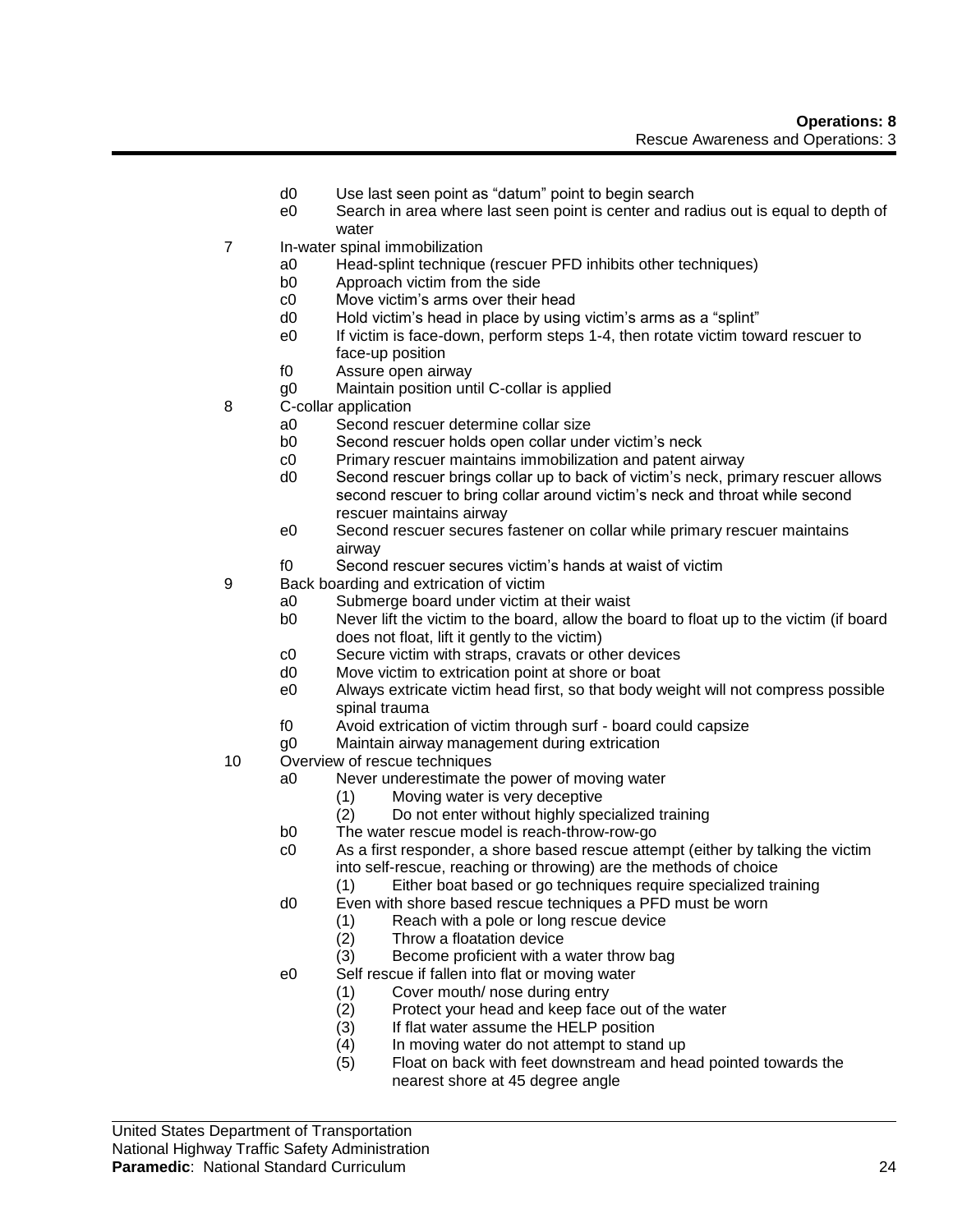## IV Hazardous atmospheres

A0 Oxygen deficient environments/ confined spaces (CFR 1910.146)

- Defined as a space with limited access/ egress not designed for human occupancy or habitation
- 2 Has a limited or restricted means for entry or exit and is not designed for continuous employee occupancy
	- a0 Tanks
	- b0 Vessels
	- c0 Silos
	- d0 Storage bins
	- e0 Vaults
	- f0 Pits
- 3 NIOSH estimates that 60% of the fatalities associated with confined spaces are people attempting a rescue of someone
- 4 Examples of confined spaces
	- a0 Grain bins and silos
		- b0 Wells and cisterns
		- c0 Storage tanks
		- d0 Manholes, pumping stations
		- e0 Drainage culverts
	- f0 Underground vaults
- B0 Hazards associated with confined spaces
	- 1 Oxygen deficient atmospheres
		- a0 Oxygen deficient atmospheres are not a visible problem
		- b0 Rescuers often presume an atmosphere is safe
		- c0 Be aware that increased oxygen content can give atmospheric monitoring meters a false reading
	- 2 Chemical/ toxic exposure/ explosion
		- a0 Toxicity of chemicals and the displacement of oxygen
		- b0 Explosion is a hazard in some environments
	- 3 Engulfement
		- a0 Grain, coal or substances that can bury a person
		- b0 Dusts can also create an explosion hazard
	- 4 Machinery entrapment
		- a0 Spaces often have auger/ screws which can entrap
	- 5 Electricity
		- a0 Motors and materials management equipment have power
		- b0 Risk of stored energy
		- c0 Physiology of oxygen deficiency
	- 6 Structural concerns
		- a0 I beams inside space
		- b0 Not all spaces are cylindrical L, T and X shaped spaces compound extrication pathway
- C0 Emergencies in confined spaces
	- 1 OSHA requires a permit process before workers may enter a confined space
		- a0 Area must be made safe or workers must don PPE
		- Retrieval devices must be in place
		- c0 Environmental monitoring of the site before entry
	- 2 Non-permitted sites are likely locations for emergencies
		- a0 No atmospheric monitoring is done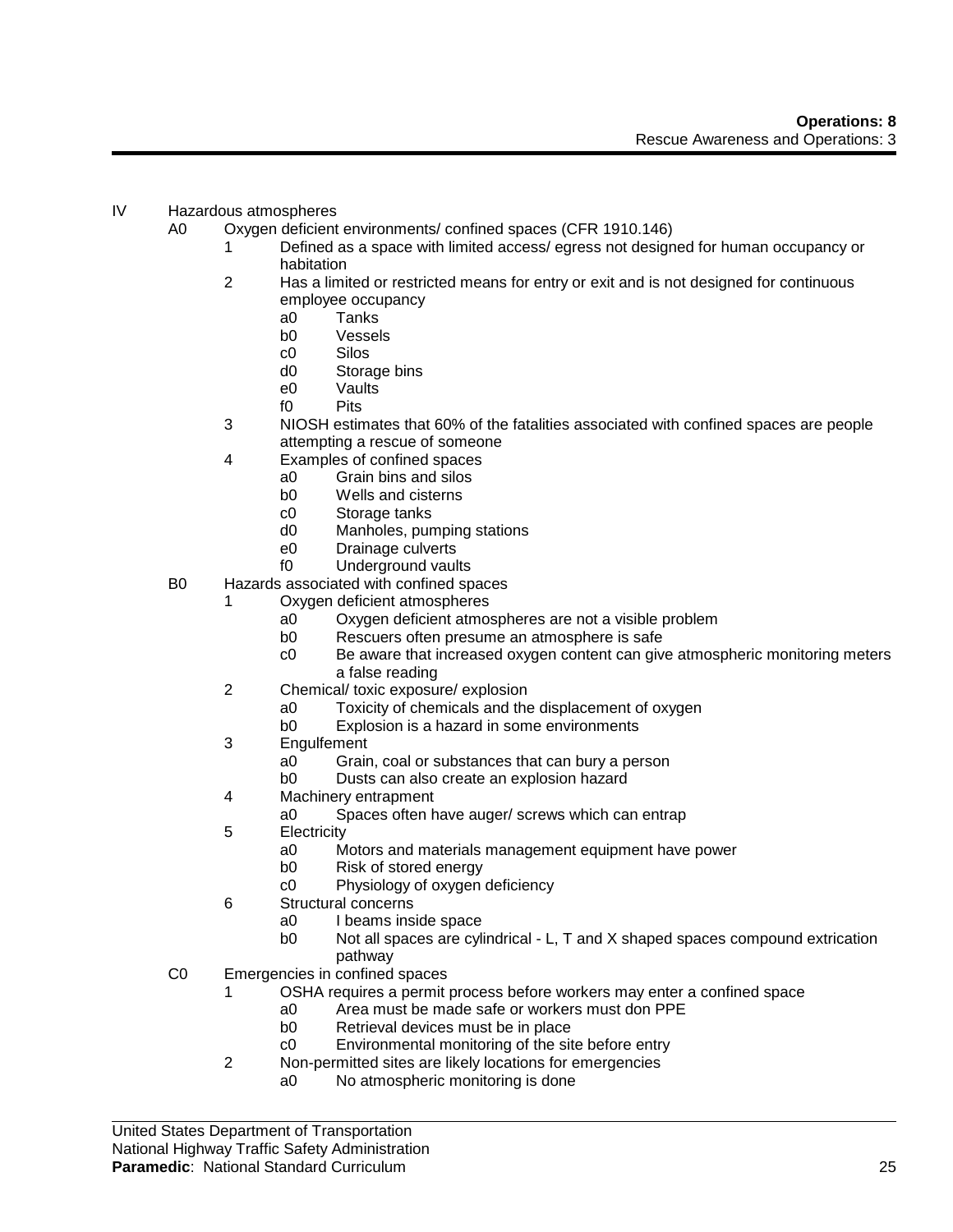- b0 Entrants are likely to encounter oxygen deficienct atmosphere
- 3 Types of emergencies
	- a0 Falls
	- b0 Medical emergencies
	- c0 Oxygen deficiency/ asphyxia
	- d0 Explosion
	- e0 Entrapment
- 4 Types of gases found in confined spaces
	- a0 Hydrogen sulfide  $(H_2S)$
	- b0 Carbon dioxide  $(CO_2)$ <br>c0 Carbon monoxide  $(CC)$
	- Carbon monoxide (CO)
	- d0 Low/ high oxygen concentrations
	- e0 Methane  $(CH_4)$
	- f0 Ammonia  $(NH_3)$
	- $q0$  Nitrogen dioxide (NO<sub>2</sub>)
- D0 Safe entry for rescue requires specialized training
	- 1 Safe entry cannot be made without the following
		- a0 Atmospheric monitoring to determine
			- (1) Oxygen concentration
			- (2) Hydrogen sulfide level
			- (3) Explosive limits
			- (4) Flammable atmosphere
			- (5) Toxic air contaminants
		- b0 Lock out/ tag outfox all power
		- c0 Blank out of all flow into the site
		- d0 Dissipation of stored energy
		- e0 Area is ventilated
	- 2 No rescuers are allowed to make entry until a rescue team has made the area safe
	- 3 Access to confined spaces is often limited making access and extraction difficult
		- a0 SCBA use is usually dangerous
			- (1) Limited air supply
			- (2) Removal of SCBA to make some entries
		- b0 Supplied air breathing apparatus is preferred
		- c0 Rescuer lowering and retrieval system is in place
		- d0 Limited space makes extraction difficult
	- 4 Arriving EMS personnel should
		- a0 Establish a safe perimeter
		- b0 Not allow any additional entry to the space
		- c0 Assist in attempting remote retrieval
		- d0 Determine from permit/ entry supervisor what type of work is being done
		- e0 Determine from entry supervisor how many workers are inside
- E0 Rescue from trenches/ cave ins
	- 1 Most trench collapses occur in trenches less than 12' deep and 6' wide
		- a0 Weight of soils 1 cubic foot = 100 pounds
		- b0 2 feet of soil on the chest or back = 700-1000 pounds
		- c0 Being buried rapidly leads to asphyxia
	- 2 Reasons for cave in/ collapse
		- a0 Federal law requires either shoring or trench box for excavations deeper than 5'
		- b0 Contractors forsake safety due to increased costs
		- c0 Lip of one or both sides of trench caves in
		- d0 Wall shears way and falls in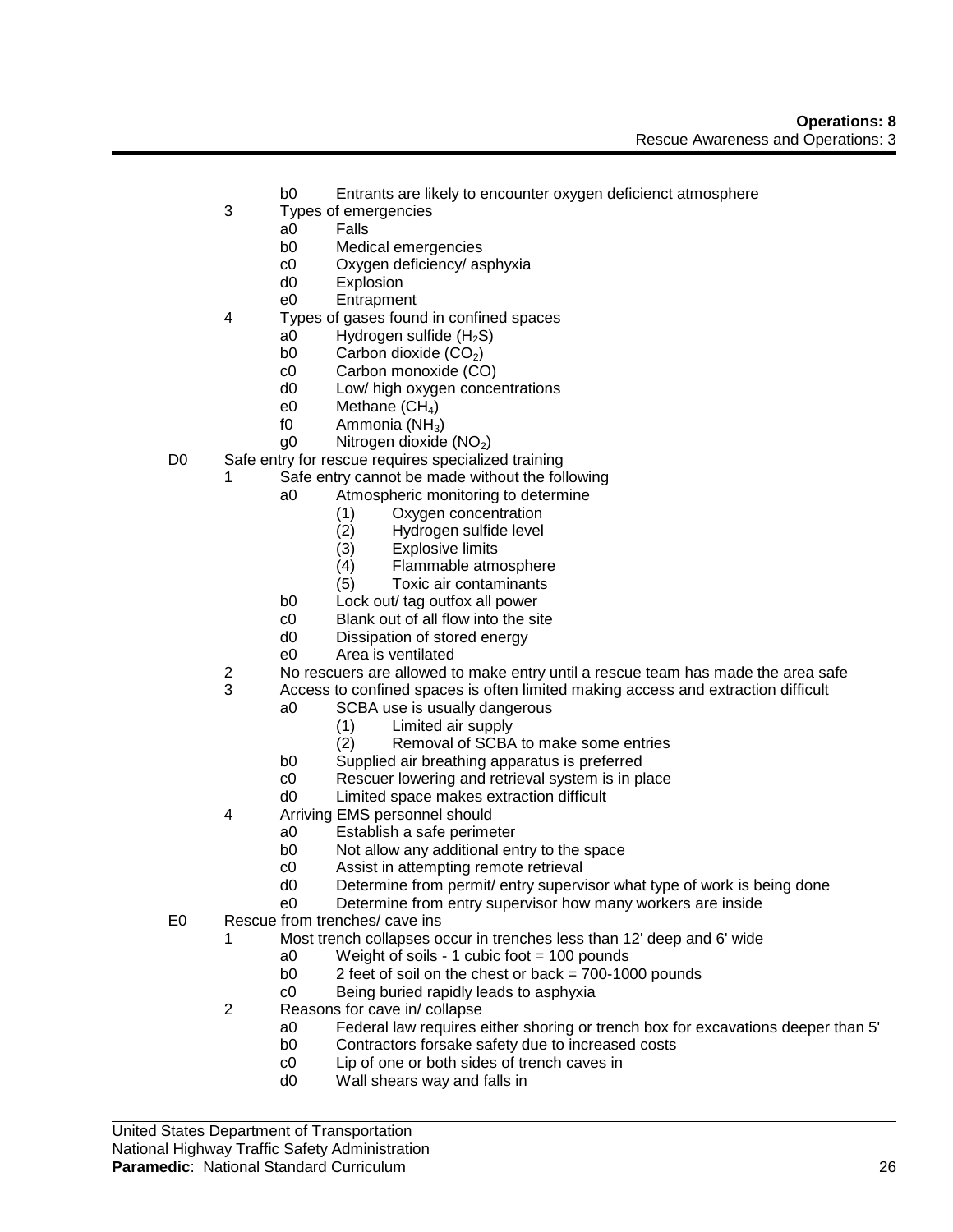- e0 Spoil pile too close to edge causing collapse
- 3 Factors contributing to collapse
	- a0 Previously disturbed soil
	- b0 Intersecting trenches
	- c0 Ground vibrations
	- d0 Dirt (spoil) pile too close to edge of trench
	- e0 Water seepage
- 4 Initial response
	- a0 If collapse has occurred causing burial, secondary collapse is likely to occur
	- b0 Secure the scene, establish command, and secure a perimeter
	- c0 Call for a team specializing in trench rescue
	- d0 Do not allow entry into the trench or cave in area
	- e0 Safe access only when proper shoring is in place
- V Highway operations
	- A0 Hazards in highway operations
		- 1 Traffic flow is the largest hazard associated with EMS highway operations<br>a0 Response to limited access highways
			- Response to limited access highways
				- b0 Response to unlimited access highways
				- c0 Risk of apparatus and rescuers being struck
				- d0 Back-up impedes flow to and from scene
			- e0 EMS must work closely with law enforcement
		- 2 Traffic hazard reduction techniques
			- a0 Staging of unnecessary apparatus off highway
				- (1) Essential on limited access highways
				- (2) Use staging area away from scene
			- b0 Place apparatus in position to protect scene
				- (1) Attempt minimal reduction to traffic flow
				- (2) Have a safe ambulance loading area
			- c0 Use only essential warning lights
				- (1) Too many lights distract/ confuse/ blind drivers
				- (2) Turn off headlights<br>(3) Consider use of am
				- Consider use of amber scene lighting
			- d0 Use traffic cones/ flares to redirect traffic
				- (1) Create a safe zone
				- (2) Move traffic away from workers
				- (3) Caution on use of flares and their proximity to scene
					- (a) Allow flares to burn out
					- (b) Do not extinguish once ignited
			- e0 All rescuers should be in high visibility clothing
				- (1) Orange highway vests
				- (2) High visibility clothing
				- (3) Reflective trim
		- 3 Other scene hazards
			- a0 Fuel/ fire hazards
				- (1) Fuel spilled on the highway increases fire risk
				- (2) Catalytic converters can ignite spilled fuel
				- b0 Alternate fuel systems
					- (1) Natural gas in high pressure cylinders<br>(2) Electrical power and storage cells
					- Electrical power and storage cells
				- c0 Sharp metal and glass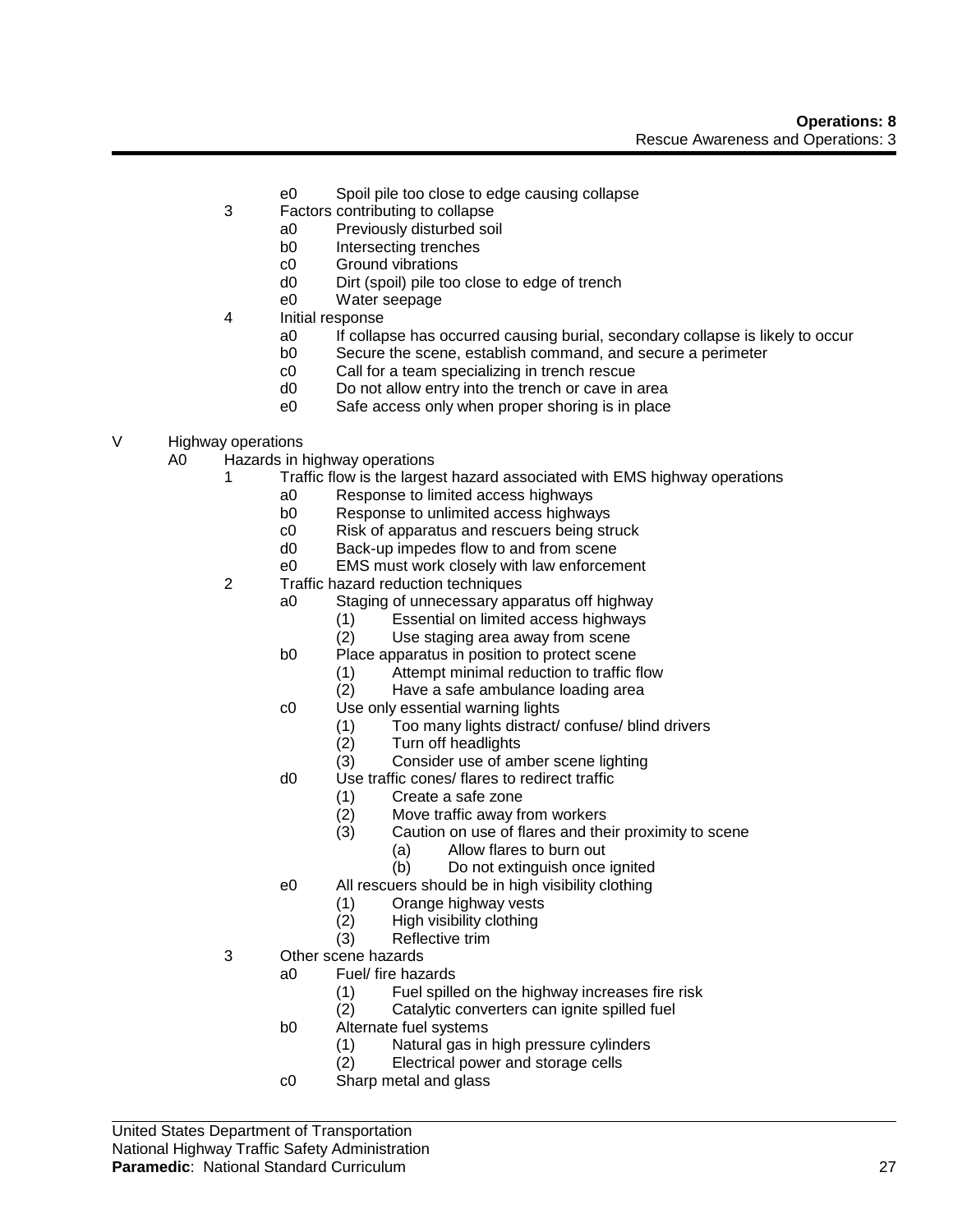- (1) Cut and puncture hazard to patients and rescuers
- d0 Electrical power
	- (1) Downed power lines and contact with underground electrical feeds
- e0 Energy absorbing bumpers
	- (1) When exposed to fire can explode
	- (2) When "loaded" can spring out causing rescuer trauma
- f0 Air bags/ supplemental restraint systems(SRS)
	- (1) Can deploy during rescue operations<br>(2) Must be deactivated prior to mechani
	- Must be deactivated prior to mechanical extrication
- g0 Vehicles carrying hazardous cargoes
	- (1) Most hazardous substances travel by road
	- (2) Be suspicious with crashes involving commercial vehicles
	- (3) Look for UN numbers and placarding
- h0 Vehicles in unstable positions
	- (1) On side
	- (2) On roof
	- (3) On incline or unstable area/ terrain
	- (4) Weather conditions
	- (5) On-site spills/ leaks
- B0 Auto anatomy
	- 1 Roof and roof support posts
		- a0 "A "post
		- b0 "B" post
		- c0 "C" post
		- d0 "D" post
		- e0 Cutting the supports interrupts the unibody construction
	- 2 Fire wall
		- a0 Separates engine and occupant compartment
		- b0 Frequently collapses onto occupants legs during high speed head on collisions
	- 3 Engine compartment and power train
		- a0 Battery usually in the engine compartment
	- 4 Under-carriage and unibody versus frame construction
		- a0 Roof posts, floor, firewall, trunk support integral to unibody
		- Most cars are of unibody construction
		- c0 Light trucks are usually of frame construction
	- 5 Safety versus tempered glass
		- a0 Safety glass usually in windshield
			- (1) Glass-plastic laminate-glass
			- (2) Designed to stay intact when shattered/ broken
			- (3) Fractures into long shards
		- b0 Tempered glass
			- (1) Glass with high tensile strength
			- (2) Does NOT stay intact when shattered/ broken
			- (3) Fractures into small pieces when broken
	- 6 Doors
		- a0 Reinforcing bar in most car doors
		- b0 Bar designed to protect occupant in side impact collisions
		- c0 Case hardened steel "Nader" pin designed to prevent car door from opening during collisions
		- d0 If Nader pin/ latch engaged difficult to pry door open
		- e0 Latch must be disengaged first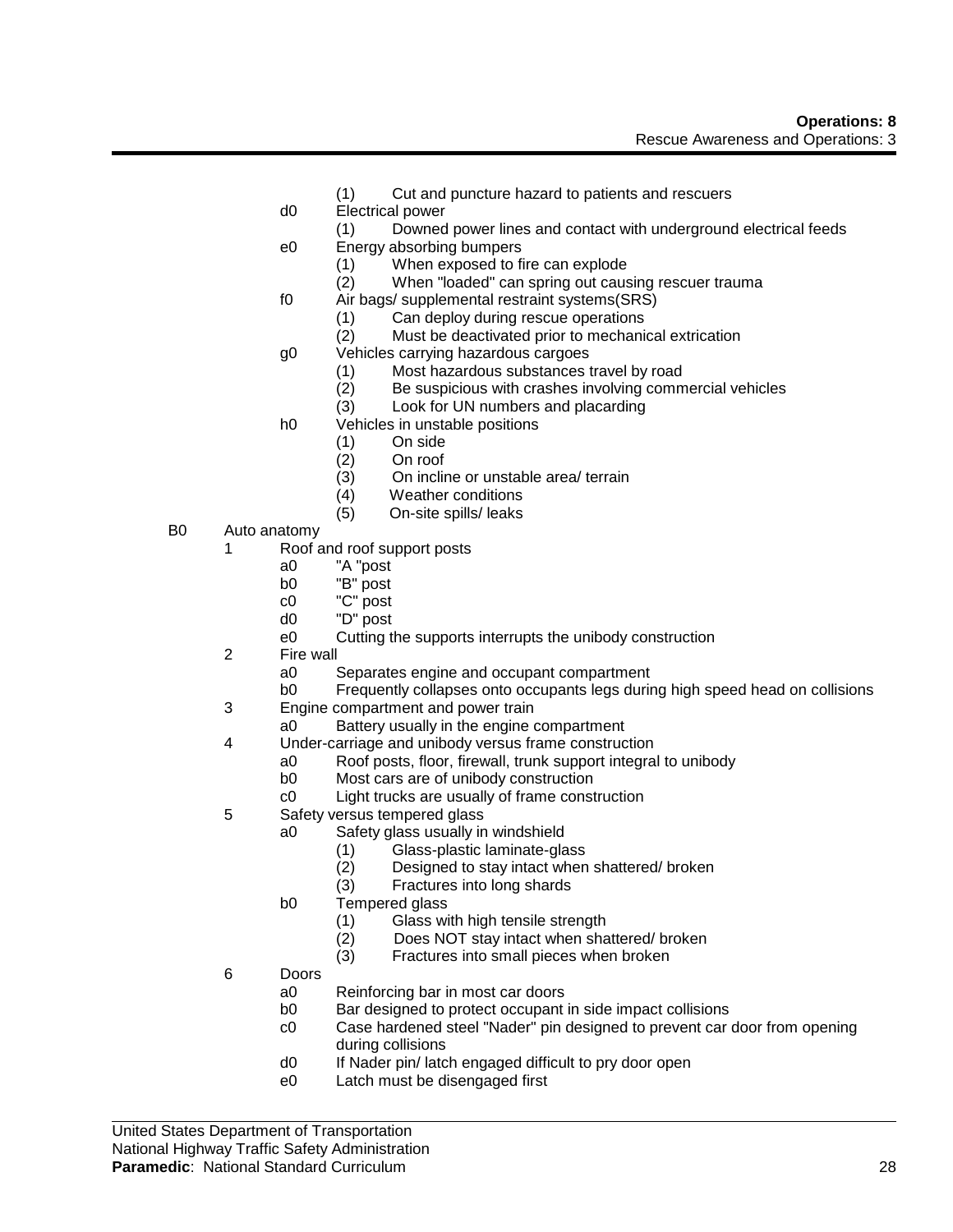- 7 Deactivation of the SRS
	- a0 Power removal
	- b0 Power dissipation
- C0 Rescue strategies
	- 1 Initial size-up, hazard control
		- a0 Establish command
		- b0 Scene size-up
		- c0 Call appropriate back-up
		- d0 Control the hazards
		- e0 Locate and triage patients
	- 2 Assess degree of entrapment and fastest means of extraction
		- a0 Try all of the doors
		- b0 Considerations for door removal
		- c0 Considerations for roof removal
		- d0 Considerations for dash roll-up maneuver
		- e0 Considerations for door removal and making a new door
	- 3 Inner circle/ outer circle rescue concept
- VI Hazardous terrain
	- A0 Types of hazardous terrain
		- 1 Steep slope or "low angle" terrain
			- a0 Slope capable of being walked on without using hands
			- b0 Footing may be difficult
			- c0 Difficult to carry a litter even with multiple people
			- d0 Rope used to counteract gravity during litter carry
			- e0 Consequence of error likely to be a fall and tumble
		- 2 Vertical or "high angle" terrain
			- a0 Cliff, building side or terrain so steep hands must be used for balance when scaling it
			- b0 Total dependence on rope or aerial apparatus for litter movement
			- c0 Consequence of error likely to be fatal
		- 3 Flat terrain with obstructions
			- a0 Rocks, scree, creeks etc.
	- B0 Patient access in hazardous terrain
		- 1 Specialized training and equipment required for the high angle environment
			- a0 Rappelling and retrieval of personnel (ascending or raising) once rappelled in
			- b0 Belaying
			- c0 High angle litter evacuation
			- d0 Use of ladders
			- e0 Serious consequence of errors
			- f0 High degree of training required for access and evacuation
		- 2 Low angle environment
			- a0 Access often gained by walking or scrambling
			- b0 Rope sometimes used as a hand line to assist with balance
			- c0 Less severe consequence of error
			- d0 High degree of training required for low angle rope evacuation of litter
			- e0 Hasty rope slide to assist with balance and footing on rough terrain
	- C0 Patient packaging
		- 1 Basket stretcher is the standard for rough terrain evacuation
			- a0 Rigid frame for patient protection
			- b0 Easy to carry with adequate personnel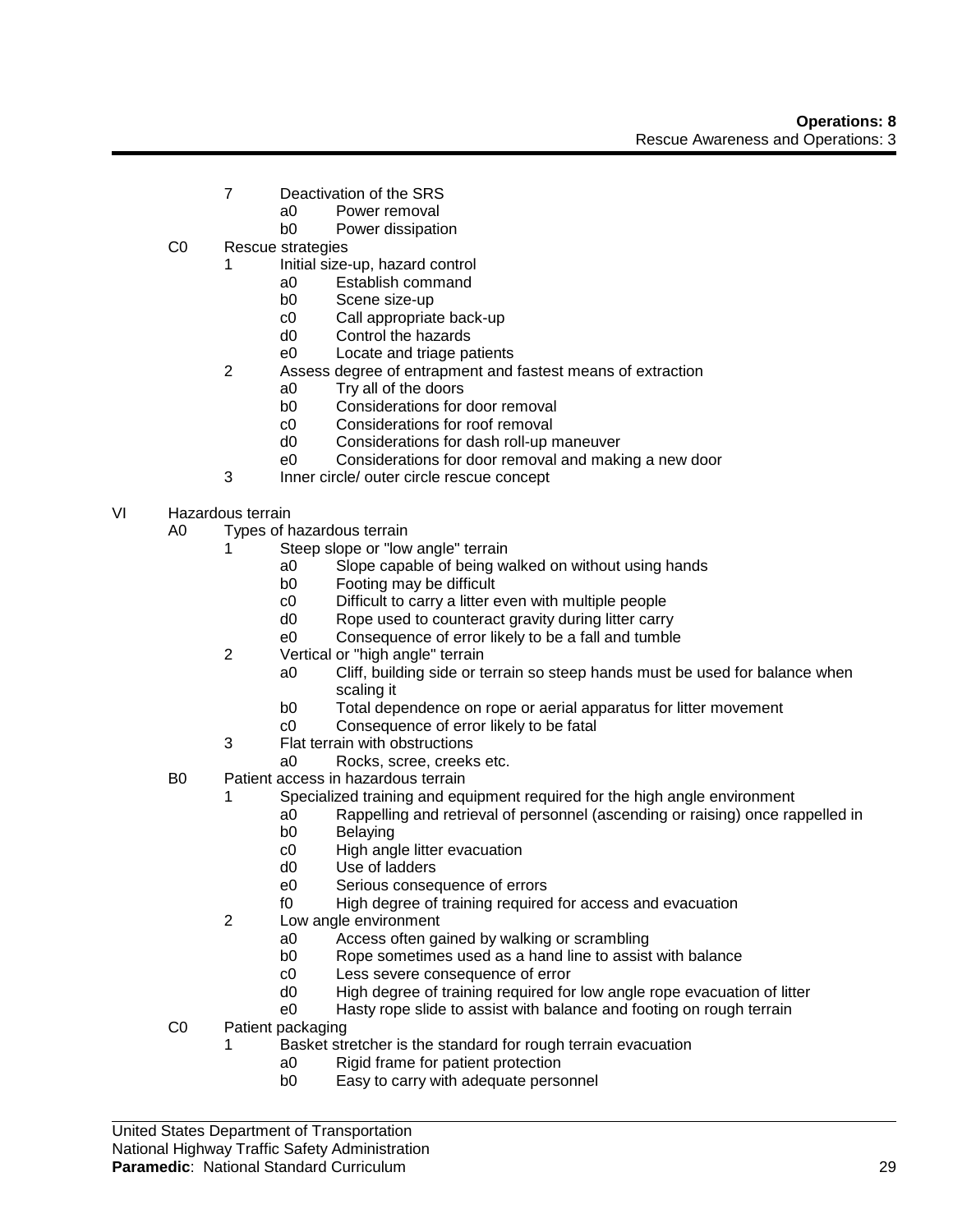- c0 Standard EMS patient handling device
- d0 Alternative spinal immobilizers can be used in them (KED, OSS)
- e0 Can be used as a spinal immobilizer by itself as a last resort
- 2 Wire mesh stokes baskets
	- a0 Generally strongest of baskets
	- b0 Better air/ water flow through the basket
	- c0 Inexpensive
	- d0 With flotation, better for water rescue<br>e0 Older "military style" will not accept ba
	- Older "military style" will not accept backboard
- 3 Plastic basket stretchers
	- a0 Generally weaker than steel baskets
	- b0 Provide better patient protection
	- c0 Plastic bottom with steel frame is best
- 4 Most basket stretchers are not equipped with adequate restraints
	- a0 All require additional strapping or lacing for rough terrain evacuation/ extraction
	- b0 Plastic litter shield for patient protection
	- c0 High angle restraint
		- (1) Harness applied to patient<br>(2) Leg stirrups applied
		- Leg stirrups applied
		- (3) Lifters applied to prevent movement
		- (4) Tail of 1 litter line to patient's harness
		- (5) Helmet or litter shield on patient
		- (6) Fluids (IV or PO)
		- (7) Accessibility for BP, suction, distal perfusion assessment
		- (8) Padding is crucial
		- (9) Patient heating/ cooling system<br>(10) Airway clearing system via gravi
		- Airway clearing system via gravity "tip line"
	- d0 Low angle restraint
		- (1) Same restraint as for high angle
	- e0 Flat rough terrain
		- (1) Lacing or securing to prevent movement
- D0 Patient movement
	- 1 Non-technical/ non-rope evacuation is usually faster
	- Flat rough terrain
		- a0 Litter carrying procedures
		- b0 Leapfrogging<br>c0 Adequate nur
		- Adequate numbers of bearers
		- d0 Load lifting straps to assist with carry
	- 3 Low angle/ high angle evacuation
		- a0 Secure anchors
		- b0 Rope lowering systems
		- c0 Rope hauling systems
		- d0 Specialized knowledge and skill required for use
	- 4 Use of aerial apparatus
		- a0 Tower-ladder or bucket trucks
			- (1) Litter belay during movement to bucket
			- (2) Attachment of litter to bucket
		- b0 Aerial ladders
			- (1) Upper sections not wide enough to slot litter
			- (2) Litter must be belayed if being slid down ladder
		- c0 Ladder or aerial apparatus should not be used as a crane to move a litter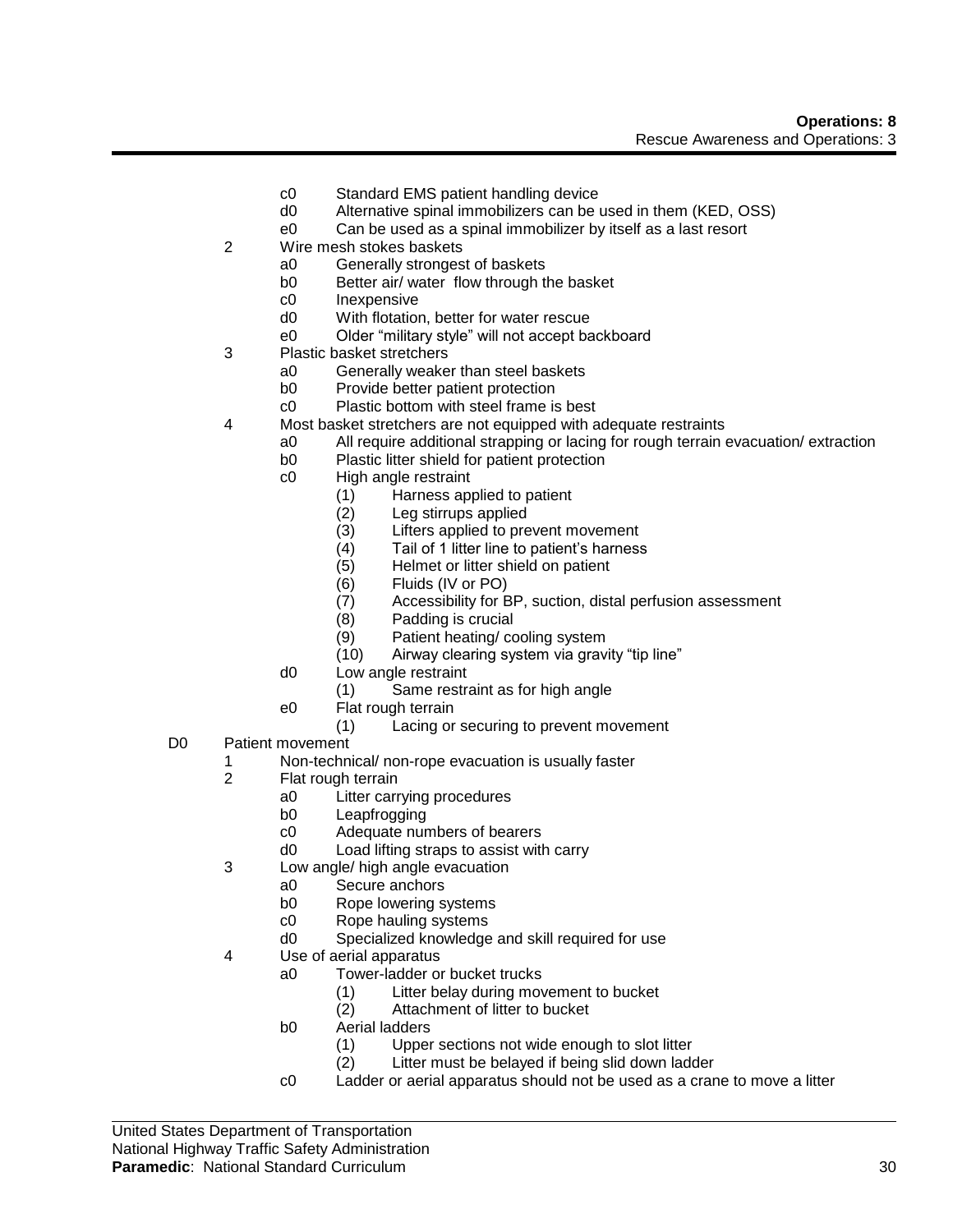- E0 Use of helicopters in hazardous terrain rescue
	- 1 Difference in mission, crew and capabilities of medical versus rescue and military helicopters
	- 2 Need for constant reassessment of risk of rescue technique involving a helicopter
	- 3 Need for non-aircrew-member rescue training, specific to helicopter rescue techniques
		- a0 Know general safety around helicopters
		- b0 Be familiar with these uses of helicopters for rescue the advantages, disadvantages, hazards and local restrictions for each of these
			- (1) Boarding, deboarding, riding
			- (2 One-skids, hovers, toe-ins
			- (3 Short hauls or sling loads (personnel and equipment)<br>(4 Cable hoists
			- Cable hoists

#### VII. Vehicle rescue

- A. Practice initial stabilization of vehicles using cribbing, lifting devices, spare tires, 2 ton come-along on (be certain all fluids are drained)
	- 1. Wheels
	- 2. Roof
	- 3. Side
	- 4. Embankments
- B. Gain access using hand tools through
	- 1. Non-deformed door
	- 2. Deformed door
	- 3. Safety and tempered glass
	- 4. Trunk
	- 5. Floor
- C. Package and extricate simulated patients
	- 1. Rapid extraction of patients using long spine boards
	- 2. Vertical extrication of patients from vehicles using spineboards
- D. Observe the following procedures being accomplished using heavy hydraulic equipment
	- 1. Door removal
	- 2. Roof removal
	- 3. Making of a "third door"<br>4 Dashboard/firewall "roll
	- Dashboard/ firewall "roll-up"
- VIII. Assessment procedures
	- A. Environmental issues affecting assessment
		- 1. Weather/ temperature extremes
			- a. Difficulty in completely exposing patients for full assessment and treatment
			- b. Physical examination compromised
			- c. Patients susceptible to hypo/ hyperthermia
			- d. Rescuer mobility restricted due to clothing/ PPE
		- 2. Access to patient may be limited
			- a. Parts may not be accessible for examination
			- b. Cramped space
			- c. Limited lighting
		- 3. Typical street equipment may not be transportable to patient
			- a. Boxes and street "packaging" of equipment
			- b. Downsizing of initial assessment/ management equipment
		- 4. Patient may be entrapped for an extended period of time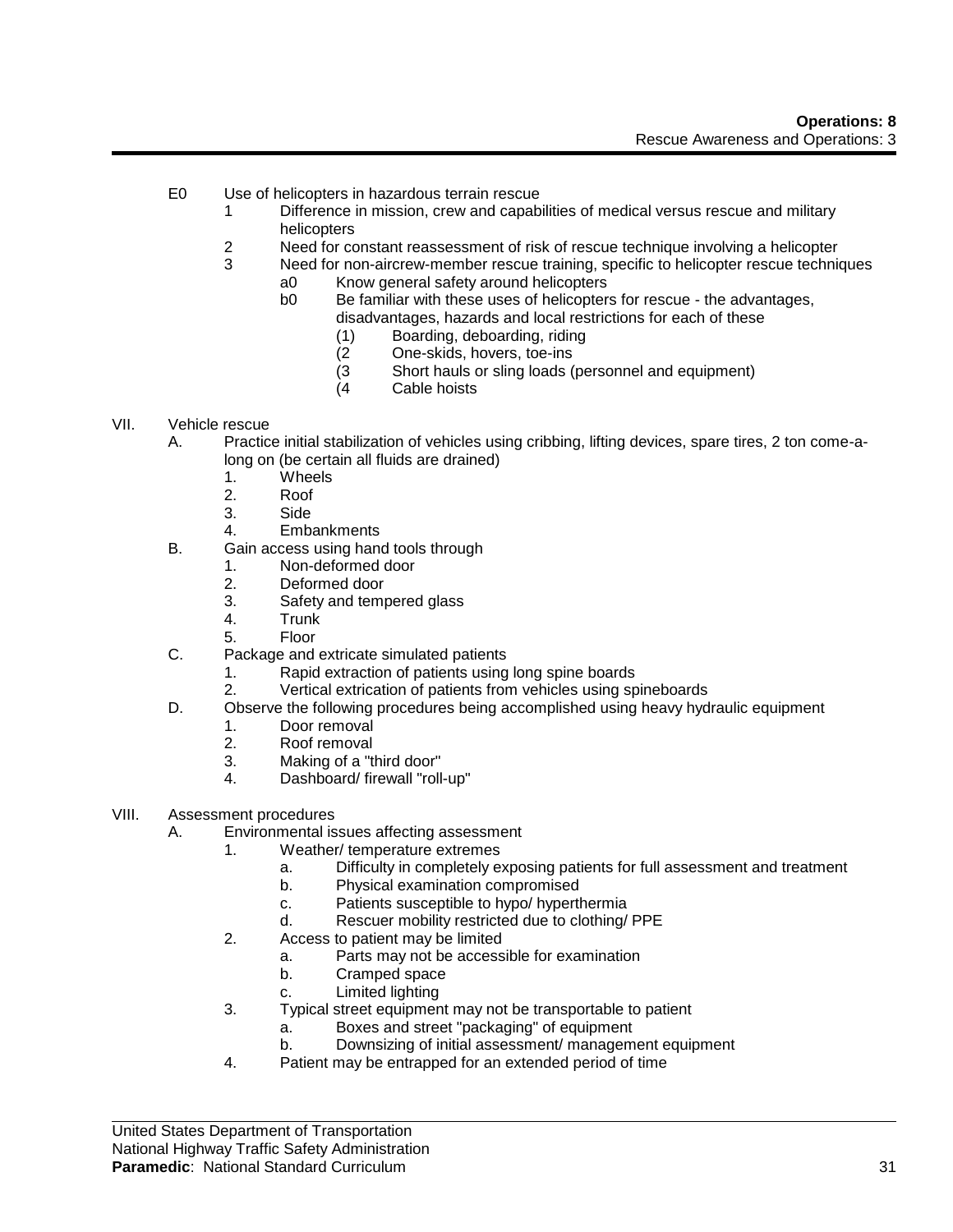- 5. Rescuer PPE essential but cumbersome
	- a. PPE must be used
	- b. Some must be removed to perform skills
	- c. Reapply as soon as possible
- B. Specific assessment/ management considerations
	- 1. Equipment considerations
		- a. Must be downsized and capable of being brought to patient
		- b. Capable of being carried hands free
		- c. Have lighting to facilitate assessment/ treatment in dark
		- d. Have the following
			- (1 Airway control
				- (a OPA/ NPA
				- (b Manual suction
				- (c Intubation
			- (2 Breathing
				- (a Thoracic decompression
				- (b Small oxygen tank/ regulator
				- (c Masks/ cannulas
				- (d Pocket mask/ BVM
			- (3 Circulation
				- (a Bandages/ dressings
				- (b Triangular bandages
				- (c Occlusive dressings
				- (d IV administration
				- (e BP cuff and stethoscope
			- (4 Disability
				- (a Extrication collars
			- (5 Expose
				- (a Scissors
			- (6 Miscellaneous
				- (a Headlamp/ flashlight
				- (b Space blanket
				- (c SAM splint<br>(d PPE (leathe
				- PPE (leather gloves/ latex gloves/ eye shields)
	- 2. Exposure of patients
		- a. Cover patient and assure thermal protection
		- b. During extrication place hard protection (spine board)
		- c. Prevent glass shards from contacting patient
	- 3. ALS skills only if really necessary (good BLS skills are mandatory)
		- a. More wires and tubing complicate the extraction process
		- b. Definitive airway control and volume may be essential
		- c. Continuous oxygenation
	- 4. Patient monitoring
		- a. In high noise areas take BP by palpation
		- b. Pulse oximetry compact and helpful
		- c. ECG cumbersome during extrication
		- d. Continue talking to patient
		- e. Explain what is being done and answer questions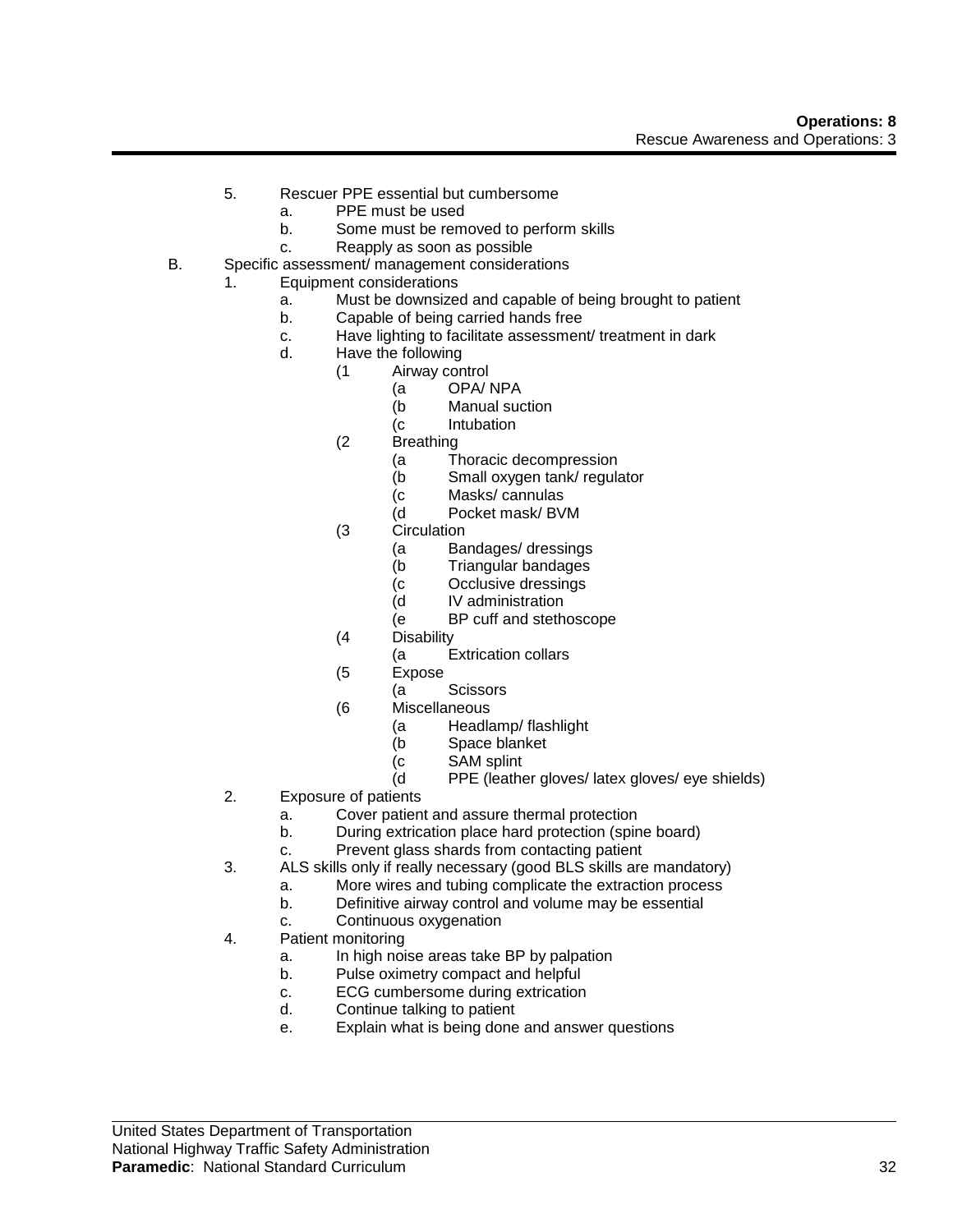- 5. Improvisation
	- a. Upper extremity fractures tied to torso
	- b. Lower extremity fractures tied to uninjured leg
	- c. SAM splints very useful
- C. Pain control
	- 1. Non-pharmacological management
		- a. Splinting
		- b. Distraction talking to the patient and asking questions
		- c. Scratching or creating sensory stimuli when doing painful procedure
	- 2. Pharmacologic agents
		- a. Pain control with isolated extremity trauma
		- b. Pain control with multiple trauma
- D. Crush and compartment syndromes secondary to entrapment
	- 1. Compartment syndromes can be caused by crushing mechanisms
		- a. Increased pressure in the muscle compartment enclosed by fascia
		- b. Pressure increase causes ischemic muscle damage
		- c. Tissue necrosis and nerve injury can occur
	- 2. Crush syndrome
		- a. Compressive forces crush and cause prolonged hypoxia
		- b. Prolonged compression 4-6 hours or longer
		- c. May appear stable with compressive forces in place
		- d. Compressive force removed part is reperfused
		- e. Vascular volume lost into the tissue
		- f. Myoglobin, lactic acid and other toxins released into circulation
		- g. Rapid decompensation may occur
- E. Patient packaging
	- 1. Stokes basket orientation and practice with
		- a. Types of basket stretchers and their uses
		- b. Patient comfort and packaging
		- c. Patient immobilization and restraint
	- 2. Other patient devices for rough terrain and practice with
		- a. SKED
		- b. Half-spine devices
	- 3. High angle-non-technical evacuation using aerial apparatus
	- 4. Low angle-non-technical evacuation using manpower
	- 5. Handing a litter over terrain
	- 6. Litter carry over rough terrain and practice the following
		- a. Litter carry sequence with six people
		- b. Use of litter lifting or load slings
		- c. Passing litter over uneven terrain
	- 7. It is required that the EMS response team fully understands the capability of the rescue response team thereby circumventing any "turf" issues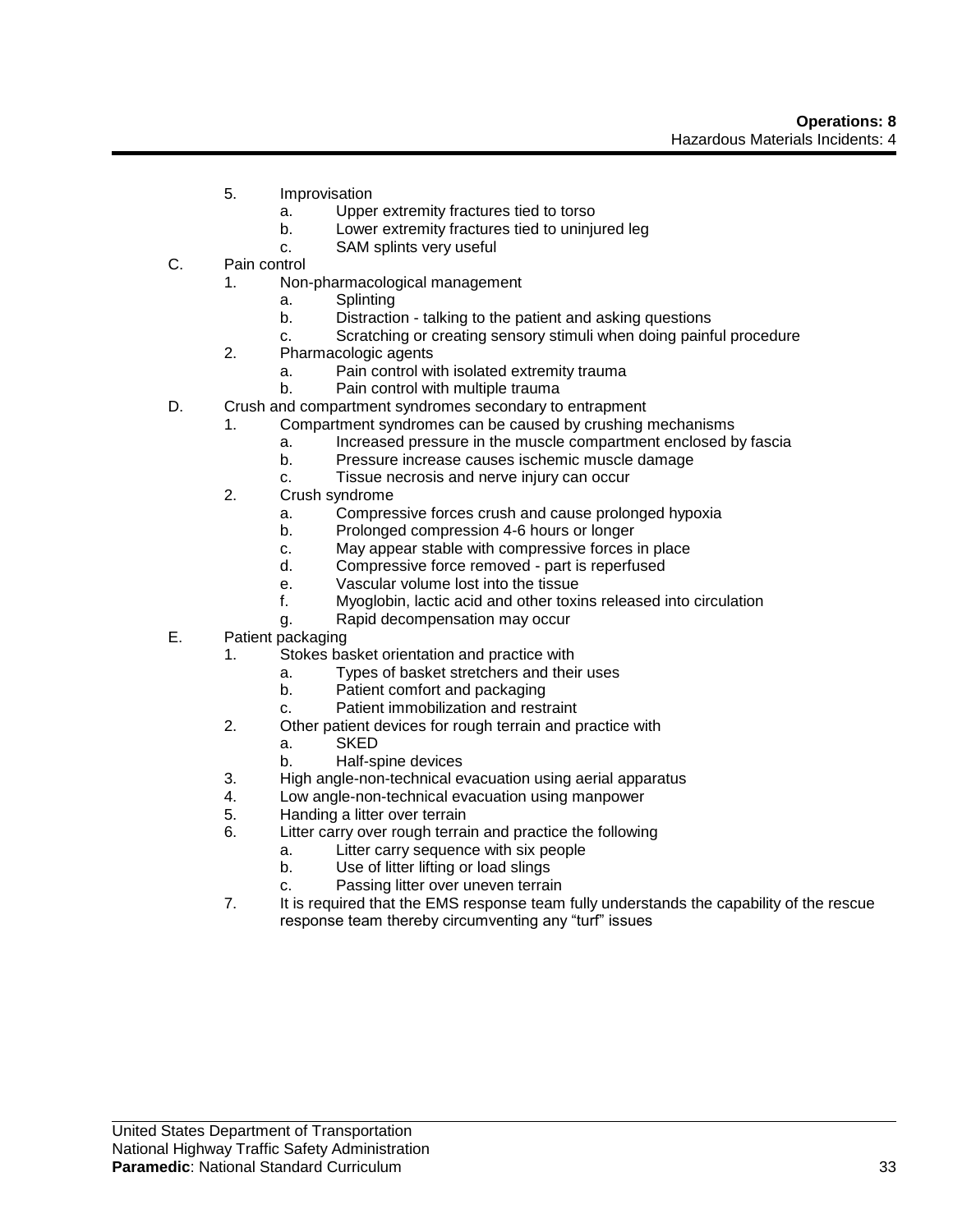# **UNIT TERMINAL OBJECTIVE**

8-4 At the completion of this unit, the paramedic student will be able to evaluate hazardous materials emergencies, call for appropriate resources, and work in the cold zone.

# **COGNITIVE OBJECTIVES**

At the completion of this unit, the paramedic student will be able to:

- 8-4.1 Explain the role of the paramedic/ EMS responder in terms of the following: (C-1) a. Incident size-up Assessment of toxicologic risk Appropriate decontamination methods Treatment of semi-decontaminated patients Transportation of semi-decontaminated patients 8-4.2 Size-up a hazardous materials (haz-mat) incident and determine the following: (C-1) a. Potential hazards to the rescuers, public and environment Potential risk of primary contamination to patients Potential risk of secondary contamination to rescuers 8-4.3 Identify resources for substance identification, decontamination and treatment information including the following: (C-1) a. Poison control center Medical control Material safety data sheets (MSDS) Reference textbooks Computer databases (CAMEO) CHEMTREC Technical specialists Agency for toxic substances and disease registry 8-4.4 Explain the following terms/ concepts: (C-1) Primary contamination risk Secondary contamination risk 8-4.5 List and describe the following routes of exposure: (C-1) a. Topical **Respiratory Gastrointestinal Parenteral** 8-4.6 Explain the following toxicologic principles: (C-1) Acute and delayed toxicity Route of exposure Local versus systemic effects Dose response Synergistic effects 8-4.7 Explain how the substance and route of contamination alters triage and decontamination methods. (C-1)
- 8-4.8 Explain the limitations of field decontamination procedures. (C-1)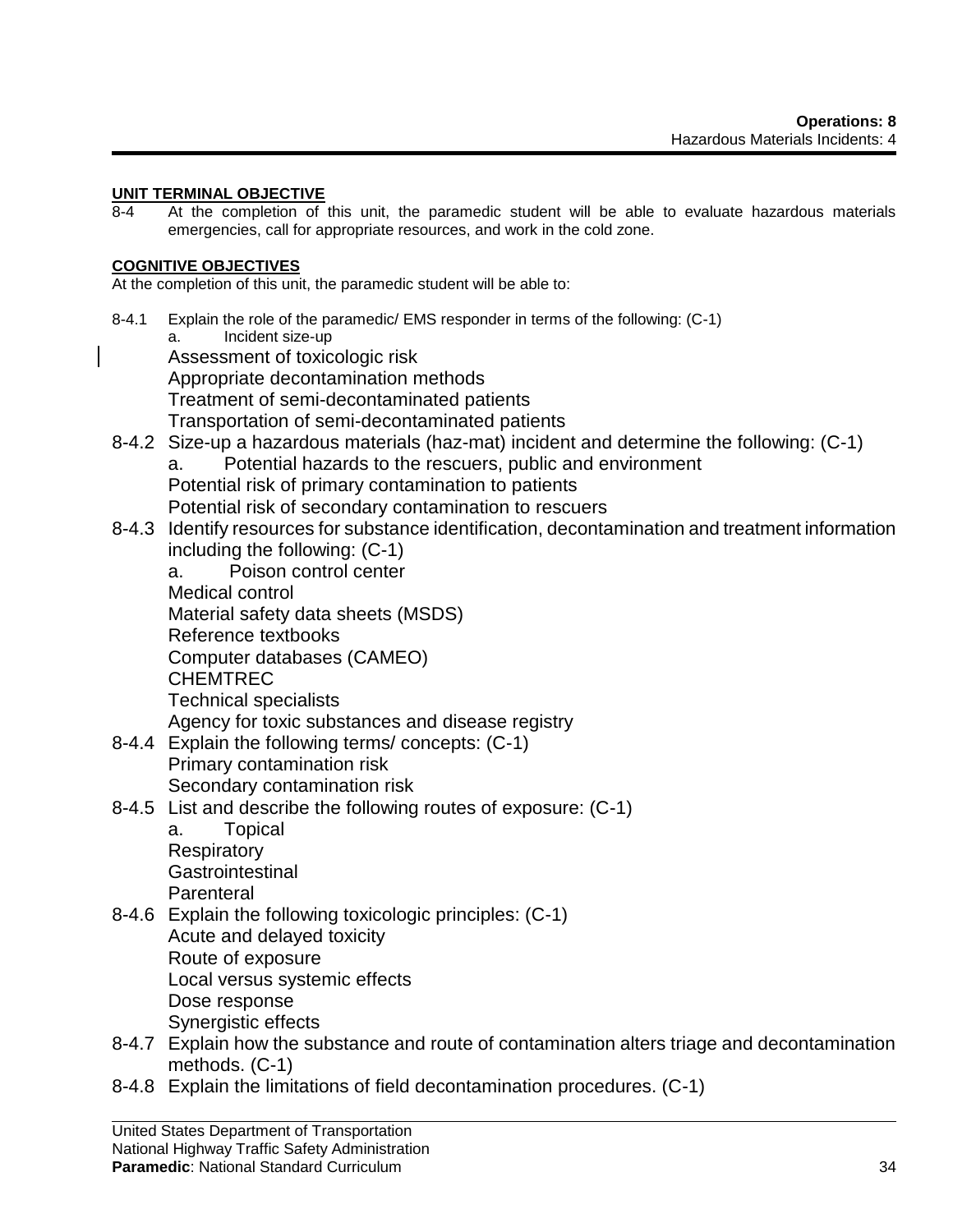- 8-4.9 Explain the use and limitations of personal protective equipment (PPE) in hazardous material situations. (C-1)
- 8-4.10 List and explain the common signs, symptoms and treatment for the following substances: (C-1)

Corrosives (acids/ alkalis)

Pulmonary irritants (ammonia/ chlorine)

Pesticides (carbamates/ organophosphates)

Chemical asphyxiants (cyanide/ carbon monoxide)

Hydrocarbon solvents (xylene, methlyene chloride)

- 8-4.11 Explain the potential risk associated with invasive procedures performed on contaminated patients. (C-1)
- 8-4.12 Given a contaminated patient determine the level of decontamination necessary and : (C-1)

a. Level of rescuer PPE

Decontamination methods

**Treatment** 

Transportation and patient isolation techniques

- 8-4.13 Identify local facilities and resources capable of treating patients exposed to hazardous materials. (C-1)
- 8-4.14 Determine the hazards present to the patient and paramedic given an incident involving hazardous materials. (C-2)
- 8-4.15 Define the following and explain their importance to the risk assessment process: (C-1) Boiling point

Flammable/ explosive limits

Flash point

Ignition temperature

Specific gravity

- Vapor density
- Vapor pressure
- Water solubility
- Alpha radiation
- Beta radiation
- Gamma radiation
- 8-4.16 Define the toxicologic terms and their use in the risk assessment process: (C-1) Threshold limit value (TLV)

Lethal concentration and doses (LD)

Parts per million/ billion (ppm/ ppb)

Immediately dangerous to life and health (IDLH)

Permissible exposure limit (PEL)

Short term exposure limit (TLV-STEL)

Ceiling level (TLV-C)

8-4.17 Given a specific hazardous material be able to do the following: (C-1)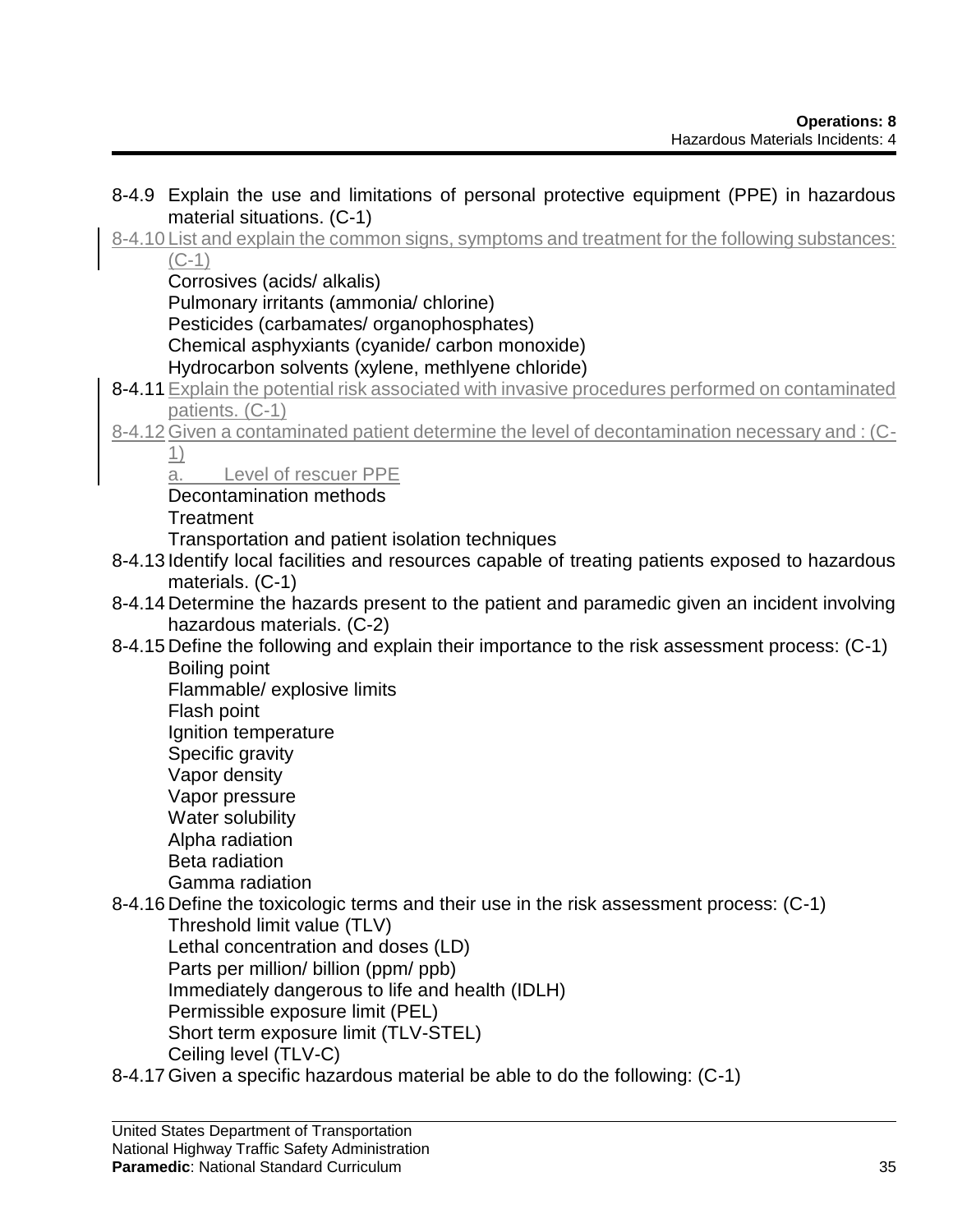| Research the appropriate information about it's physical and chemical characteristics and<br>hazards |
|------------------------------------------------------------------------------------------------------|
| Suggest the appropriate medical response<br>Determine risk of secondary contamination                |
| 8-4.18 Determine the factors which determine where and when to treat a patient to include: (C-1)     |
| Substance toxicity                                                                                   |
| <b>Patient condition</b>                                                                             |
| Availability of decontamination                                                                      |
| 8-4.19 Determine the appropriate level of PPE to include: (C-1)                                      |
| Types, application, use and limitations<br>a.                                                        |
| Use of chemical compatibility chart                                                                  |
| 8-4.20 Explain decontamination procedures when functioning in the following modes: (C-1)             |
| Critical patient rapid two step decontamination process<br>a.                                        |
| Non-critical patient eight step decontamination process                                              |
| 8-4.21 Explain specific decontamination procedures. (C-1)                                            |
| 8-4.22 Explain the four most common decontamination solutions used to include: (C-1)                 |
| Water<br>a. I                                                                                        |
| Water and tincture of green soap                                                                     |
| Isopropyl alcohol                                                                                    |
| Vegetable oil<br>8-4.23 Identify the areas of the body difficult to decontaminate to include: (C-1)  |
| Scalp/hair                                                                                           |
| Ears/ ear canals/ nostrils                                                                           |
| Axilla                                                                                               |
| Finger nails                                                                                         |
| <b>Navel</b>                                                                                         |
| Groin/ buttocks/ genitalia                                                                           |
| <b>Behind knees</b>                                                                                  |
| Between toes, toe nails                                                                              |
| 8-4.24 Explain the medical monitoring procedures of hazardous material team members to be            |
| used both pre and post entry, to include: (C-1)                                                      |
| Vital signs                                                                                          |
| Body weight                                                                                          |
| <b>General health</b>                                                                                |
| Neurologic status                                                                                    |
| <b>ECG</b>                                                                                           |
| 8-4.25 Explain the factors which influence the heat stress of hazardous material team personnel      |
| to include: $(C-1)$                                                                                  |
| Hydration                                                                                            |
| <b>Physical fitness</b>                                                                              |
| Ambient temperature                                                                                  |
| Activity                                                                                             |

 $\overline{\phantom{a}}$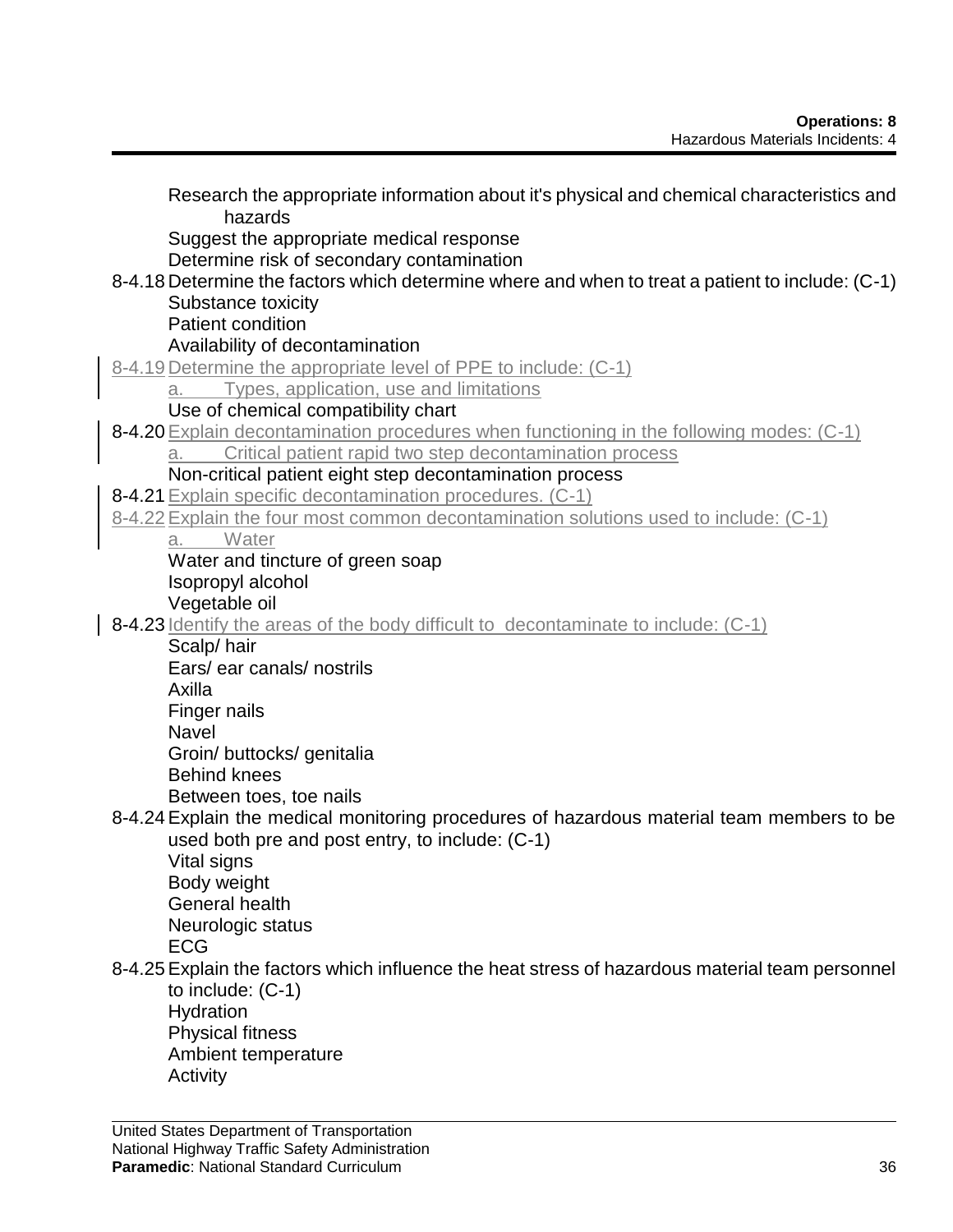Level of PPE

Duration of activity

- 8-4.26Explain the documentation necessary for Haz-Mat medical monitoring and rehabilitation operations. (C-1)
	- 6. The substance
	- 7. The toxicity and danger of secondary contamination
	- 8. Appropriate PPE and suit breakthrough time
	- 9. Appropriate level of decontamination
	- 10. Appropriate antidote and medical treatment
	- 11. Transportation method
- 8-4.27 Given a simulated hazardous substance, use reference material to determine the appropriate actions. (C-3)
- 8-4.28 Integrate the principles and practices of hazardous materials response in an effective manner to prevent and limit contamination, morbidity, and mortality

# **AFFECTIVE OBJECTIVES**

None identified for this unit.

# **PSYCHOMOTOR OBJECTIVES**

At the completion of this unit, the paramedic student will be able to:

8-4.29 Demonstrate the donning and doffing of appropriate PPE. (P-1)

8-4.30Set up and demonstrate an emergency two step decontamination process. (P-1)

8-4.31Set up and demonstrate an eight step decontamination process. (P-1)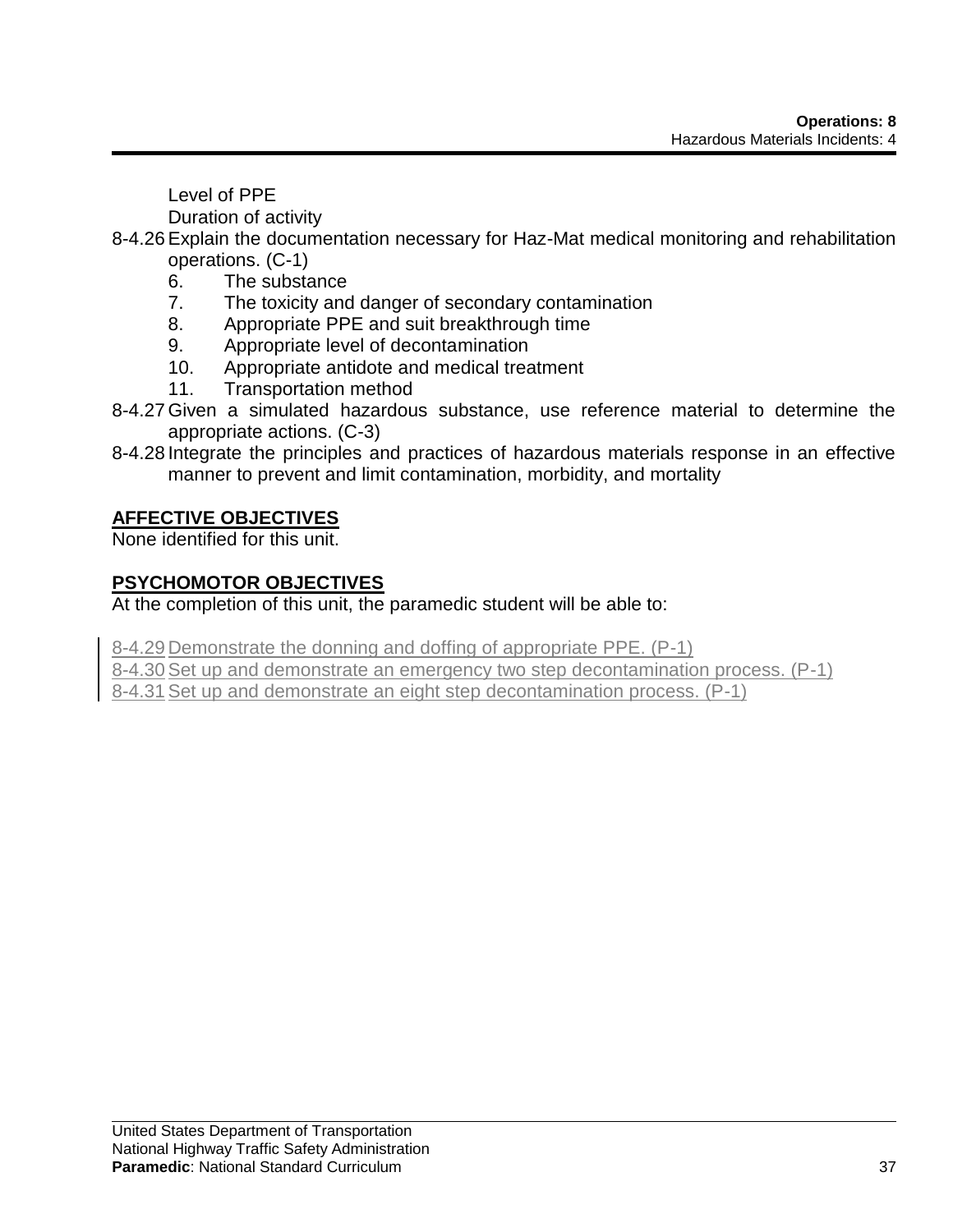# **DECLARATIVE**

- I. Role of paramedic in hazardous materials response
	- A. Incident size-up
		- 1. Recognition that incident involves hazardous materials
			- a. Transportation incidents
			- b. Highway crashes
			- c. Storage of materials
			- d. Manufacturing operations
			- e. Acts of terrorism
		- 2. Use of the following to identify the substance
			- a. Department of Transportation (DOT) emergency response guide
			- b. United Nations (UN) numbers
			- c. National Fire Protection Agency (NFPA) 704 placard system
			- d. DOT placards
			- e. Shipping papers
			- f. Material safety data sheets (MSDS)
		- 3. Immediate need for evacuation or other action
		- 4. Immediate action with ambulatory patients
		- 5. Determine zones
			- a. Hot zone dangerous area
			- b. Warm zone entry/ decontamination point
			- c. Cold zone safe area
	- B. Assessment of toxicologic risk
		- 1. Determine type of chemical
			- 2. Actions of chemical
			- 3. Potential for secondary contamination
		- 4. Out-of-hospital medical treatment
	- C. Appropriate decontamination methods
		- 1. **Techniques to decontaminate patients**
		- 2. Recognition that no patient is completely decontaminated
	- D. Treatment of semi-decontaminated patients
		- 1. Appropriate use of PPE
	- E. Transportation of semi-decontaminated patients
		- 1. Methods to prevent vehicle contamination
	- F. NFPA levels of response
		- 1. All personnel who may arrive first must be trained to an awareness level
		- 2. Paramedics who may transport "semi-decontaminated patients" be trained to the NFPA 473 "I evel-1"
		- 3. Paramedics who may have to rapidly "decon" and assist in the decontamination corridor be trained to the 473 "Level-2"
	- G. Monitoring of hazardous materials personnel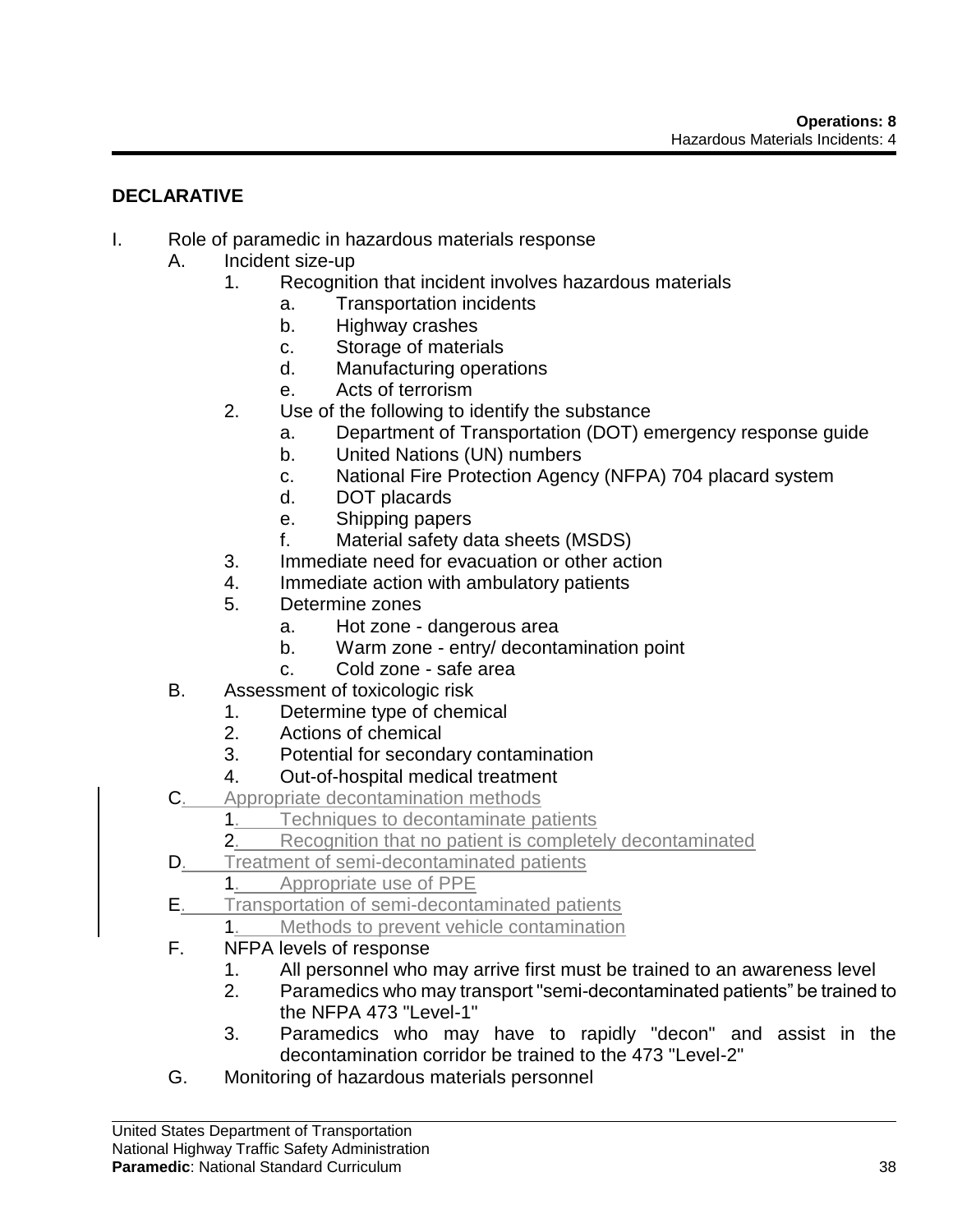- II. Hazardous materials size-up
	- A. High degree of awareness
		- 1. Vehicle crashes
			- a. Commercial vehicles
			- b. Pest control vehicles
			- c. Tankers
			- d. Cars with alternative fuels
			- e. Tractor-trailers
		- 2. Transportation
			- a. Railroads
			- b. Pipelines
		- 3. Storage
			- a. Tanks/ storage vessels
			- b. Warehouses
			- c. Hardware/ agricultural stores
			- d. Agriculture
		- 4. Manufacturing operations
			- a. Chemical plants
			- b. All manufacturing operations
		- 5. Terrorism
			- a. Workplace
			- b. Shopping
			- c. Other public environments
	- B. Recognition of hazard
		- 1. Placarding of vehicles
			- a. Required by law
			- b. Some vehicles not placarded
			- c. Placarding in emergency response guide
		- 2. UN/ DOT placard classifications
			- a. Explosives
				- b. Gasses
				- c. Flammable liquids
				- d. Flammable solids
				- e. Oxidizers and organic peroxides
				- f. Poisonous and etiologic agents
				- g. Radioactive materials
			- h. Corrosives
			- i. Miscellaneous hazardous materials
		- 3. Recognition of UN numbers
		- 4. NFPA 704 System for fixed facilities
			- a. Blue = health hazard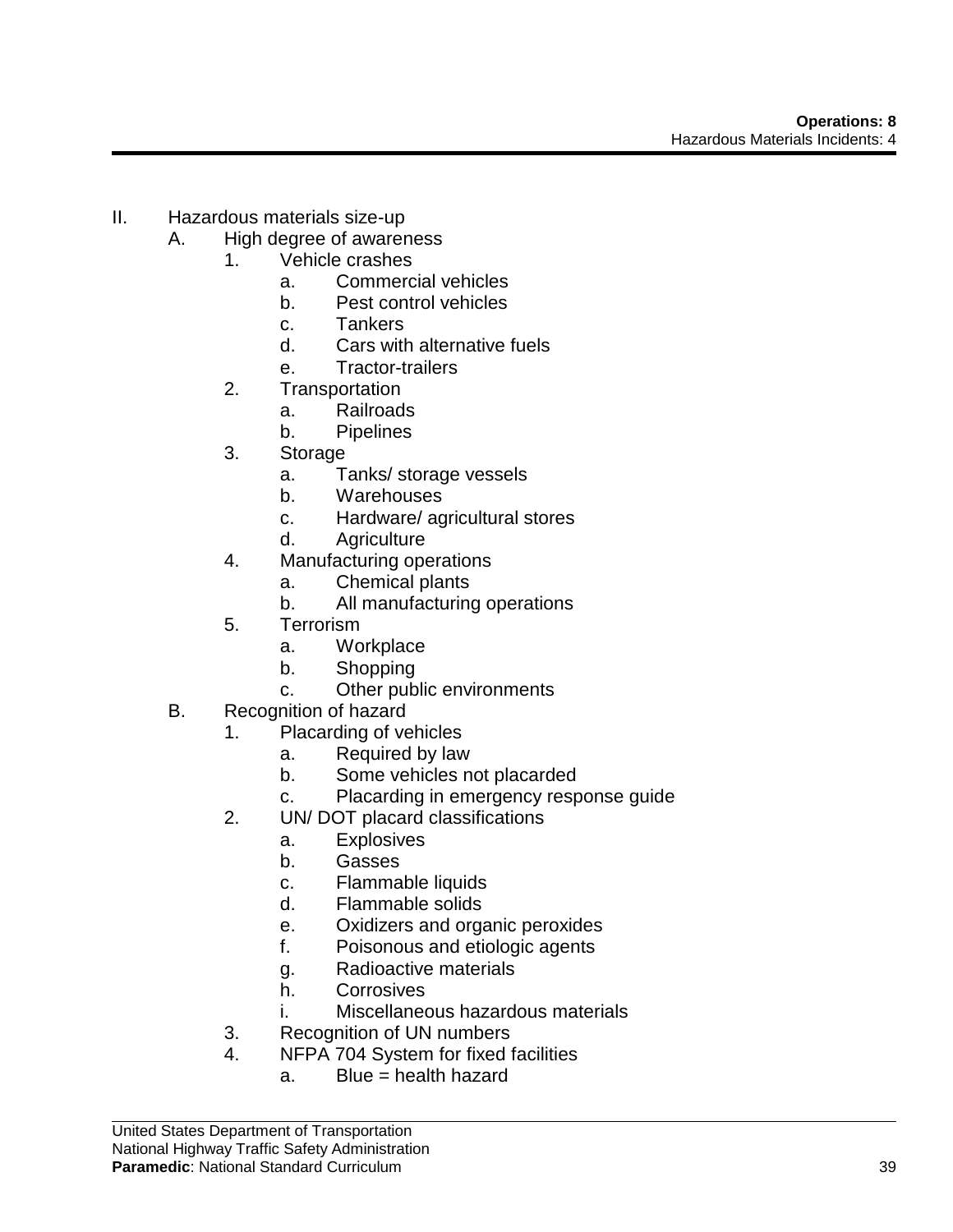- $b.$  Red = fire hazard
- c. Yellow = reactivity hazard
- C. Identification of substances
	- 1. The "crux" of dealing with a hazardous material
	- 2. Often difficult-especially with unknown substances
	- 3. Material safety data sheets (MSDS)
		- a. Detailed substance information
	- 4. Shipping papers
		- a. Substance ID
	- 5. DOT Emergency Response Guide
		- a. UN numbers
		- b. Names of substances
		- c. Emergency action guide
		- d. Placard facsimiles
		- e. Evacuation/ isolation information
	- 6. Poison control centers
		- a. Detailed toxicology information
		- b. Decontamination methods
		- c. Treatment
	- 7. CAMEO computer database
		- a. Information
		- b. Computer modeling
	- 8. CHEMTREC
		- a. 24 hour toll free hotline
		- b. Product and emergency action information
	- 9. Other reference sources
		- a. Textbooks
		- b. Handbooks
		- c. Technical specialists
	- 10. Monitors and testing for unknown materials
		- a. Air monitoring equipment
		- b. Gas monitoring equipment
		- c. Ph testing
		- d. Chemical testing
		- e. Colormetric tube testing
- D. Hazardous material zones
	- 1. Hot zone
		- a. Contamination actually present
		- b. Site of incident
		- c. Entry with high level PPE
		- d. Entry limited
	- 2. Warm zone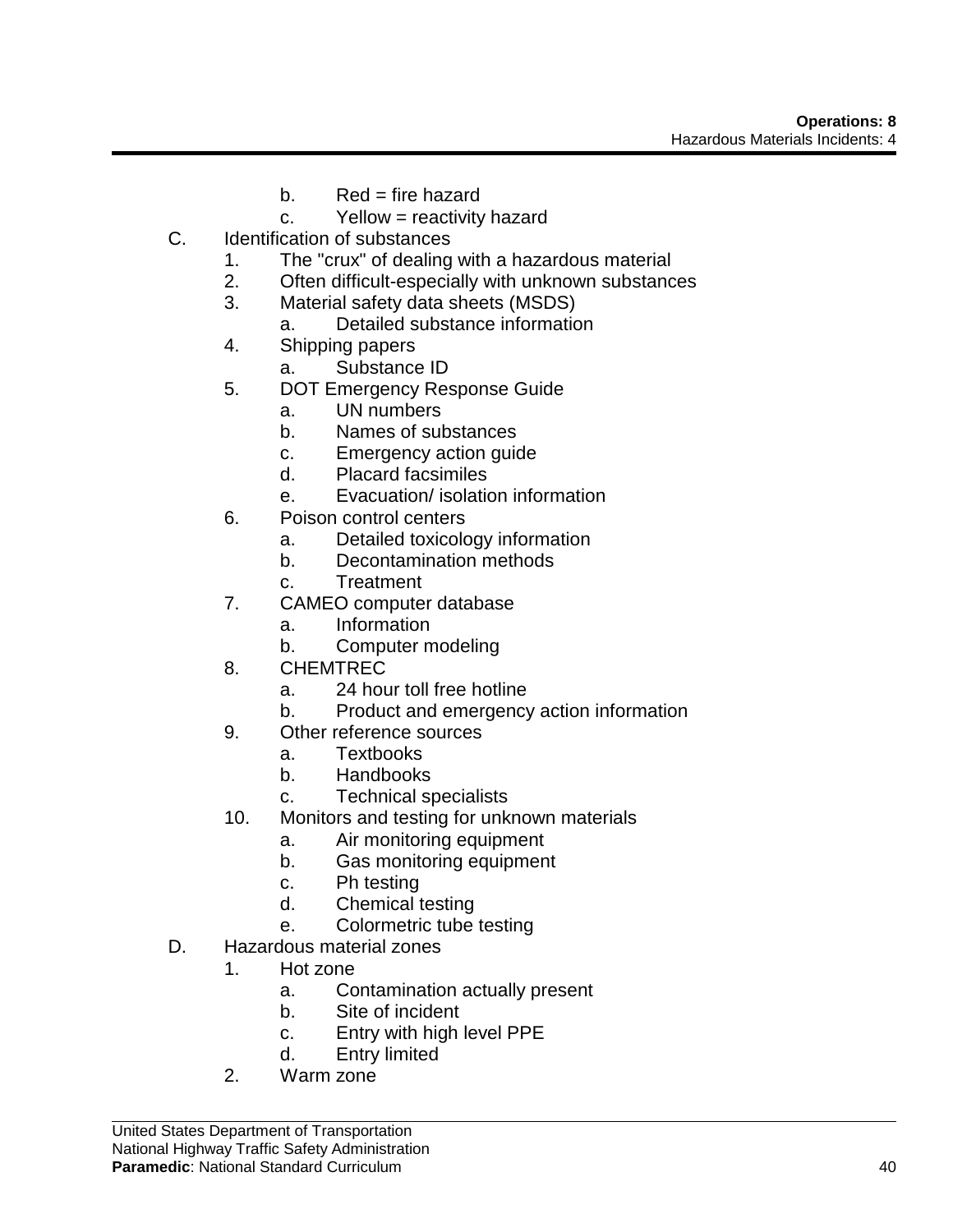- a. Buffer zone outside of hot zone
- b. Where decontamination corridor is located
- c. Corridor has "hot" and "cold" end
- 3. Cold zone
	- a. Safe area
	- b. Staging for personnel and equipment
	- c. Where medical monitoring occurs
	- d. One end of corridor
- E. Specific terminology for medical hazardous materials operations
	- 1. Boiling point
	- 2. Flammable/ explosive limits
	- 3. Flash point
	- 4. Ignition temperature
	- 5. Specific gravity
	- 6. Vapor density
	- 7. Vapor pressure
	- 8. Water solubility
	- 9. Alpha radiation
	- 10. Beta radiation
	- 11. Gamma radiation
- F. Specific toxicologic terms and their use in the risk assessment process
	- 1. Threshold limit value (TLV)
	- 2. Lethal concentration and doses (LD)
	- 3. Parts per million/ billion (ppm/ ppb)
	- 4. Immediately dangerous to life and health (IDLH)
	- 5. Permissible exposure limit (PEL)
	- 6. Short term exposure limit (TLV-STEL)
	- 7. Ceiling level (TLV-C)
- III. Contamination and toxicology review
	- A. Types of contamination
		- 1. Primary contamination
			- a. Exposure to substance
			- b. Only harmful to individual
			- c. Little chance of exposure to others
		- 2. Secondary contamination
			- a. Exposure to substance
			- b. Substance easily transferred
			- c. Touching patient results in contamination
			- d. Key concept in hazardous materials medical operations
			- e. Gas exposure rarely results in secondary contamination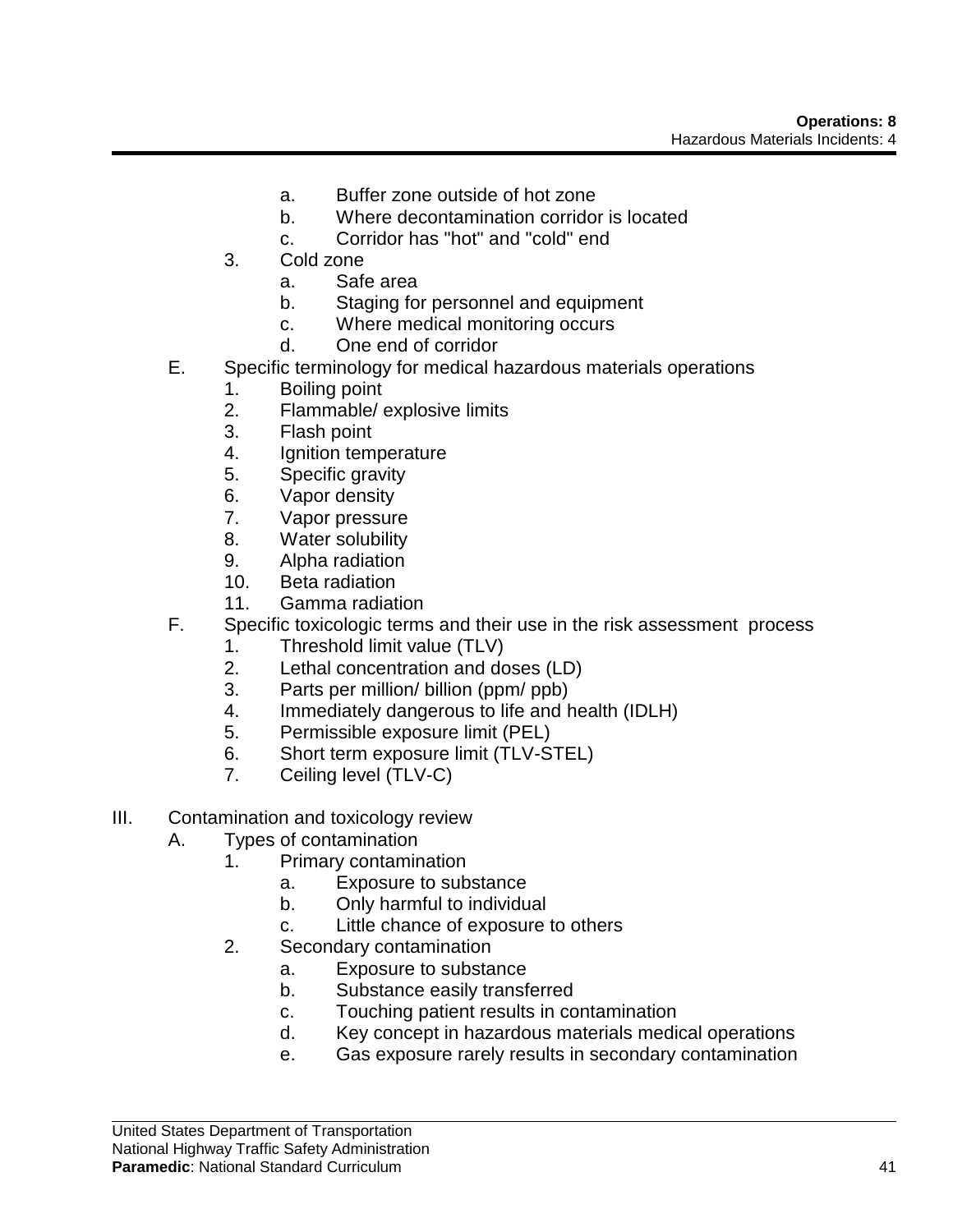- f. Liquid and particulate matter more likely to result in secondary contamination
- B. How poisons are absorbed
	- 1. Topical absorption
		- a. Skin and mucous membranes
		- b. Not all skin absorbs at same rate
		- c. Not all poisons easily absorbed
	- 2. Respiratory inhalation
		- a. Absorption through bronchial tree
		- b. Oxygen deficient atmospheres
	- 3. Gastrointestinal ingestion
		- a. Ingestion of substances
		- b. Factors affecting absorption
	- 4. Parenteral injection
		- a. Injection
		- b. Wound entry
		- c. Invasive medical procedures
- C. Cycle of poison actions
	- 1. Absorption
		- a. Time to delivery into blood stream
		- 2. Distribution
			- a. Distribution to target organs
			- b. Poison or drug binds to tissues/ molecules
			- c. Actions
			- d. Deposits
		- 3 Biotransformation
			- a0 Liver
		- 4 Elimination
			- a0 GI
			- b0 Kidney
			- c0 Respiratory
- D0 Poison actions
	- 1 Acute toxicity
		- a0 Immediate effect from substance
	- 2 Delayed toxicity
		- a0 No immediate effect
		- b0 Symptoms later appear
		- c0 Delayed pathology or disease
	- 3 Local effects
		- a0 Effect immediate site
		- b0 Burn model
		- c0 Progression of effects like burn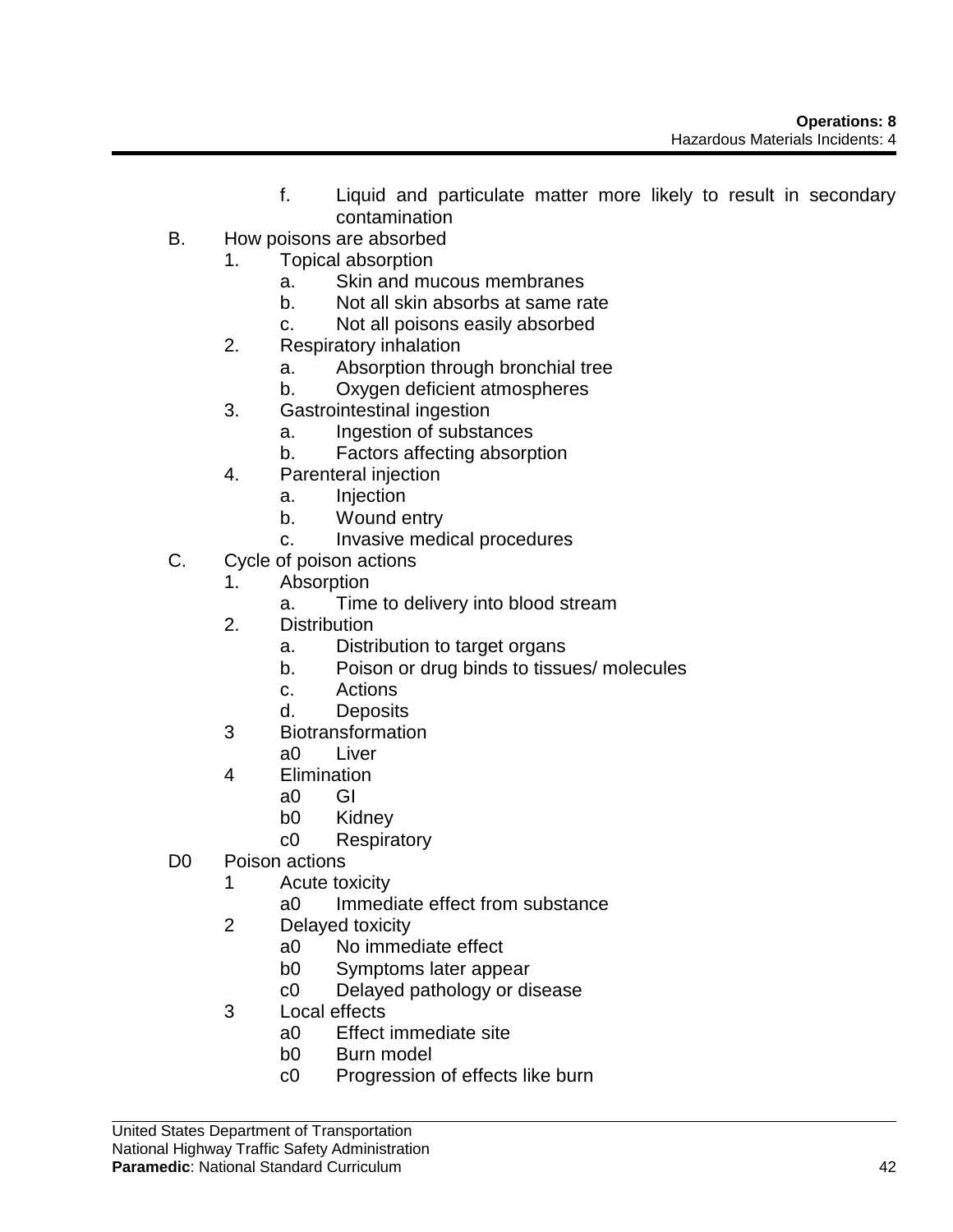- d0 Topical or respiratory
- e0 Skin irritation acute bronchospasm
- 4 Systemic effects
	- a0 Cardiovascular
	- b0 Neurologic
	- c0 Hepatic
	- d0 Renal
- 5 Dose response
	- a0 Physiologic response to dosage
	- b0 How much to get an effect
	- c0 Essential concept for decontamination
- 6 Synergistic effects
	- a0 Combinations may react synergistically
	- b0 Standard pharmacologic approach
	- c0 Standard treatment can result in synergy
	- d0 Medical control/ poison control reference
- E0 Treatment for commonly encountered hazardous materials
	- 1 Corrosives (acids/ alkalis)
		- a0 Typical exposures
		- b0 Actions
		- c0 Decontamination methods
		- d0 Treatment
		- e0 Transportation precautions
	- 2 Pulmonary irritants (ammonia/ chlorine)
		- a0 Typical exposures
		- b0 Actions
		- c0 Decontamination methods
		- d0 Treatment
		- e0 Transportation precautions
	- 3 Pesticides (carbamates/ organophosphates)
		- a0 Typical exposures
		- b0 Actions
		- c0 Decontamination methods
		- d0 Treatment
		- e0 Transportation precautions
	- 4 Chemical asphyxiants (cyanide/ CO)
		- a0 Typical exposures
		- b0 Actions
		- c0 Decontamination methods
		- d0 Treatment
		- e0 Transportation precautions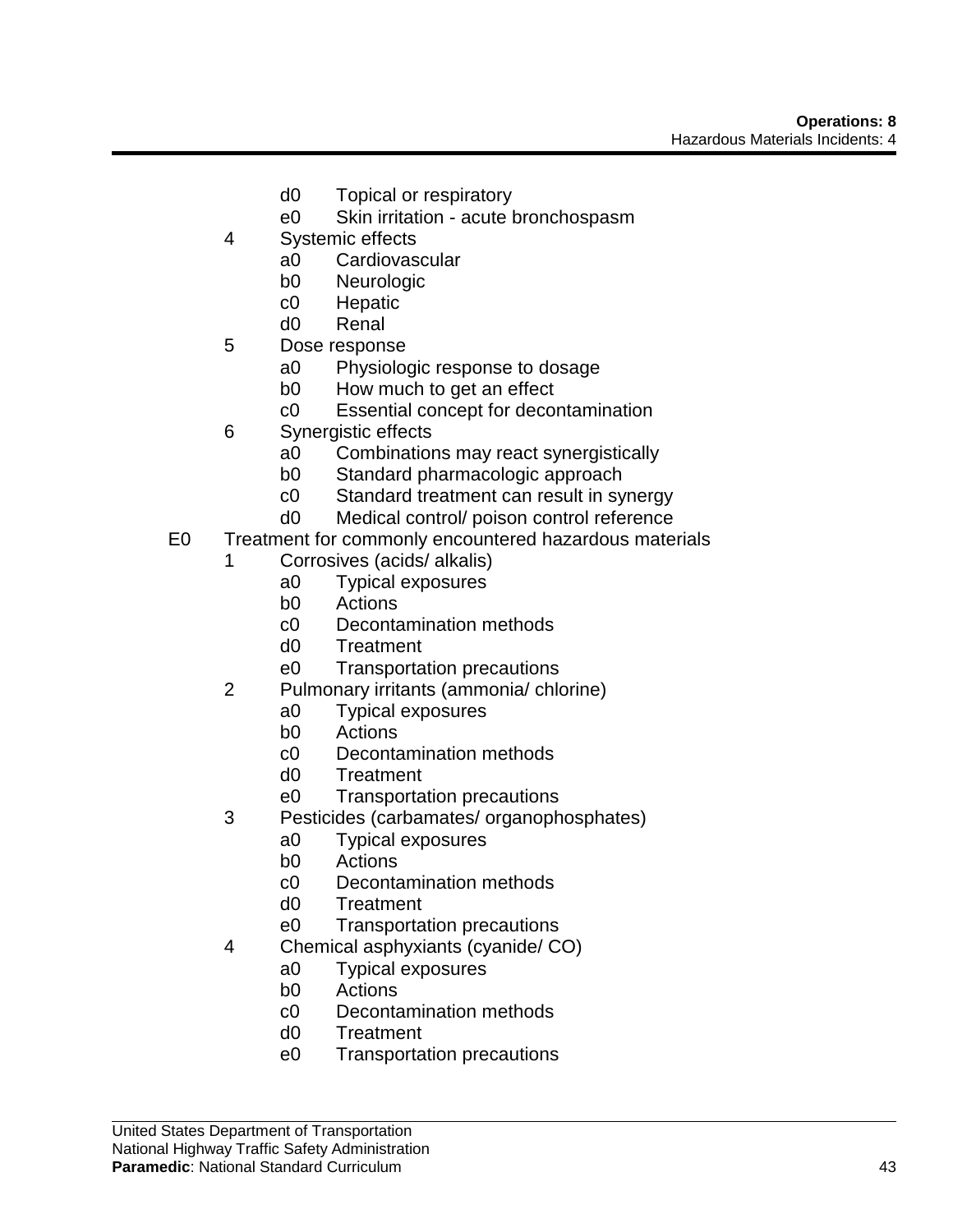- 5 Hydrocarbon solvents (xylene/ methlyene chloride)
	- a0 Typical exposures
	- b0 Actions
	- c0 Decontamination methods
	- d0 Treatment
	- e0 Transportation precautions
- 6 Considerations for performing invasive procedures
	- a0 Risk versus benefit
	- b0 Patient need
- IV Decontamination approaches
	- A0 Purpose of decontamination
		- 1 Reduce the patient's dosage of material
		- 2 Decrease threat of secondary contamination
		- 3 Reduce risk of rescuer injury
	- B0 Environmental considerations
		- 1 Major consideration If there are no life-threats a0 Prevent run off of material
		- 2 If there are life-threats, patient comes first a0 Environmental considerations last
	- C0 Methods of decontamination
		- 1 Dilution
			- a0 Lavage with water
			- b0 Water is universal decontamination solution
			- c0 Dilution decreases dose and action
			- d0 Reduction of topical absorption
		- 2 Absorption
			- a0 Use of pads to "blot" up the material
			- b0 Towels to dry the patient after lavage
			- c0 Usually a secondary method to lavage
			- d0 Common for environmental clean up
		- 3 Neutralization
			- a0 Almost never used in patient decontamination
			- b0 Hazard of exothermic reactions
			- c0 Time to determine neutralizing substance
			- d0 Lavage usually dilutes and removes faster
			- e0 More practical with equipment, etc.
		- 4 Disposal/ isolation
			- a0 Removal of clothing
			- b0 Removal of substances which contain substances
	- D0 Decontamination decision making
		- 1 Field considerations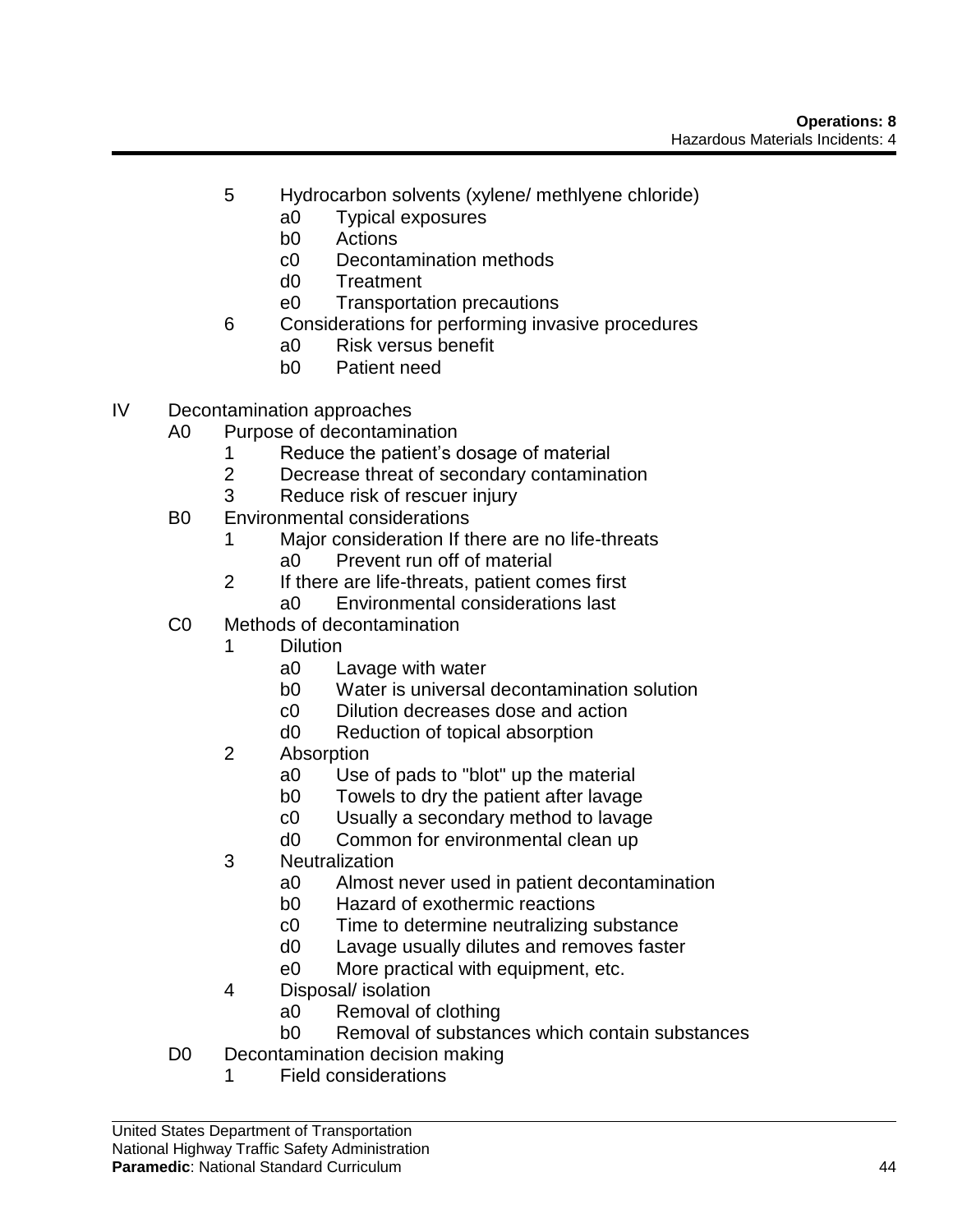- a0 Flight of walking contaminated to rescuers -"fast break" event action required now
- b0 Conscious, contaminated people will "self rescue" by walking out of hot zone
- c0 Immediate decontamination often not avoidable
- d0 Speed of hazardous material team response
	- (1) Patients often can't wait that long
	- (2) Patients become impatient and leave
- e0 EMS gross decontamination and treatment
	- (1) All EMS needs gross decontamination capability
	- (2) EMS preparedness for quick decontamination
	- (3) Need for rapid EMS PPE
	- (4) Need quick transport isolation methods
- 2 "Fast break" incident decision making
	- a0 Critical patient unknown/ life-threatening material
		- (1) Decontamination and treatment simultaneous
		- (2) Remove clothing
		- (3) Treat life-threatening problems
		- (4) Lavage water universal decontamination solution
		- (5) Contain/ isolate patient
		- (6) Transport
	- b0 Non-critical unknown/ life-threatening material
		- (1) More contemplative approach
		- (2) Decontamination and treatment simultaneous
		- (3) Remove clothing
		- (4) Treat life-threatening problems
		- (5) Lavage water universal decontamination solution
		- (6) Contain/ isolate patient
		- (7) Transport
	- c0 Non-critical substance known
		- (1) Slower approach
		- (2) Environmental/ privacy considerations
		- (3) More thorough decontamination
		- (4) Clothing removal
		- (5) Thorough lavage/ wash
		- (6) Drying/ reclothing PRN
		- (7) Medical monitoring
		- (8) Patient isolation PRN
		- (9) Transport
- 3 Longer duration event decision making
	- a0 Patients in hot zone non-ambulatory
		- (1) No rescue attempted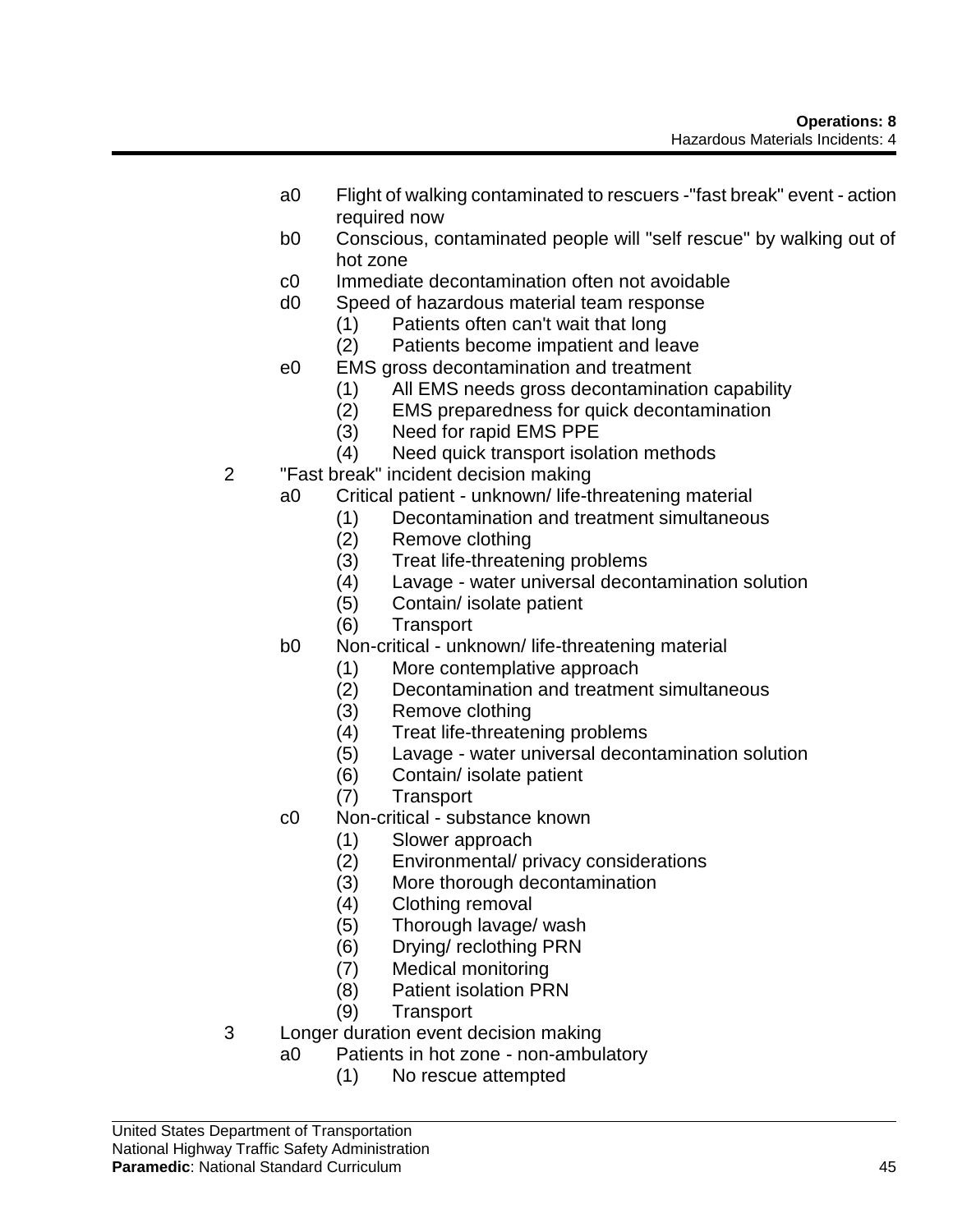- (2) Wait for hazardous material team
- (3) Team will set up decontamination corridor
- b0 Team will not make entry until
	- (1) Medical monitoring of entry team
	- (2) Decontamination corridor established
- c0 Longer duration event
	- (1) Often 60 minutes for team deployment
	- (2) Set up time
- d0 Better opportunity for thorough decontamination
- e0 Better PPE
- f0 Less chance of secondary contamination
- g0 Better environmental protection
- 4 When in doubt better grossly decontaminated and alive than perfectly decontaminated and dead
	- a0 Deal with patient emergencies first
	- b0 Have some type of chemical PPE
- E0 Decontamination methods
	- 1 Decontamination and PPE is ideally driven by the substance encountered
		- a0 Sometimes unknown
	- 2 Decontamination solutions
		- a0 Do not attempt to neutralize
		- **b0** Lavage with copious amounts of water
		- c0 Water is the universal solution
		- d0 Tincture of green soap used to improve wash
		- e0 Isopropyl alcohol is used for some isocyanates
		- f0 Vegetable oil is used for some water reactive substances
	- 3 Remove the clothing
		- a0 Also remove rings and jewelry
		- **b0** Shoes and socks
		- c0 Cut off clothing PRN
	- 4 Thorough wash and rinse
		- a0 Allow fluid to drain away
			- **b0** Don't allow them to stay in the run-off
	- 5 Rewash and rinse
		- a0 Careful attention to difficult areas
		- **b0** Difficult decontamination areas
			- (1) Scalp/ hair
				- (2) Ears/ ear canals/ nostrils
				- (3) Axilla
				- (4) Finger nails
				- (5) Navel
				- (6) Groin/ buttocks/ genitalia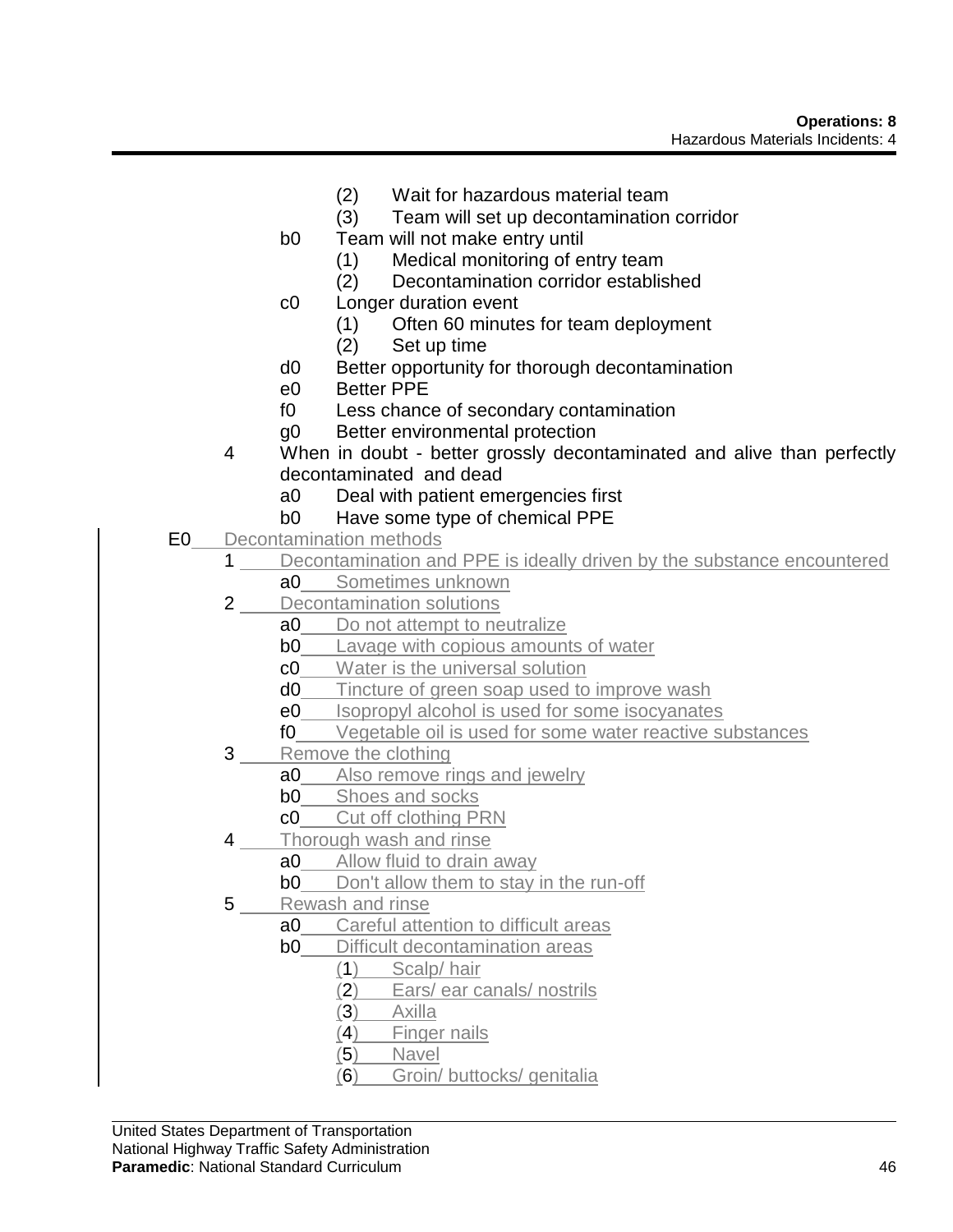- (7) Behind knees
- (8) Between toes, toe nails
- c0 Post "field decontamination" all patients should be presumed to still have some degree of contamination
- d0 They must be handled accordingly
- 6 Rapid decontamination
	- a0 Two step process described
	- **b0** For fast breaking event
- 7 Decontamination corridor eight step process
	- a0 Entry point at hot end
	- **b0** Tool drop and outer glove removal
	- c0 Surface contamination removed
	- d0 SCBA doffed
	- e0 Protective equipment doffed
	- f0 Clothing doffed
	- g0 Thorough wash/ dry
	- h0 Medical evaluation
- V Rescuer personal protective equipment/ transport protection
	- A0 Levels of hazardous materials personal protection
		- 1 Level "A" protection
			- a0 Highest level of personal protection
			- **b0** High degree of chemical break through time
			- c0 Encapsulated suit
				- (1) Covers everything including SCBA
			- d0 Impermeable
			- e0 Sealed
			- fo Typically used by hazardous material team for entry into hot zone
		- 2 Level "B" protection
			- a0 Level of protection typically worn by decontamination team
				- (1) Decontamination wears one level below entry
			- **b0** Usually non-encapsulating protection
				- (1) SCBA worn outside suit
				- (2) Easier entry and SCBA bottle changes
			- c0 Much easier to work in
			- d0 High degree of repellence
		- 3 Level "C" protection
			- a0 Non-permeable clothing
			- **b0** Eye and hand protection
			- c0 Foot covering
			- d0 Used during transport of patients with potential of secondary contamination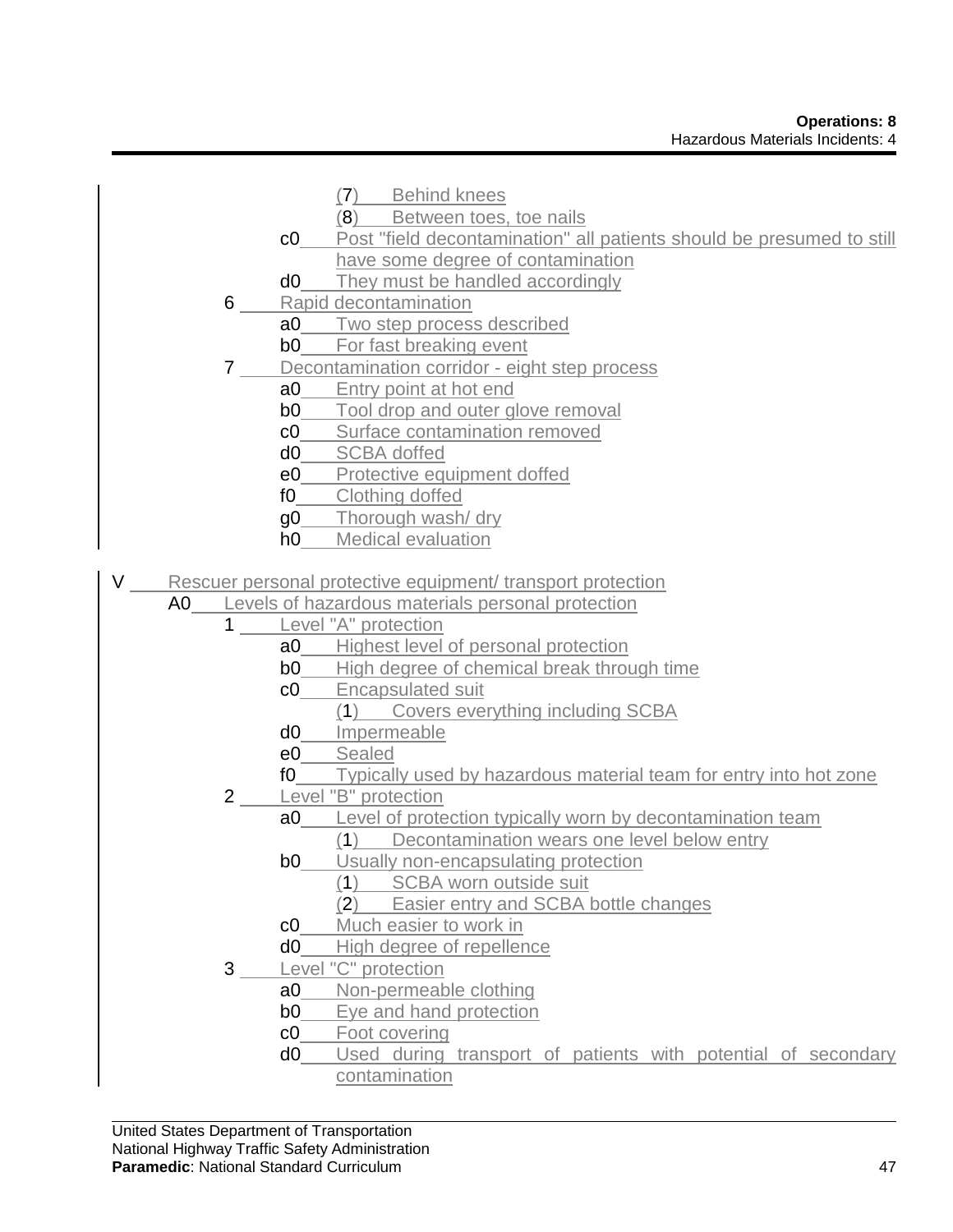4 Level "D" protection a0 Firefighter turnout clothing B0 Determining appropriate PPE 1 Ideally the chemical is known 2 A permeability chart is consulted to determine "breakthrough" time **3** Double or triple gloves are used or chemical resistant gloves **4** Nitrile gloves have a high resistance to chemicals 5 If situation is emergent a0 Take maximal barrier precautions **b0** Full turnouts or Tvek suit/ gowns c0 Use HEPA filters and eye protection d<sup>0</sup> Double or triple glove e0 Remove leather shoes, use rubber boots 6 **Ideally at least level "B" protection should be used 7** Ideally use disposable protection C0 Transportation of semi-decontaminated patients 1 Use as much disposable equipment as possible a0 Reduces decontamination later 2 Practicality of lining an ambulance interior with plastic a0 Impractical **b0** Time consuming c0 If airborne contaminants can permeate cabinets it is unsafe for the driver to operate the ambulance d0 Better to isolate the patient 3 Patient isolation a0 Stretcher decontamination pool **b0** Continue decontamination and contain run-off c0 Plastic can be used to cover pool d0 Fits on stretcher Transport to facilities predetermined to handle hazardous materials

# VI Medical monitoring and rehabilitation

- A0 Entry team/ decontamination team readiness prior to entry
	- 1 Assessment of vital signs and documentation
	- 2 Team members should have normal values on file
	- 3 Documentation flow sheet must be started
		- a0 Blood pressure
		- b0 Pulse
		- c0 Respiratory rate
		- d0 Temperature
		- e0 Body weight
		- f0 ECG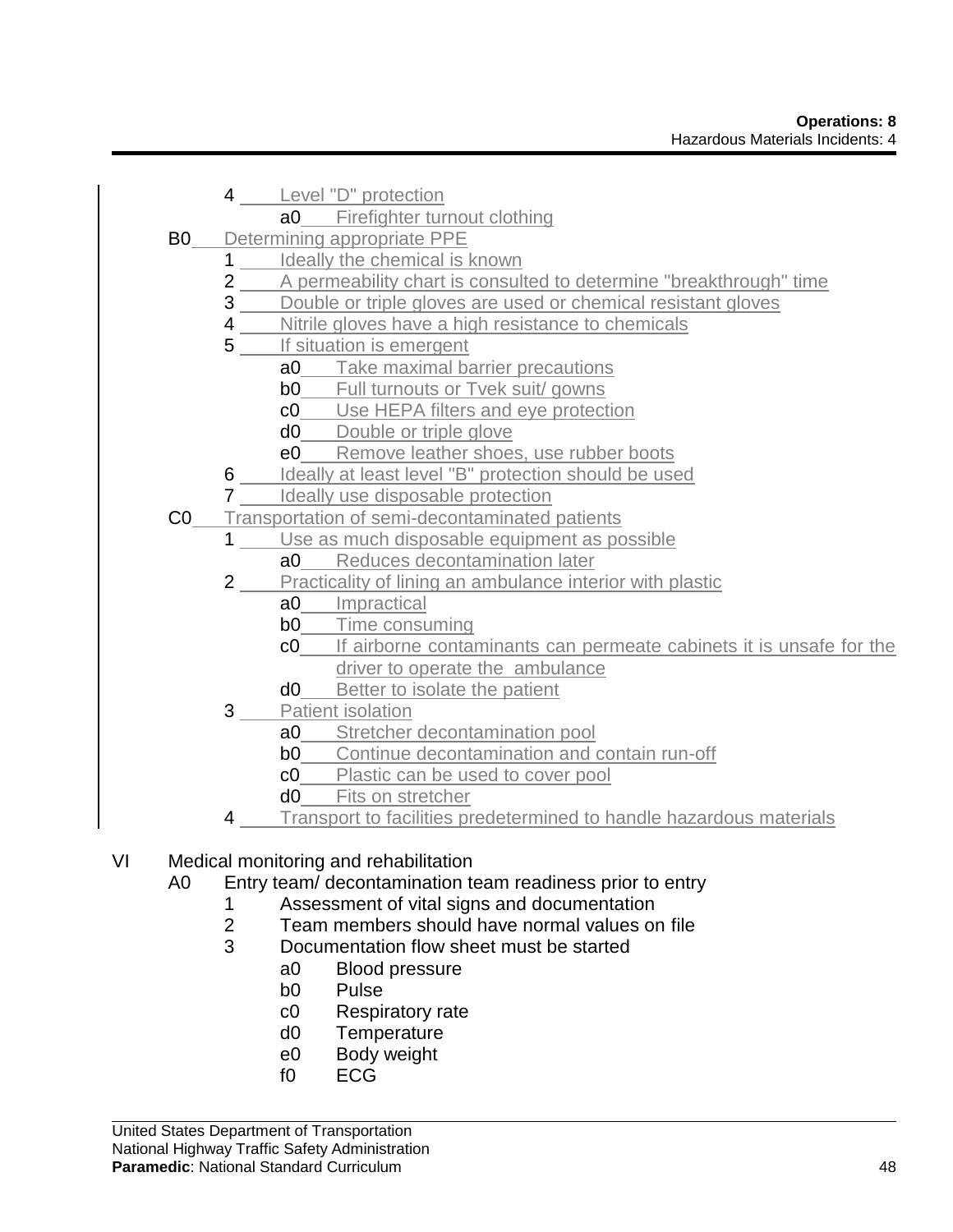- g0 Mental/ neurologic status
- 4 Rescuer PPE can cause considerable heat stress
- 5 Prehydration prior to entry
	- a0 8-16 ounces of water or sport drink
- B0 After exit personnel should return to the medical sector for "rehab"
	- 1 Re-assessment of vital signs and documentation
	- 2 Documentation flow sheet must be started
		- a0 Blood pressure
		- b0 Pulse
		- c0 Respiratory rate
		- d0 Temperature
		- e0 Body weight
		- f0 ECG
		- g0 Mental/ neurologic status
	- 3 Re-hydration at exit
		- a0 8-16 ounces of water or sport drink
	- 4 Use weight to estimate fluid losses
		- a0 Medical control/ protocol determination
			- (1) PO fluids
			- (2) IV Fluids
	- 5 No re-entry until
		- a0 Vitals back to normal
			- (1) Non-tachycardic
			- (2) Alert
			- (3) Normotensive
			- (4) Body weight within percentage of normal
- C0 Heat stress factors
	- 1 Prehydration of member<br>2 Degree of physical fitnes
	- Degree of physical fitness
	- 3 Ambient air temperature
	- 4 Degree of activity and duration
	- 5 Rescue PPE
		- a0 Suits protect but prevent cooling
		- b0 There is no way to lose heat by
			- (1) Evaporation
			- (2) Conduction
			- (3) Convection
			- (4) Radiation
		- c0 Like being in a sauna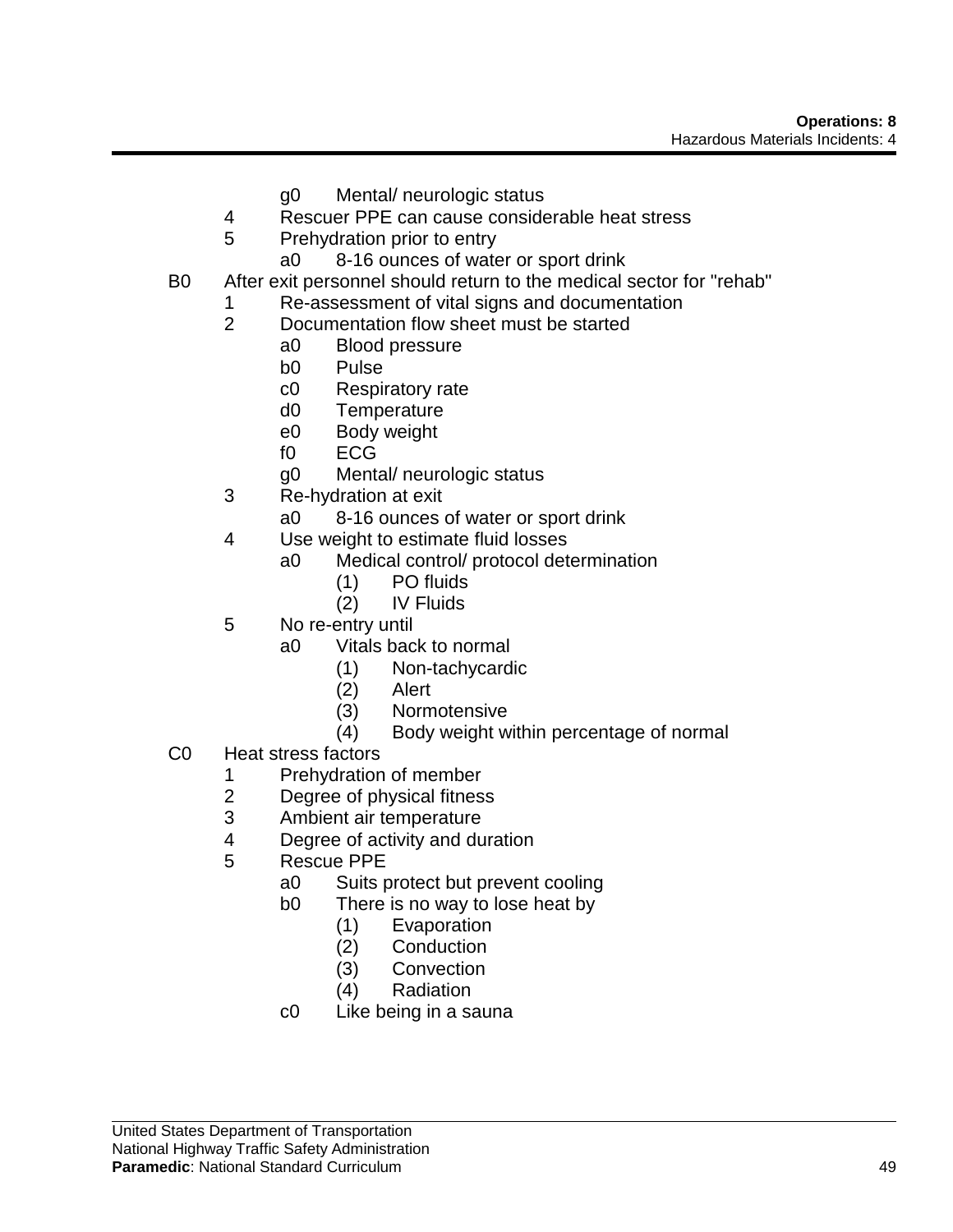VII Practice the following

- A0 Donning and doffing level B and C PPE
- B0 Set up a rapid 2 step decontamination process
- C0 Set up 8 step decontamination process

D0 Give a simulated chemical determine PPE and decontamination methods

- E0 Pre-entry medical monitoring and documentation
- F0 Exit medical monitoring and documentation
- G0 Preparing a patient and ambulance for transport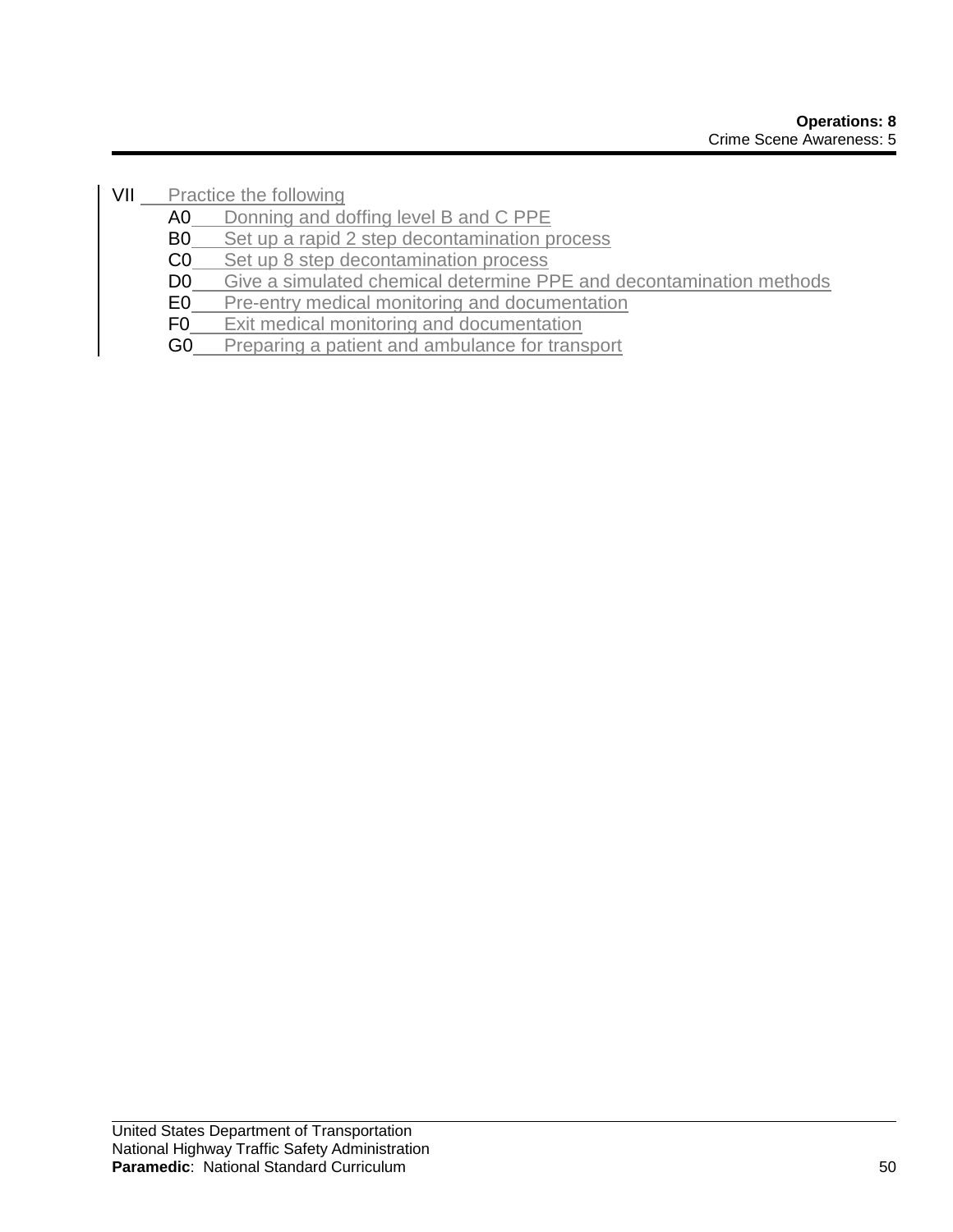## **UNIT TERMINAL OBJECTIVE**

8-5 At the completion of this unit, the paramedic student will have an awareness of the human hazard of crime and violence and the safe operation at crime scenes and other emergencies.

#### **COGNITIVE OBJECTIVES**

At the completion of this unit, the paramedic student will be able to:

- 8-5.1 Explain how EMS providers are often mistaken for the police. (C-1)
- 8-5.2 Explain specific techniques for risk reduction when approaching the following types of routine EMS scenes: (C-1)
	- a. Highway encounters
	- b. Violent street incidents
	- c. Residences and "dark houses"
- 8-5.3 Describe warning signs of potentially violent situations. (C-1)
- 8-5.4 Explain emergency evasive techniques for potentially violent situations, including: (C-1)
	- a. Threats of physical violence.
	- b. Firearms encounters
	- c. Edged weapon encounters
- 8-5.5 Explain EMS considerations for the following types of violent or potentially violent situations: (C-1)
	- a. Gangs and gang violence
	- b. Hostage/ sniper situations
	- c. Clandestine drug labs
	- d. Domestic violence
	- e. Emotionally disturbed people
	- f. Hostage/ sniper situations
- 8-5.6 Explain the following techniques: (C-1)
	- a. Field "contact and cover" procedures during assessment and care
		- b. Evasive tactics
		- c. Concealment techniques
- 8-5.7 Describe police evidence considerations and techniques to assist in evidence preservation. (C-1)

## **AFFECTIVE OBJECTIVES**

None identified for this unit.

#### **PSYCHOMOTOR OBJECTIVES**

At the completion of this unit, the paramedic student will be able to:

- 8-5.8 Demonstrate the following techniques: (P-1)
	- a. Field "contact and cover" procedures during assessment and care
	- b. Evasive tactics
	- c. Concealment techniques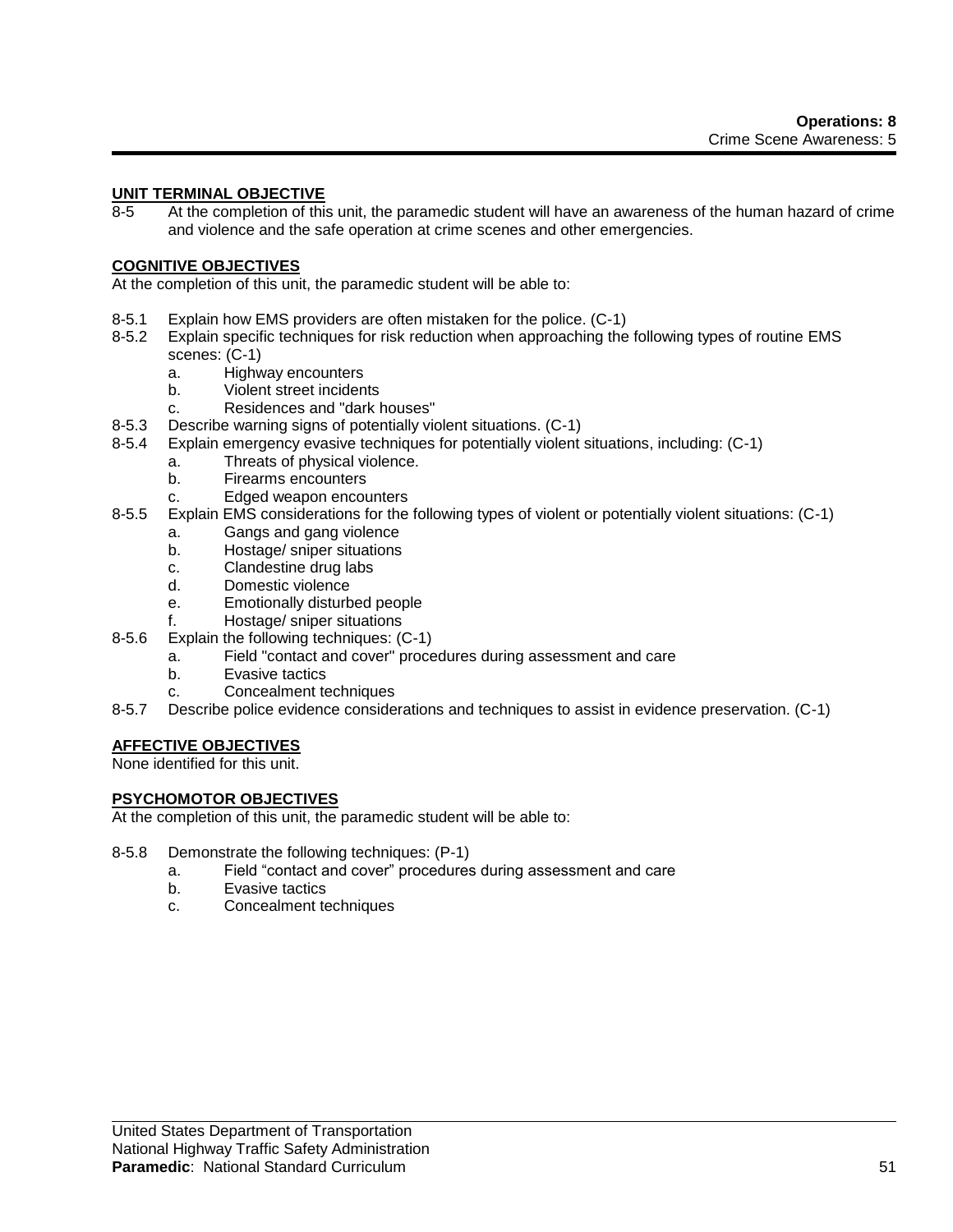#### **DECLARATIVE**

- I. Hazard awareness control and avoidance
	- A. Determining the need
		- 1. Increasing violence
			- a. Street violence (assault, robbery, etc.)
			- b. Threat groups
			- c. Domestic violence
			- d. Drugs and drug users
		- 2. EMS providers on the street
			- a. Violent crimes require EMS response
			- b. EMS may arrive before police
		- 3. Local issues of concern
	- B. Approach to the scene
		- 1. Approach is part of scene size-up
			- a. Key point identify and respond to dangers before they threaten
			- b. Safety concerns begin with dispatch information
			- c. Use available resources before arrival
				-
				- (1) Computer aided dispatch (CAD) information<br>(2) You or your partner's prior calls at this location  $(2)$  You or your partner's prior calls at this location or area  $(3)$  Information from other crews and rigs
				- Information from other crews and rigs
			- d. Retreat from the scene if the scene cannot be made safe; there is no such thing as dead hero!
			- e. Know local protocols
			- f. Begin observation several blocks before the scene
			- g. Use red lights and siren appropriate for the call
				- (1) Urban scene excess use could draw a crowd
				- (2) Highway scene lights required for safety
				- (3) Joint law enforcement agency/ EMS response posturs
					- (a) EMS code 3 but law enforcement agency code 1
					- (b) Need for inter-agency cooperation and understanding
			- h. Remember non-violent dangers such as hazardous materials, power lines, dangerous pets, etc.
			- i. Scene safety considerations must continue throughout the call
				- (1) Violence can resume<br>(2) Crowds gather or turn
				- (2) Crowds gather or turn violent<br>(3) Additional persons can enter t
				- Additional persons can enter the scene
				- (4) Violence may occur even with police present
				- (5) EMS personnel may be mistaken for police
					- (a) Uniform colors
						- (b) Badges
						- (c) Exiting a vehicle with lights and sirens
						- (d) This could cause aggression toward you as an authority figure
				- (6) Others could expect you to intervene in violent situations
				- (7) Remember to include an "escape and strategic escape plan" in your protocols
		- 2. Known violent scenes
			- a. Stage safe distance from the scene until police advise scene "secure"
				- (1) Out of sight of the scene
				- (2) If you can be seen, people will come to you
				- (3) Entering an unsafe scene adds another potential victim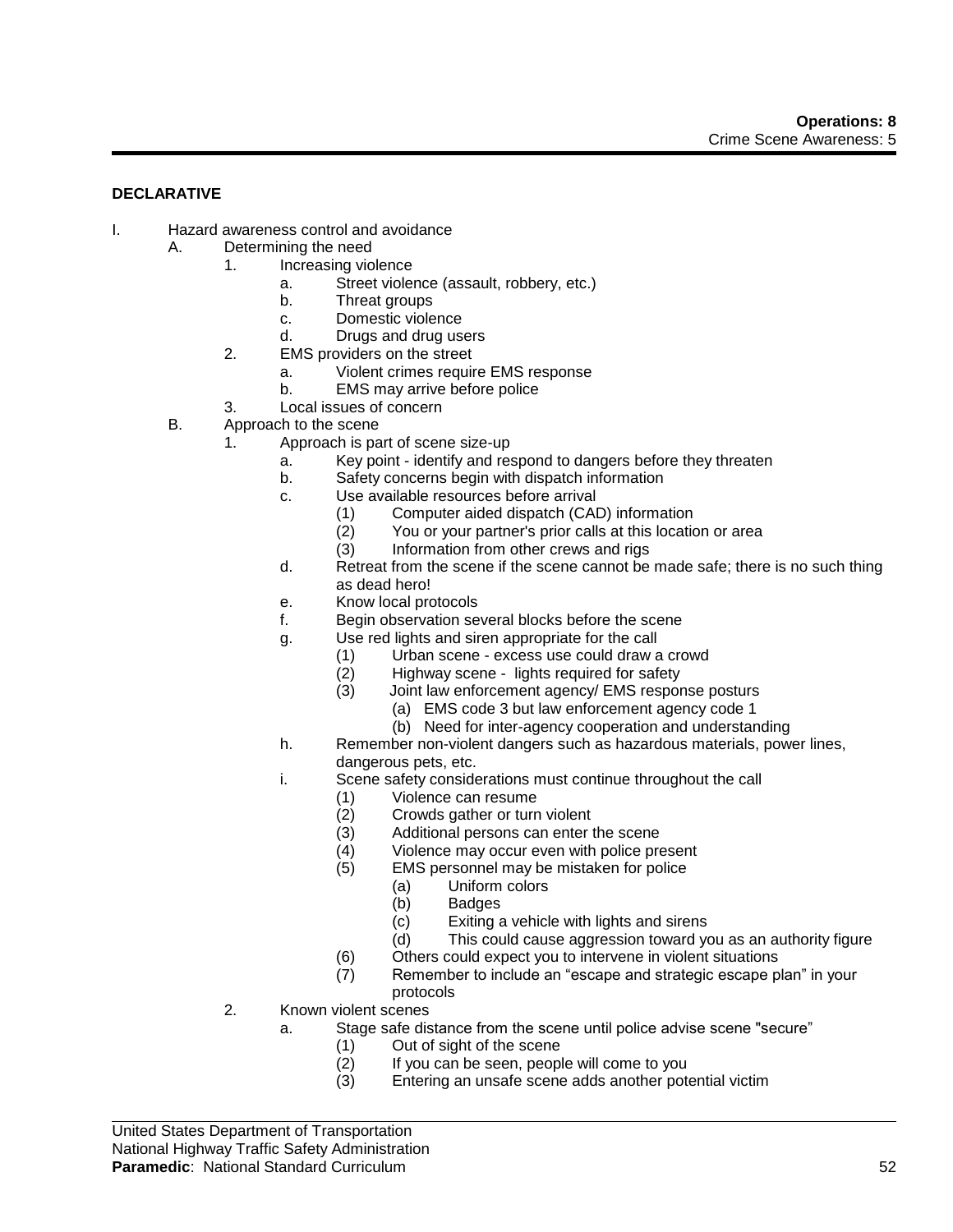- (4) You may be injured or killed
- (5) You may become a hostage (hostage negotiations techniques)
- (6) You may be another patient in a scene which is already an MCI
- C. Specific dangerous scenes
	- 1. Approach to residences
		- a. Everyday response all calls require a certain level of caution
			- (1) Even calls that appear "routine" require size-up
			- (2) Begin assessment of scene even before exiting your vehicle
		- b. Warning signs of danger residential calls
			- (1) Past history of problems or violence
				-
				- (2) Known drug or gang area<br>(3) Loud noises or items brea Loud noises or items breaking
				- (4) Seeing or hearing fighting
				- (5) Intoxication or drug use
				- (6) Evidence of dangerous pets (droppings, barking, signs)
				- (7) Unusual silence or darkened residence
		- c. Approach choose tactics that match threat or situation
			- (1) If actual danger is present retreat and call for police
			- (2) Do not broadcast approach with lights/ sirens
			- (3) Foot approach using unconventional path (i.e. not sidewalk)
			- (4) Do not backlight yourself (getting between rig and residence)
			- (5) Stand to the side of door opposite hinges (doorknob side)
			- (6) Listen for signs of danger before announcing presence
	- 2. Highway encounters
		- a. Danger from vehicular traffic
			- (1) Vehicle positioning to protect scene (fire truck in back ambulance close to patient)
			- (2) Wear reflective clothing (be aware there is some controversy about use of this clothing)
			- (3) Stay out of traffic flow
			- (4) Beware of speeding and/ or intoxicated drivers
		- b. Danger from violence application
			- (1) Disabled vehicles<br>(2) "Man slumped ove
			- $(2)$  "Man slumped over wheel" calls<br> $(3)$  Motor vehicle crashes
			- Motor vehicle crashes
			- (4) Occupants may be
				- (a) Intoxicated/ drugged
				- (b) Wanted or fleeing felons
				- (c) Armed
				- (d) Violent/ abusive from altered mental status etiology
				- (e) Warning signs of danger
				- (f) Suspicious movements within vehicle
					- i) Grabbing or hiding items
					- ii) Arguing or fighting between passengers
					- iii) Lack of activity where activity is likely
			- (5) Signs of alcohol or drug use
			- (6) Open or unlatched trunks
				- (a) May occasionally hide people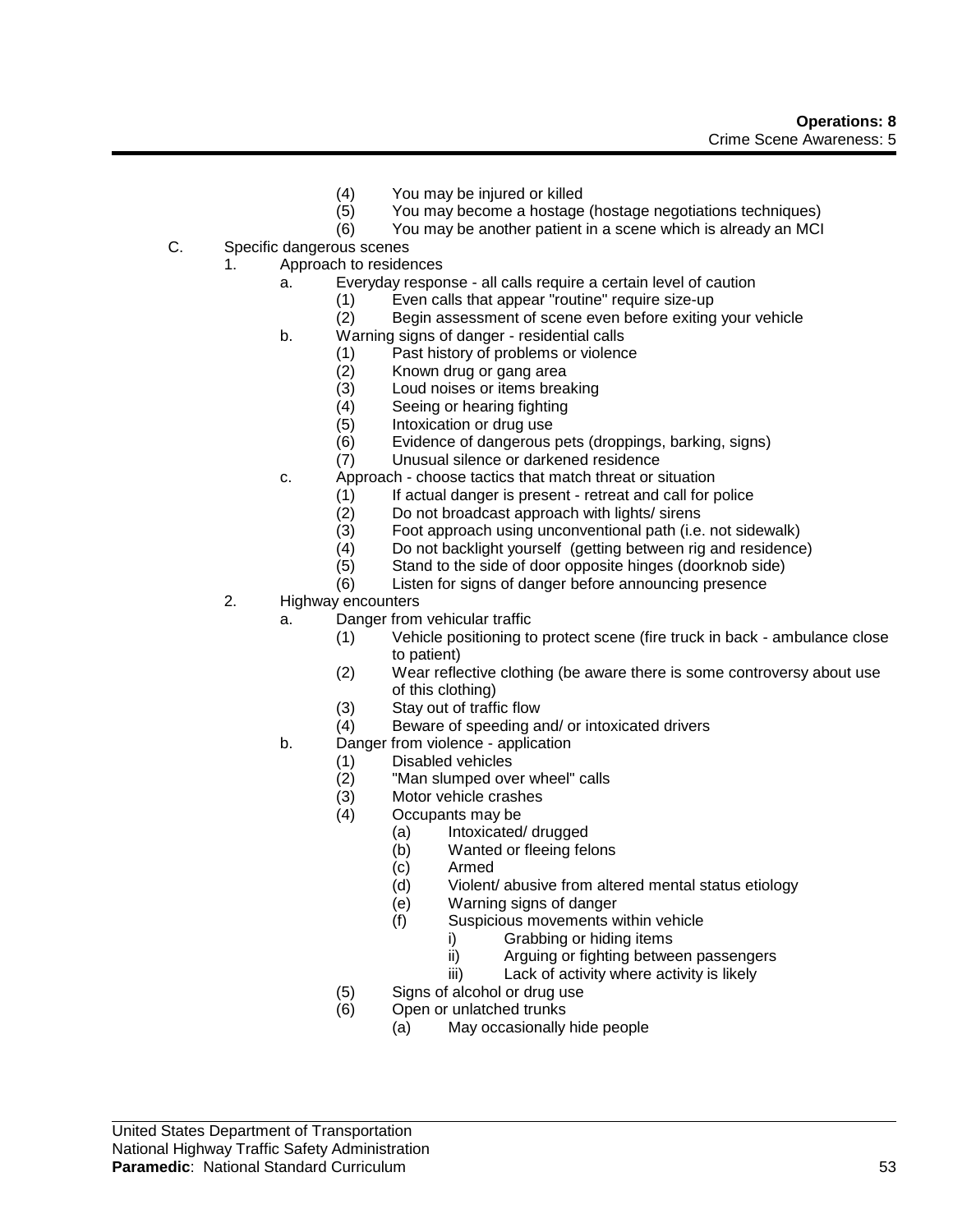- c. Approach to vehicles
	- (1) One person approach
	- (2) Drive remains in ambulance which is elevated and provides greater visibility
	- (3) If nighttime, use ambulance lights to illuminate vehicle
	- (4) Notify dispatch of situation, location, license plate number and state
	- (5) Approach passenger side of vehicle
		- (a) Protection from vehicular traffic
		- (b) Not usually expected police approach to driver's side
	- (6) Do not walk between ambulance and other vehicle
		- (a) Ambulance lights cause backlighting
		- (b) Could be injured if vehicle backs up
		- (c) For EMT to approach passenger side of vehicle, walk around rear of ambulance then to passenger side of vehicle
	- (7) Posts (a, b, c) provide best ballistic protection
	- (8) Observe rear seat; do not move forward of "c" post unless there are no threats in the back seat
		- (a) Observe front seat from behind "b" post
		- (b) Move forward only after assuring safety
	- (9) Retreat at the first sign of violence or problem
- 3. Violent street incidents
	- a. Murder, assault, robbery
		- (1) Involve dangerous weapons<br>(2) Perpetrators may be on-scer
		- Perpetrators may be on-scene or return to scene
		- (3) Even patients may be violent toward EMS
	- b. Dangerous crowds and bystanders
		- (1) Crowds may quickly become large and volatile (2) Violence directed against everything/everyone
		- Violence directed against everything/ everyone in it's path
		- (3) EMS status not immunity from violence
	- c. Warning signs of danger street scenes
		- (1) Voices become louder
		- (2) Pushing, shoving<br>(3) Hostilities toward
		- Hostilities toward any other persons at scene (perpetrator, police, victim, etc.)
		- (4) Rapid increase in crowd size
		- (5) Inability of law enforcement to control crowds
	- d. Safety actions crowds
		- (1) Constantly monitor crowd
		- (2) Retreat from scene if necessary<br>(3) Take patient with you if possible
		- Take patient with you if possible and safe to do so
			- (a) Prevents return to scene later
			- (b) May require limited or tactical assessment of the patient at the scene
- D. Violent groups and situations
	- 1. Street gang awareness
		- a. Threat groups
			- (1) Crips
			- (2) Bloods<br>(3) Latin K
			- (3) Latin Kings (Almighty Latin King Nation)
			- Hell's Angels
			- (5) Outlaws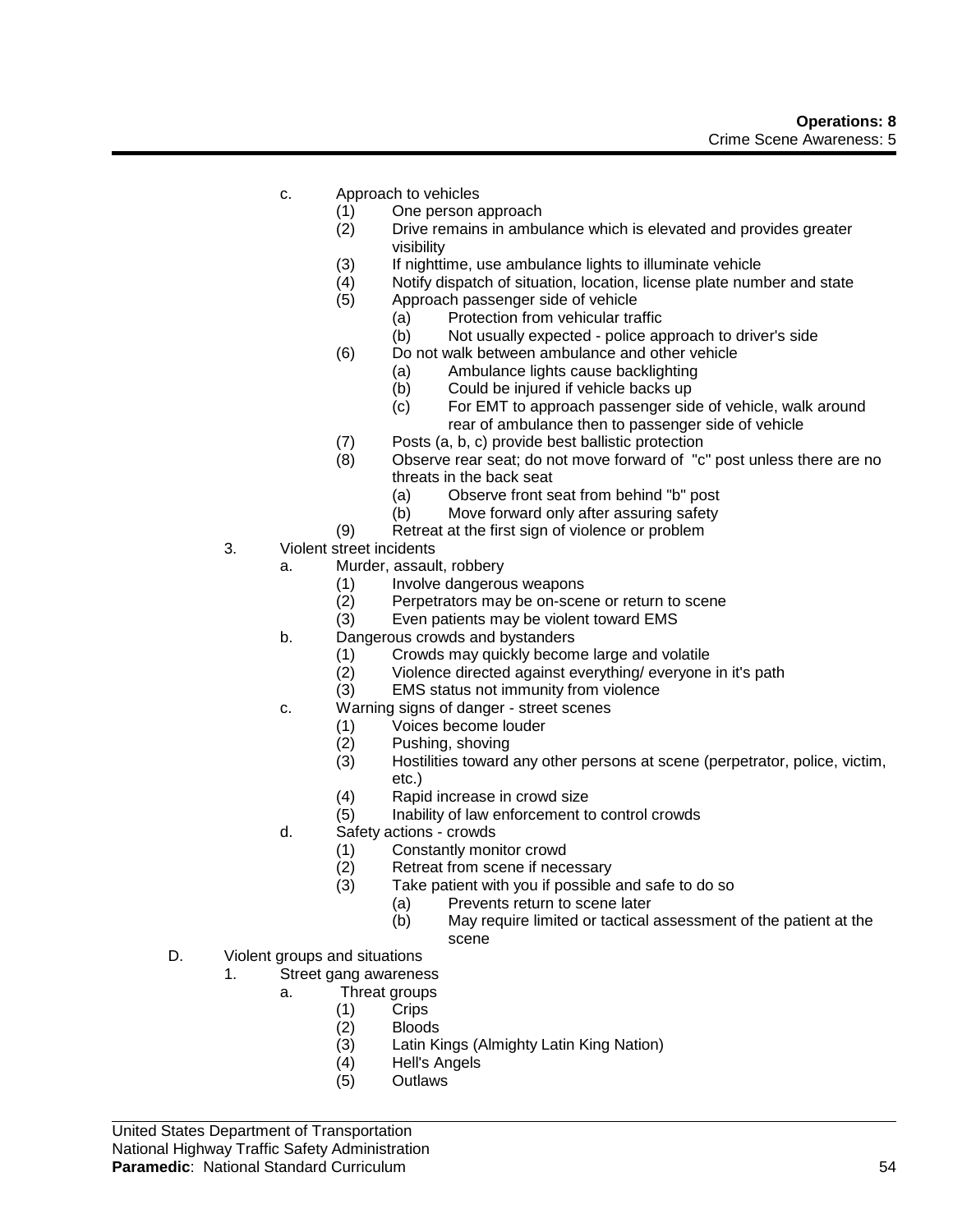- (6) Pagans
- (7) Banditos
- (8) Other gangs
- (9) Local variations
- (10) Drug distribution groups
- b. Gang characteristics
	- (1) Clothing
		- (a) Unique clothing specific to group<br>(b) Identifies affiliation and rank within
		- Identifies affiliation and rank within group
		- (c) Defiguring or disrespecting gang colors may provoke violence from member
	- (2) Graffiti
		- (a) Identifies gang presence
		- (b) Marks gang territory
- c. Safety issues in gang areas
	- (1) Potential for violence
	- (2) We appear to look like law enforcement and, therefore, we must be extremely cautious
- 2. Clandestine drug labs
	- a. Identification
		- (1) Chemical odors
		- (2) Chemistry equipment
			- (a) Glassware
			- (b) Chemical containers
			- (c) Heating mantles, burners
		- (3) Suspicious persons, activities, deliveries<br>(4) Area fits the needs for a clan lab
		- Area fits the needs for a clan lab
			- (a) Privacy
			- (b) Utilities
			- (c) Ventilation
		- (5) Types of drug labs
			- (a) Synthesis creates drugs from chemical precursors (LSD, methamphetamine)
			- (b) Conversion change drug forms (cocaine HCl to base form)
			- (c) Other types (i.e. tableting, extraction)
	- b. Hazards
		- (1) Toxic inhalation
		- (2) Fire and explosion<br>(3) Booby traps
		- (3) Booby traps<br>(4) Armed or otl
		- Armed or otherwise violent occupants
		- (5) Actions if lab identified
			- (a) Leave area immediately
				- (b) Notify law enforcement
				- (c) Initiate ICS and hazardous materials procedures
				- (d) Local hazardous materials teams/ fire service
				- (e) Police/ Drug Enforcement Administration
				- (f) Chemist/ chemistry specialists
				- (g) EMS concerns
					- i) Area evacuation?
					- ii) Do not touch anything
					- iii) Never stop any reaction or alter equipment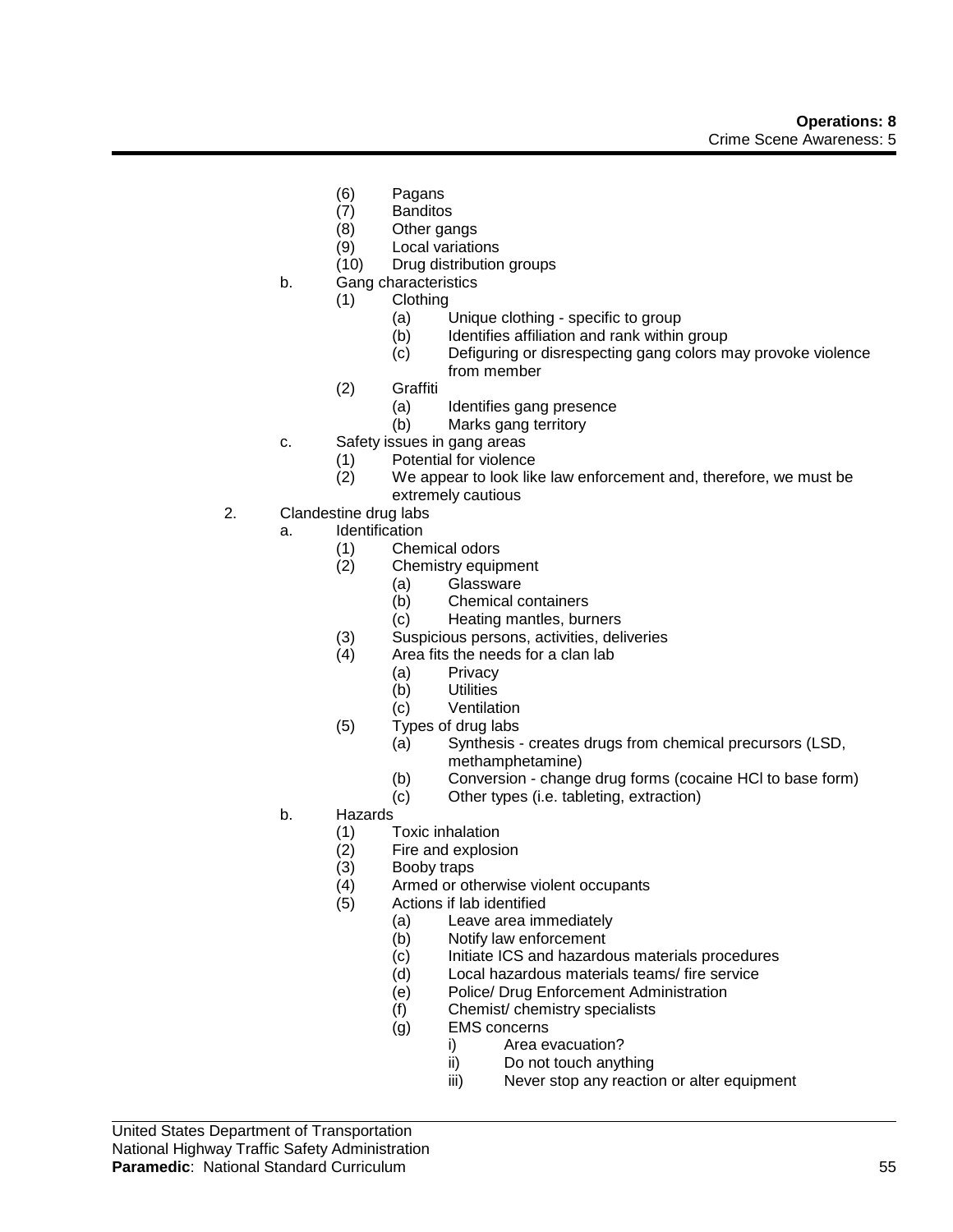- 3. Domestic violence (refer to the abuse and assault unit)
	- a. Definition
		- (1) Violence between persons in a domestic relationship
		- (2) May be spousal, boy/ girlfriend, same-sex relationships
		- (3) Victims may be male or female
		- (4) Violence may be physical, emotional, sexual, verbal, economic
		- b. Indications
			- (1) Apparent fear of household member<br>(2) Different or conflicting accounts by pa
			- (2) Different or conflicting accounts by parties at the scene<br>(3) One party preventing another from speaking
			- One party preventing another from speaking
			- (4) Patient reluctant to speak
			- (5) Injuries do not match reported mechanism of injury
			- (6) Unusual or unsanitary living conditions or hygiene
		- c. EMS actions
			- (1) Treat the patient
			- (2) Do not be judgmental about the situation
			- (3) Provide phone number for domestic violence hot line or shelter
			- (4) Notify authorities
				- (a) If consistent with policy/ regulations
				- (b) Mandatory reporting may be required
				- (c) Notify ED staff of your concerns
- II. Tactical considerations for safety and patient care
	- A. Tactics for safety
		- 1. Avoidance is always preferable to confrontation
			- a. Observation
			- b. Knowledge of warning signs
			- c. Knowledge of proper tactical response
				- (1) To avoid danger
				- (2) To deal with danger when you can't avoid
			- d. Staging dispatcher learns of danger and advises not to approach scene until danger is handled by appropriate authorities
		- 2. Tactical retreat
			- a. Leaving the scene when danger is observed
				- (1) Violence or indicators of violence displayed
				- (2) Immediate, decisive actions required<br>(3) Retreat in a calm, safe manner
				- Retreat in a calm, safe manner
				- (4) Be aware of the danger which is now behind you
				- (5) Retreat may be on foot or via vehicle (there is nothing in your ambulance that is worth your life!)
				- (6) Choose mode and route of retreat that provides least exposure to danger
			- b. How far to retreat
				- (1) Must protect you from any potential danger
				- (2) Must be out of immediate line of sight
				- (3) Must be protected from gunfire (cover)
				- (4) Must be far enough away to react if danger re-approaches
		- 3. Retreat other considerations
			- a. Notify other responding units and agencies of danger
				- (1) EMS agency's SOP
					- (a) Code RED
						- (b) Other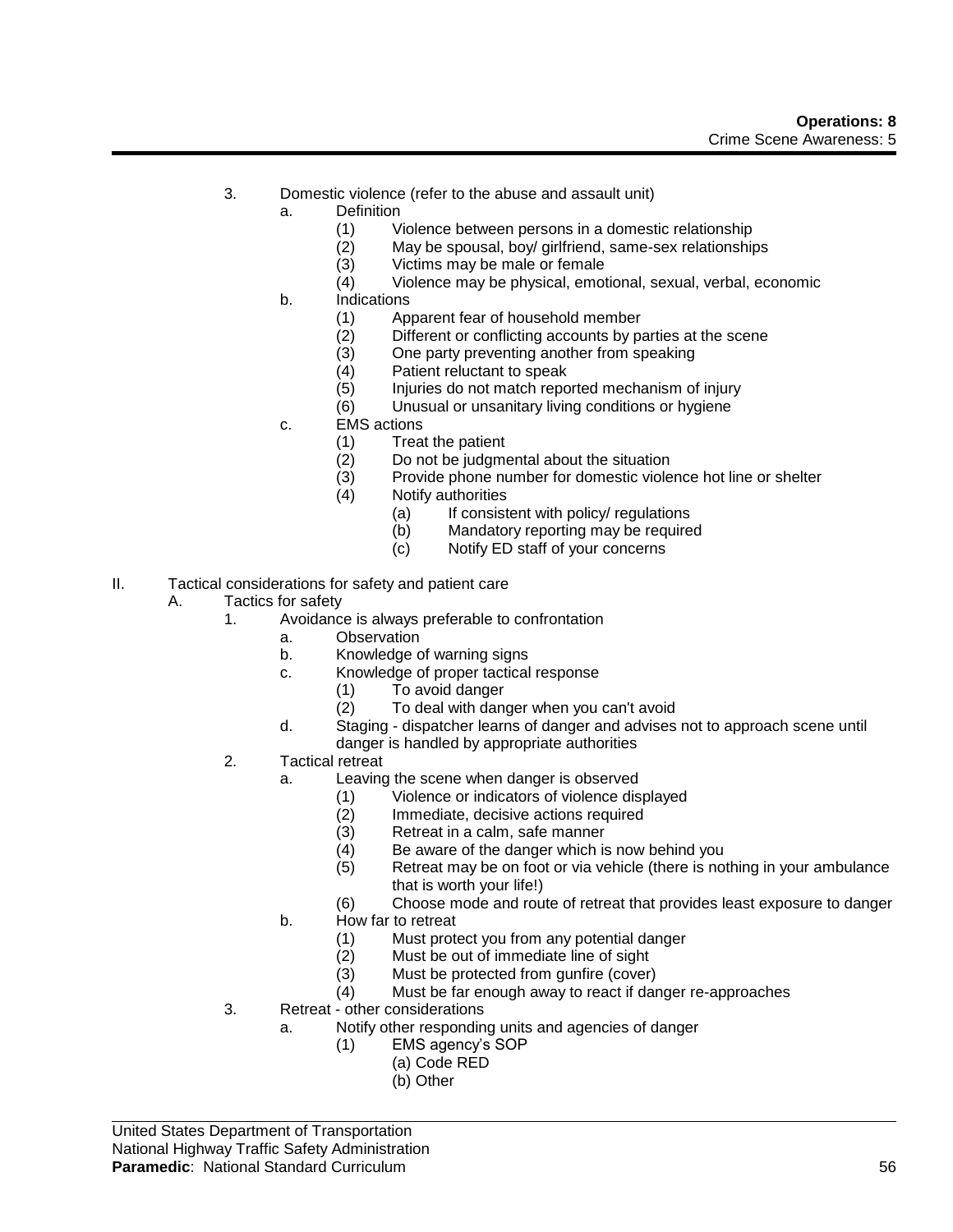- (2) Law enforcement agency's reaction/ response
	- (a) Their SOPs
	- (b) Inter-agency agreement
- (3) Document your observations of danger
- (4) Document your response to danger
	- (a) Who was notified of danger
		- (b) Your actions
	- (c) Time left/ time returned to scene
- (5) Documentation is key to reducing liability
- (6) Retreat for appropriate circumstances is not abandonment
- 4. Cover and concealment
	- a. Concealment
		- (1) Hides your body
		- (2) Offers no ballistic protection<br>(3) Examples
		- **Examples** 
			- (a) Bushes
			- (b) Wallboard
			- (c) Vehicle door
	- b. Cover
		- (1) Hides your body
		- $(2)$  Offers ballistic protection<br> $(3)$  Examples
		- **Examples** 
			- (a) Large trees
			- (b) Telephone pole
			- (c) Vehicle engine block
	- c0 Application
		- (1) Be aware of your surroundings<br>(2) Cover/ concealment should be
		- Cover/ concealment should be integrated in retreat from danger
		- (3) Cover/ concealment should be used when "pinned down"
		- (4) Cover/ concealment must be used properly
			- (a) Place as much of your body as possible behind cover
			- (b) Constantly look to improve your protection and location
		- (5) Be conscious of reflective clothing that may make you stand out
- 5 Distraction and evasive tactics
	- a0 Use of equipment
		- (1) Wedge stretcher in doorway to block aggressor<br>(2) Throw equipment to trip or slow aggressor
		- Throw equipment to trip or slow aggressor
	- b0 Evasion
		- (1) Use unconventional path while retreating
		- (2) Anticipate moves of aggressor
- 6 Contact/ cover tactics
	- a0 Specific evasive techniques for
		- (1) Threats of physical violence
		- (2) Firearms encounters
		- (3) Edged weapons encounters
	- b0 Providers have preassigned roles
		- (1) "Contact" provider
			- (a) Initiates and provides direct patient care
			- (b) Performs patient assessment
			- (c) Handles most interpersonal scene contact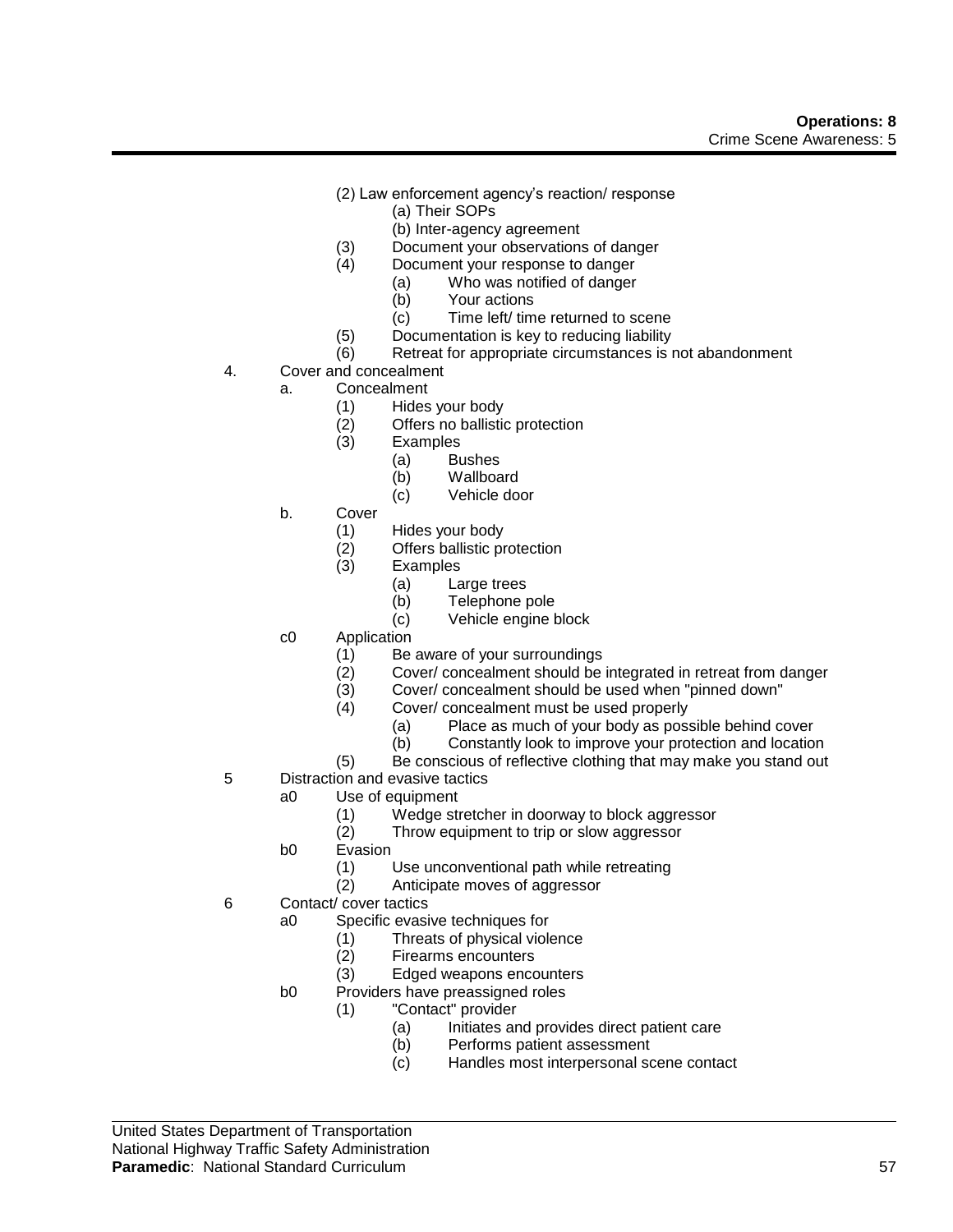- (2) "Cover" provider
	- (a) In tactical context, main function to "cover" or observe scene for danger while "contact" provider takes care of patient
	- (b) Generally avoids patient care duties that would prevent observation of the scene
	- (c) In small crews "cover" provider likely to have other functions (equipment, etc.)
- c0 Communication between providers
	- (1) Warning signals
		- (a) Crews should develop methods of alerting other providers to danger without alerting aggressors
		- (b) Verbal and non-verbal signals needed
	- (2) Involve dispatch in danger signal process
		- (a) Code RED
- B0 Tactical patient care
	- 1 Body armor
		- a0 Also known as "bullet-proof vests"
		- b0 Offers protection from
			- (1) Most handgun bullets
			- (2) Most knives
			- (3) Reduction of blunt trauma (i.e. steering wheel in MVC)
		- c0 Does not offer protection
			- (1) High velocity (rifle) bullets<br>(2) Thin or dual-edged weapc
			- (2) Thin or dual-edged weapons (ice pick)
			- When not worn
			- (4) Reduced protection when wet
		- d0 Wearer may feel false sense of security
			- (1) Never do anything you wouldn't do without body armor
			- (2) Body armor doesn't cover all of your body
			- (3) Cavitation even with body armor may be severe (but without penetration)
	- 2 Tactical EMS
		- a0 Providing EMS in violent or tactically "hot" zone
			- (1) Requires special training and authorization
			- (2) Body armor and tactical uniform<br>(3) Compact, functional equipment i
			- Compact, functional equipment in small cases
			- (4) May require risks not taken in standard EMS situations
		- b0 Patient care differences
			- (1) Extraction of patient from the area safely is a major concern
			- (2) Frequent care of trauma patients
			- (3) Care may be modified to meet tactical considerations
			- (4) Medical and transport interventions must be coordinated with incident commander
			- (5) Move patient to tactically cold zone for complete patient care and transportation
			- (6) Use of metal clipboard or chemical agent as a defensive tool
		- c0 Local protocols, standing orders, and medical control issues
		- d0 Joint law enforcement agency/ EMS operation
			- (1) Law enforcement agency/ SWAT team member
				- (a) CONTOMS
				- (b) SWAT-Medic
				- (c) EMT-T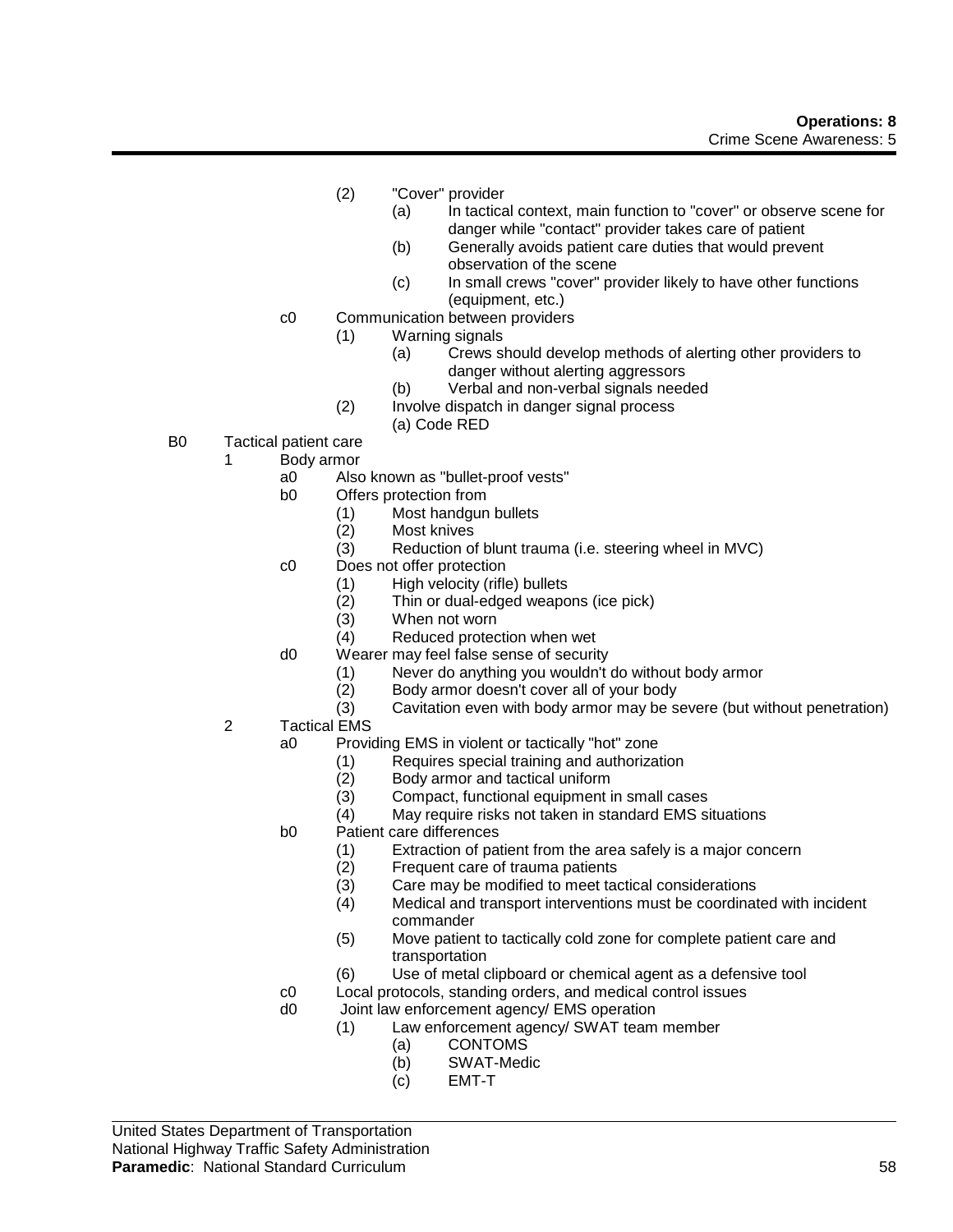- III EMS at crime scenes
	- A0 Crime scenes
		- 1 Definition
			- a0 A location where any part of a criminal act occurred
			- b0 A location where evidence relating to a crime may be found
		- 2 Evidence
			- a0 Prints
				- (1) Fingerprints
					- (a) Ridge characteristics left behind on a surface with oils and moisture from skin
					- (b) Unique no two people have identical fingerprints
				- (2) Footprints
			- b0 Blood and body fluids
				- (1) DNA and ABO blood typing
				- (2) Blood spatter evidence
			- c0 Particulate evidence
				- (1) Hairs
				- (2) Carpet and clothing fibers
			- d0 EMS provider's observations of the scene
				- (1) Patient (victim) position
				- (2) Patient's injuries
				- Conditions at the scene
					- (a) Lights
						- (b) Curtains
					- (c) Signs of forced entry
				- (4) Statements of persons at the scene
				- (5) Statements of the patient/ victim
				- (6) Dying declarations
		- 3 Preserving evidence
			- a0 Patient care is the ultimate priority (you may be restricted to only one team member entrance)
			- b0 Evidence protection is performed while caring for the patient (carry in only necessary equipment)
			- c0 Evidence preservation techniques
				- (1) Be observant<br>(2) Touch only wl
				- Touch only what is required for patient care
				- (3) If necessary to touch something, remember it and tell police
				- (4) Wear latex gloves
					- (a) Infection control
					- (b) Prevents you leaving your fingerprints
					- (c) Will not prevent you from smudging other fingerprints
				- (5) Report pertinent observations
		- 4 Documentation
			- a0 Note observations objectively, not subjectively
				- (1) Put patient's or bystanders' words in quotes
				- (2) Patient care records are legal documents
				- (3) Avoid opinions not relevant to patient care
				- (4) Patient care records will be used in court